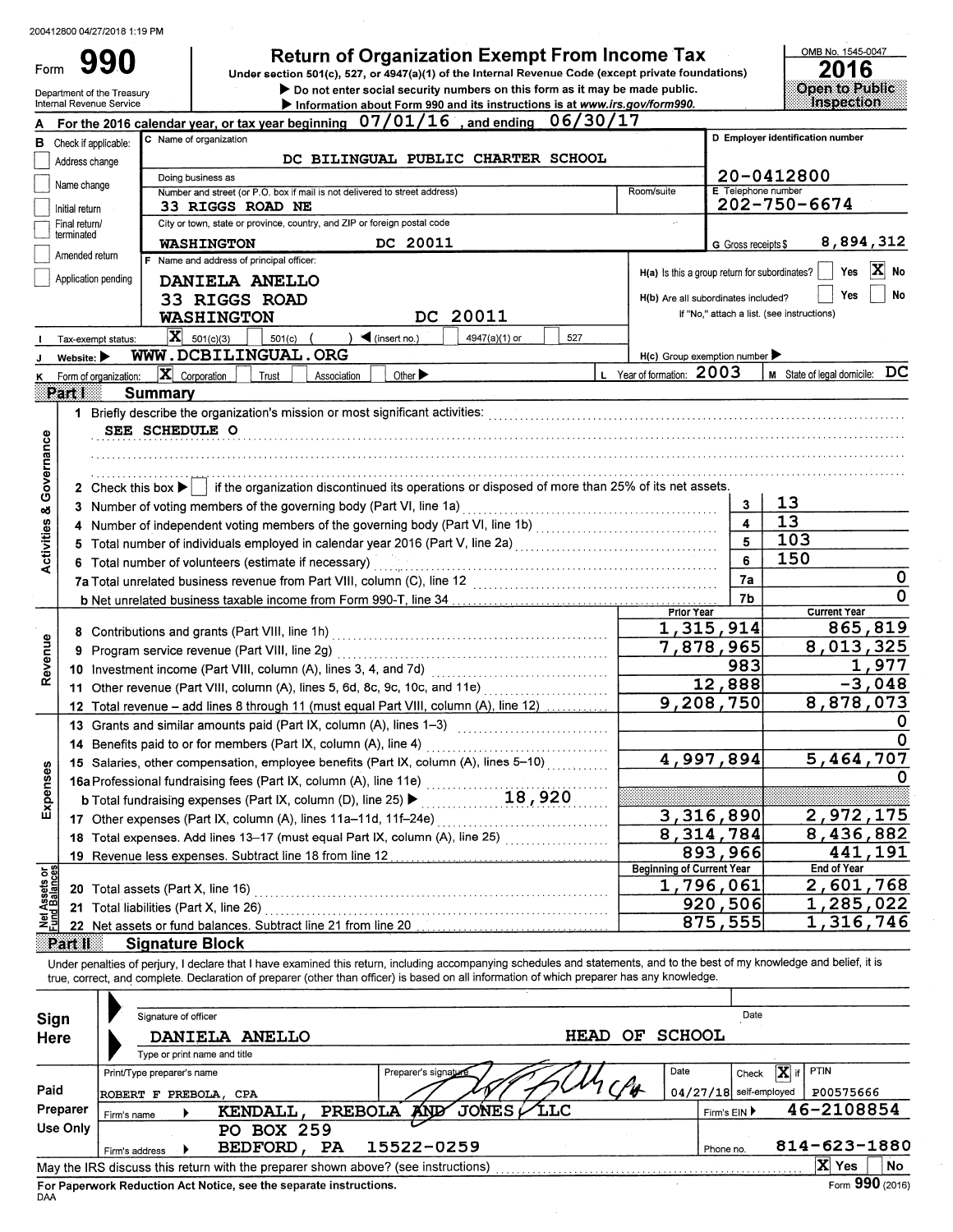|   | 20-0412800<br>Form 990 (2016) DC BILINGUAL PUBLIC CHARTER SCHOOL                                                                                                                                                                                                                                                                                                                                                                                            | Page 2                             |
|---|-------------------------------------------------------------------------------------------------------------------------------------------------------------------------------------------------------------------------------------------------------------------------------------------------------------------------------------------------------------------------------------------------------------------------------------------------------------|------------------------------------|
|   | <b>Statement of Program Service Accomplishments</b><br>Part III                                                                                                                                                                                                                                                                                                                                                                                             |                                    |
|   |                                                                                                                                                                                                                                                                                                                                                                                                                                                             | $\mathbf{x}$                       |
|   | 1 Briefly describe the organization's mission:<br>SEE SCHEDULE O                                                                                                                                                                                                                                                                                                                                                                                            |                                    |
|   |                                                                                                                                                                                                                                                                                                                                                                                                                                                             |                                    |
|   |                                                                                                                                                                                                                                                                                                                                                                                                                                                             |                                    |
|   |                                                                                                                                                                                                                                                                                                                                                                                                                                                             |                                    |
| 2 | Did the organization undertake any significant program services during the year which were not listed on the                                                                                                                                                                                                                                                                                                                                                |                                    |
|   | prior Form 990 or 990-EZ?                                                                                                                                                                                                                                                                                                                                                                                                                                   | $\Box$ Yes $\boxed{\mathbf{X}}$ No |
|   | If "Yes," describe these new services on Schedule O.                                                                                                                                                                                                                                                                                                                                                                                                        |                                    |
| 3 | Did the organization cease conducting, or make significant changes in how it conducts, any program                                                                                                                                                                                                                                                                                                                                                          |                                    |
|   | services?                                                                                                                                                                                                                                                                                                                                                                                                                                                   | $\Box$ Yes $\boxed{\mathbf{X}}$ No |
| 4 | If "Yes," describe these changes on Schedule O.<br>Describe the organization's program service accomplishments for each of its three largest program services, as measured by                                                                                                                                                                                                                                                                               |                                    |
|   | expenses. Section 501(c)(3) and 501(c)(4) organizations are required to report the amount of grants and allocations to others,                                                                                                                                                                                                                                                                                                                              |                                    |
|   | the total expenses, and revenue, if any, for each program service reported.                                                                                                                                                                                                                                                                                                                                                                                 |                                    |
|   |                                                                                                                                                                                                                                                                                                                                                                                                                                                             |                                    |
|   | THE DC BILUGUAL PUBLIC CHARTER SCHOOL'S ONLY PROGRAM OFFERS AN INNOVATIVE<br>DUAL IMMERSION IN A SPANISH AND ENGLISH LEARNING PROGRAM FOR ALL STUDENTS,<br>REGARDLESS OF THEIR HOME LANGUAGE.<br>THROUGH THE SCHOOL'S RIGOROUS ACADEMIC<br>CURRICULUM, COMPREHENSIVE ARTS, TECHNOLOGY, AND ATHLETICS PROGRAMS AND<br>CELEBRATION OF DIVERSE CULTURES, STUDENTS LEARN THE SKILLS AND VALUES<br>NEEDED TO BECOME INFLUENTIAL PARTICIPANTS IN THEIR COMMUNITY. |                                    |
|   | ) (Expenses $\frac{1}{2}$ [2010] (Expenses $\frac{1}{2}$ [2010] $\frac{1}{2}$ including grants of $\frac{1}{2}$ [2010] (Revenue $\frac{1}{2}$ [2010] (Revenue $\frac{1}{2}$ [2010] (Revenue $\frac{1}{2}$ [2010] (Revenue $\frac{1}{2}$ [2010] (Revenue $\frac{1$<br><b>4b</b> (Code:                                                                                                                                                                       |                                    |
|   |                                                                                                                                                                                                                                                                                                                                                                                                                                                             |                                    |
|   |                                                                                                                                                                                                                                                                                                                                                                                                                                                             |                                    |
|   |                                                                                                                                                                                                                                                                                                                                                                                                                                                             |                                    |
|   |                                                                                                                                                                                                                                                                                                                                                                                                                                                             |                                    |
|   |                                                                                                                                                                                                                                                                                                                                                                                                                                                             |                                    |
|   |                                                                                                                                                                                                                                                                                                                                                                                                                                                             |                                    |
|   |                                                                                                                                                                                                                                                                                                                                                                                                                                                             |                                    |
|   |                                                                                                                                                                                                                                                                                                                                                                                                                                                             |                                    |
|   |                                                                                                                                                                                                                                                                                                                                                                                                                                                             |                                    |
|   | including grants of \$<br>4c (Code:<br>) (Expenses \$<br>) (Revenue \$                                                                                                                                                                                                                                                                                                                                                                                      |                                    |
|   |                                                                                                                                                                                                                                                                                                                                                                                                                                                             |                                    |
|   |                                                                                                                                                                                                                                                                                                                                                                                                                                                             |                                    |
|   |                                                                                                                                                                                                                                                                                                                                                                                                                                                             |                                    |
|   |                                                                                                                                                                                                                                                                                                                                                                                                                                                             |                                    |
|   |                                                                                                                                                                                                                                                                                                                                                                                                                                                             |                                    |
|   |                                                                                                                                                                                                                                                                                                                                                                                                                                                             |                                    |
|   |                                                                                                                                                                                                                                                                                                                                                                                                                                                             |                                    |
|   |                                                                                                                                                                                                                                                                                                                                                                                                                                                             |                                    |
|   |                                                                                                                                                                                                                                                                                                                                                                                                                                                             |                                    |
|   |                                                                                                                                                                                                                                                                                                                                                                                                                                                             |                                    |
|   |                                                                                                                                                                                                                                                                                                                                                                                                                                                             |                                    |
|   | 4d Other program services (Describe in Schedule O.)                                                                                                                                                                                                                                                                                                                                                                                                         |                                    |
|   | (Expenses \$<br>including grants of \$<br>(Revenue \$                                                                                                                                                                                                                                                                                                                                                                                                       |                                    |
|   | 7,583,598<br>4e Total program service expenses ▶                                                                                                                                                                                                                                                                                                                                                                                                            |                                    |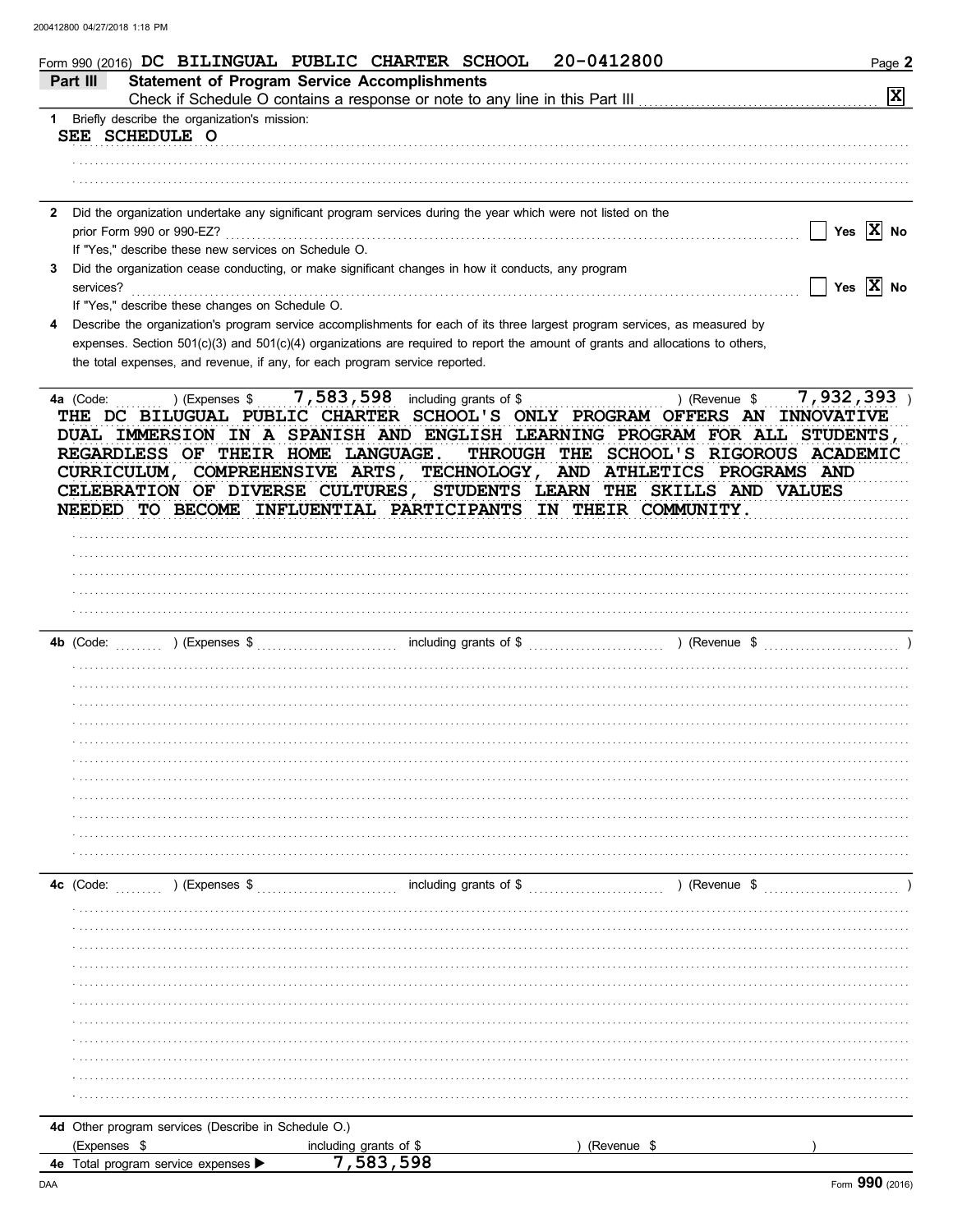## **Part IV Checklist of Required Schedules** Form 990 (2016) DC BILINGUAL PUBLIC CHARTER SCHOOL 20-0412800

|     |                                                                                                                                                                                                                             |                 | Yes         | No |
|-----|-----------------------------------------------------------------------------------------------------------------------------------------------------------------------------------------------------------------------------|-----------------|-------------|----|
| 1   | Is the organization described in section $501(c)(3)$ or $4947(a)(1)$ (other than a private foundation)? If "Yes,"                                                                                                           |                 |             |    |
|     | complete Schedule A                                                                                                                                                                                                         | 1               | X           |    |
| 2   | Is the organization required to complete Schedule B, Schedule of Contributors (see instructions)?                                                                                                                           | $\mathbf{2}$    | X           |    |
| 3   | Did the organization engage in direct or indirect political campaign activities on behalf of or in opposition to                                                                                                            |                 |             |    |
|     | candidates for public office? If "Yes," complete Schedule C, Part I                                                                                                                                                         | 3               |             | X  |
| 4   | Section 501(c)(3) organizations. Did the organization engage in lobbying activities, or have a section 501(h)                                                                                                               |                 |             |    |
|     | election in effect during the tax year? If "Yes," complete Schedule C, Part II                                                                                                                                              | 4               |             | X  |
| 5   | Is the organization a section $501(c)(4)$ , $501(c)(5)$ , or $501(c)(6)$ organization that receives membership dues,                                                                                                        |                 |             |    |
|     | assessments, or similar amounts as defined in Revenue Procedure 98-19? If "Yes," complete Schedule C,                                                                                                                       |                 |             |    |
|     | Part III                                                                                                                                                                                                                    | 5               |             | X  |
| 6   | Did the organization maintain any donor advised funds or any similar funds or accounts for which donors                                                                                                                     |                 |             |    |
|     | have the right to provide advice on the distribution or investment of amounts in such funds or accounts? If                                                                                                                 |                 |             |    |
|     | "Yes," complete Schedule D, Part I                                                                                                                                                                                          | 6               |             | X  |
| 7   | Did the organization receive or hold a conservation easement, including easements to preserve open space,                                                                                                                   |                 |             | X  |
|     | the environment, historic land areas, or historic structures? If "Yes," complete Schedule D, Part II<br>Did the organization maintain collections of works of art, historical treasures, or other similar assets? If "Yes," | 7               |             |    |
| 8   | complete Schedule D, Part III                                                                                                                                                                                               | 8               |             | X  |
| 9   | Did the organization report an amount in Part X, line 21, for escrow or custodial account liability, serve as a                                                                                                             |                 |             |    |
|     | custodian for amounts not listed in Part X; or provide credit counseling, debt management, credit repair, or                                                                                                                |                 |             |    |
|     | debt negotiation services? If "Yes," complete Schedule D, Part IV                                                                                                                                                           | 9               |             | X  |
| 10  | Did the organization, directly or through a related organization, hold assets in temporarily restricted                                                                                                                     |                 |             |    |
|     | endowments, permanent endowments, or quasi-endowments? If "Yes," complete Schedule D, Part V                                                                                                                                | 10              |             | X  |
| 11  | If the organization's answer to any of the following questions is "Yes," then complete Schedule D, Parts VI,                                                                                                                |                 |             |    |
|     | VII, VIII, IX, or X as applicable.                                                                                                                                                                                          |                 |             |    |
| a   | Did the organization report an amount for land, buildings, and equipment in Part X, line 10? If "Yes,"                                                                                                                      |                 |             |    |
|     | complete Schedule D, Part VI                                                                                                                                                                                                | 11a             | X           |    |
| b   | Did the organization report an amount for investments—other securities in Part X, line 12 that is 5% or more                                                                                                                |                 |             |    |
|     | of its total assets reported in Part X, line 16? If "Yes," complete Schedule D, Part VII                                                                                                                                    | 11b             |             | X  |
| c   | Did the organization report an amount for investments—program related in Part X, line 13 that is 5% or more                                                                                                                 |                 |             |    |
|     | of its total assets reported in Part X, line 16? If "Yes," complete Schedule D, Part VIII                                                                                                                                   | 11с             |             | X  |
| d   | Did the organization report an amount for other assets in Part X, line 15 that is 5% or more of its total assets                                                                                                            |                 |             |    |
|     | reported in Part X, line 16? If "Yes," complete Schedule D, Part IX                                                                                                                                                         | 11d             |             | X  |
| е   | Did the organization report an amount for other liabilities in Part X, line 25? If "Yes," complete Schedule D, Part X                                                                                                       | 11e             | X           |    |
| f   | Did the organization's separate or consolidated financial statements for the tax year include a footnote that addresses                                                                                                     |                 |             |    |
|     | the organization's liability for uncertain tax positions under FIN 48 (ASC 740)? If "Yes," complete Schedule D, Part X                                                                                                      | 11f             | X           |    |
| 12a | Did the organization obtain separate, independent audited financial statements for the tax year? If "Yes," complete                                                                                                         |                 |             |    |
|     | Schedule D, Parts XI and XII                                                                                                                                                                                                | 12a             | $\mathbf x$ |    |
| b   | Was the organization included in consolidated, independent audited financial statements for the tax year? If                                                                                                                |                 |             |    |
|     | "Yes," and if the organization answered "No" to line 12a, then completing Schedule D, Parts XI and XII is optional                                                                                                          | 12 <sub>b</sub> |             | X  |
| 13  |                                                                                                                                                                                                                             | 13              | $\mathbf x$ |    |
| 14a | Did the organization maintain an office, employees, or agents outside of the United States?                                                                                                                                 | 14a             |             | X  |
| b   | Did the organization have aggregate revenues or expenses of more than \$10,000 from grantmaking,                                                                                                                            |                 |             |    |
|     | fundraising, business, investment, and program service activities outside the United States, or aggregate                                                                                                                   |                 |             |    |
|     | foreign investments valued at \$100,000 or more? If "Yes," complete Schedule F, Parts I and IV                                                                                                                              | 14b             |             | X  |
| 15  | Did the organization report on Part IX, column (A), line 3, more than \$5,000 of grants or other assistance to or                                                                                                           |                 |             |    |
|     | for any foreign organization? If "Yes," complete Schedule F, Parts II and IV                                                                                                                                                | 15              |             | X  |
| 16  | Did the organization report on Part IX, column (A), line 3, more than \$5,000 of aggregate grants or other                                                                                                                  |                 |             |    |
|     | assistance to or for foreign individuals? If "Yes," complete Schedule F, Parts III and IV                                                                                                                                   | 16              |             | X  |
| 17  | Did the organization report a total of more than \$15,000 of expenses for professional fundraising services on                                                                                                              |                 |             |    |
|     |                                                                                                                                                                                                                             | 17              |             | X  |
| 18  | Did the organization report more than \$15,000 total of fundraising event gross income and contributions on                                                                                                                 |                 |             |    |
|     | Part VIII, lines 1c and 8a? If "Yes," complete Schedule G, Part II                                                                                                                                                          | 18              | X           |    |
| 19  | Did the organization report more than \$15,000 of gross income from gaming activities on Part VIII, line 9a?                                                                                                                |                 |             |    |
|     |                                                                                                                                                                                                                             | 19              |             | X  |

Form **990** (2016)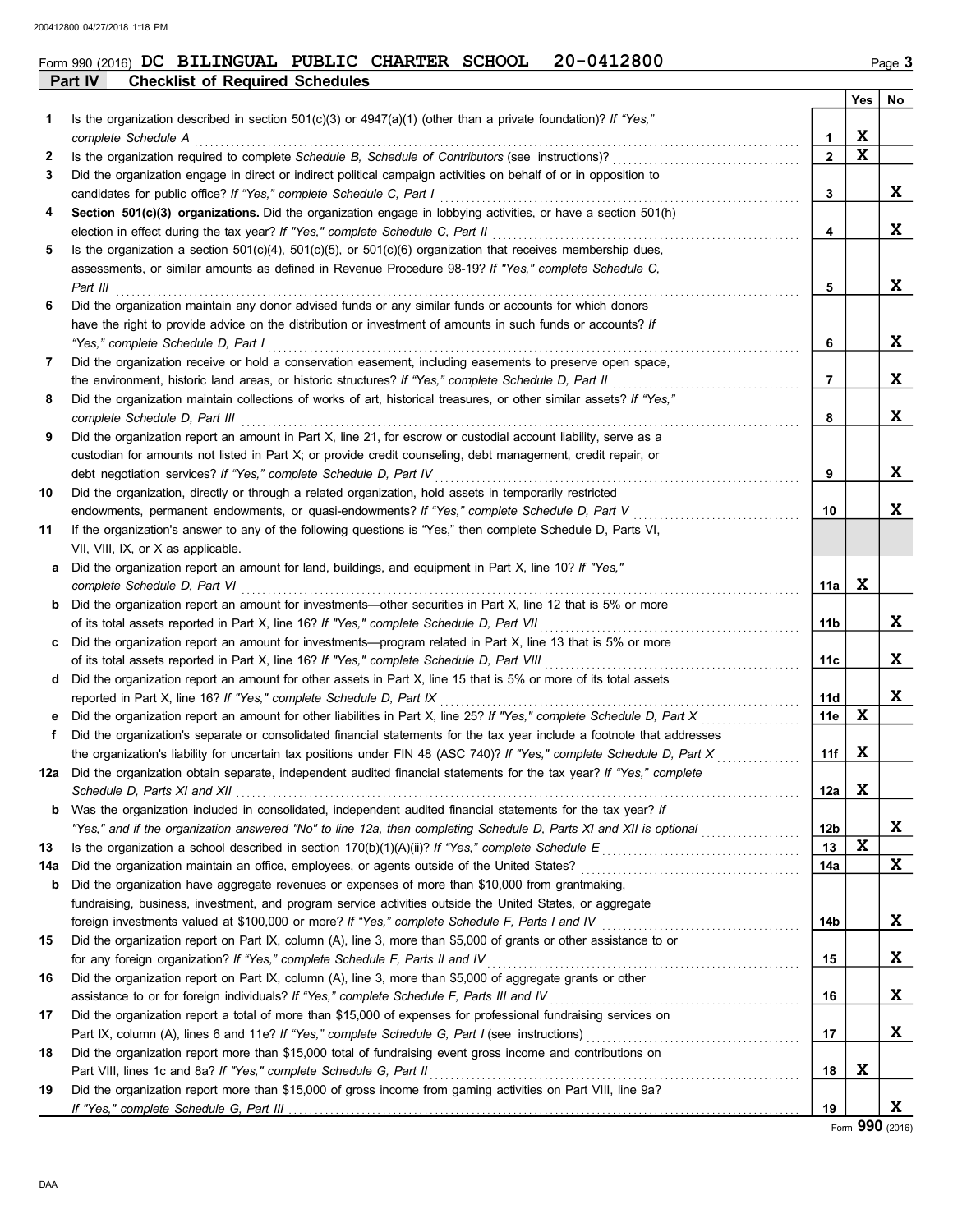|            | <b>Checklist of Required Schedules (continued)</b><br><b>Part IV</b>                                                                                                                             |                 |     |             |
|------------|--------------------------------------------------------------------------------------------------------------------------------------------------------------------------------------------------|-----------------|-----|-------------|
|            |                                                                                                                                                                                                  |                 | Yes | No          |
| 20a        | Did the organization operate one or more hospital facilities? If "Yes," complete Schedule H                                                                                                      | 20a             |     | X           |
| b          | If "Yes" to line 20a, did the organization attach a copy of its audited financial statements to this return?                                                                                     | 20 <sub>b</sub> |     |             |
| 21         | Did the organization report more than \$5,000 of grants or other assistance to any domestic organization or                                                                                      |                 |     |             |
|            | domestic government on Part IX, column (A), line 1? If "Yes," complete Schedule I, Parts I and II                                                                                                | 21              |     | X           |
| 22         | Did the organization report more than \$5,000 of grants or other assistance to or for domestic individuals on                                                                                    |                 |     |             |
|            | Part IX, column (A), line 2? If "Yes," complete Schedule I, Parts I and III                                                                                                                      | 22              |     | X           |
| 23         | Did the organization answer "Yes" to Part VII, Section A, line 3, 4, or 5 about compensation of the                                                                                              |                 |     |             |
|            | organization's current and former officers, directors, trustees, key employees, and highest compensated                                                                                          |                 |     |             |
|            | employees? If "Yes," complete Schedule J                                                                                                                                                         | 23              |     | X           |
| 24a        | Did the organization have a tax-exempt bond issue with an outstanding principal amount of more than                                                                                              |                 |     |             |
|            | \$100,000 as of the last day of the year, that was issued after December 31, 2002? If "Yes," answer lines 24b                                                                                    |                 |     |             |
|            | through 24d and complete Schedule K. If "No," go to line 25a                                                                                                                                     | 24a             |     | X           |
|            | Did the organization invest any proceeds of tax-exempt bonds beyond a temporary period exception?                                                                                                | 24b             |     |             |
| с          | Did the organization maintain an escrow account other than a refunding escrow at any time during the year                                                                                        |                 |     |             |
|            | to defease any tax-exempt bonds?                                                                                                                                                                 | 24c             |     |             |
| d          | Did the organization act as an "on behalf of" issuer for bonds outstanding at any time during the year?                                                                                          | 24d             |     |             |
| 25a        | Section 501(c)(3), 501(c)(4), and 501(c)(29) organizations. Did the organization engage in an excess benefit                                                                                     |                 |     |             |
|            | transaction with a disqualified person during the year? If "Yes," complete Schedule L, Part I                                                                                                    | 25a             |     | X           |
| b          | Is the organization aware that it engaged in an excess benefit transaction with a disqualified person in a prior                                                                                 |                 |     |             |
|            | year, and that the transaction has not been reported on any of the organization's prior Forms 990 or 990-EZ?                                                                                     |                 |     |             |
|            | If "Yes," complete Schedule L, Part I                                                                                                                                                            | 25b             |     | X           |
| 26         | Did the organization report any amount on Part X, line 5, 6, or 22 for receivables from or payables to any                                                                                       |                 |     |             |
|            | current or former officers, directors, trustees, key employees, highest compensated employees, or                                                                                                |                 |     |             |
|            | disqualified persons? If "Yes," complete Schedule L, Part II                                                                                                                                     | 26              |     | X           |
| 27         | Did the organization provide a grant or other assistance to an officer, director, trustee, key employee,                                                                                         |                 |     |             |
|            | substantial contributor or employee thereof, a grant selection committee member, or to a 35% controlled                                                                                          |                 |     | X           |
|            | entity or family member of any of these persons? If "Yes," complete Schedule L, Part III                                                                                                         | 27              |     |             |
| 28         | Was the organization a party to a business transaction with one of the following parties (see Schedule L,<br>Part IV instructions for applicable filing thresholds, conditions, and exceptions): |                 |     |             |
|            | A current or former officer, director, trustee, or key employee? If "Yes," complete Schedule L, Part IV                                                                                          | 28a             |     | X           |
| а<br>b     | A family member of a current or former officer, director, trustee, or key employee? If "Yes," complete                                                                                           |                 |     |             |
|            | Schedule L, Part IV                                                                                                                                                                              | 28b             |     | X           |
| c          | An entity of which a current or former officer, director, trustee, or key employee (or a family member thereof)                                                                                  |                 |     |             |
|            | was an officer, director, trustee, or direct or indirect owner? If "Yes," complete Schedule L, Part IV                                                                                           | 28c             |     | X           |
| 29         | Did the organization receive more than \$25,000 in non-cash contributions? If "Yes," complete Schedule M                                                                                         | 29              |     | $\mathbf x$ |
|            | Did the organization receive contributions of art, historical treasures, or other similar assets, or qualified                                                                                   |                 |     |             |
|            | conservation contributions? If "Yes," complete Schedule M                                                                                                                                        | 30              |     | X           |
| 31         | Did the organization liquidate, terminate, or dissolve and cease operations? If "Yes," complete Schedule N,                                                                                      |                 |     |             |
|            | Part I                                                                                                                                                                                           | 31              |     | X           |
| 32         | Did the organization sell, exchange, dispose of, or transfer more than 25% of its net assets? If "Yes,"                                                                                          |                 |     |             |
|            | complete Schedule N, Part II                                                                                                                                                                     | 32              |     | X           |
| 33         | Did the organization own 100% of an entity disregarded as separate from the organization under Regulations                                                                                       |                 |     |             |
|            | sections 301.7701-2 and 301.7701-3? If "Yes," complete Schedule R, Part I                                                                                                                        | 33              |     | X           |
| 34         | Was the organization related to any tax-exempt or taxable entity? If "Yes," complete Schedule R, Parts II, III,                                                                                  |                 |     |             |
|            | or IV, and Part V, line 1                                                                                                                                                                        | 34              |     | X           |
| <b>35a</b> | Did the organization have a controlled entity within the meaning of section 512(b)(13)?                                                                                                          | 35a             |     | X           |
| b          | If "Yes" to line 35a, did the organization receive any payment from or engage in any transaction with a                                                                                          |                 |     |             |
|            | controlled entity within the meaning of section 512(b)(13)? If "Yes," complete Schedule R, Part V, line 2                                                                                        | 35b             |     |             |
| 36         | Section 501(c)(3) organizations. Did the organization make any transfers to an exempt non-charitable                                                                                             |                 |     |             |
|            | related organization? If "Yes," complete Schedule R, Part V, line 2                                                                                                                              | 36              |     | X           |
| 37         | Did the organization conduct more than 5% of its activities through an entity that is not a related organization                                                                                 |                 |     |             |
|            | and that is treated as a partnership for federal income tax purposes? If "Yes," complete Schedule R,                                                                                             |                 |     |             |
|            | Part VI                                                                                                                                                                                          | 37              |     | X           |
| 38         | Did the organization complete Schedule O and provide explanations in Schedule O for Part VI, lines 11b and                                                                                       |                 |     |             |
|            | 19? Note. All Form 990 filers are required to complete Schedule O.                                                                                                                               | 38              | X   |             |
|            |                                                                                                                                                                                                  |                 |     | $QQ \cap R$ |

## Form 990 (2016) DC BILINGUAL PUBLIC CHARTER SCHOOL 20-0412800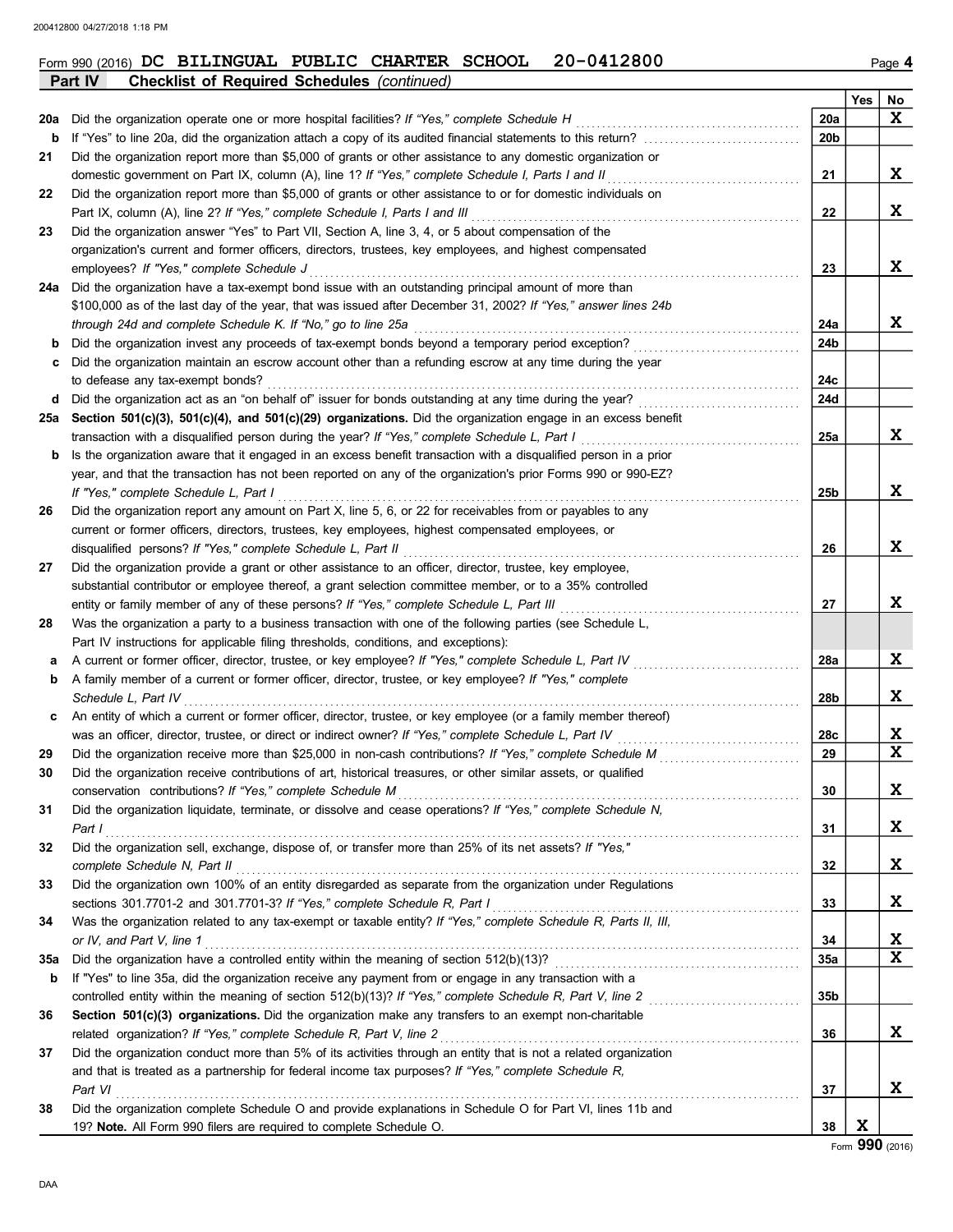|         | 20-0412800<br>Form 990 (2016) DC BILINGUAL PUBLIC CHARTER SCHOOL                                                                                            |                      |                   |                |     | Page 5 |
|---------|-------------------------------------------------------------------------------------------------------------------------------------------------------------|----------------------|-------------------|----------------|-----|--------|
|         | Statements Regarding Other IRS Filings and Tax Compliance<br>Part V                                                                                         |                      |                   |                |     |        |
|         | Check if Schedule O contains a response or note to any line in this Part V                                                                                  |                      |                   |                |     |        |
|         |                                                                                                                                                             |                      |                   |                | Yes | No     |
| 1а      | Enter the number reported in Box 3 of Form 1096. Enter -0- if not applicable                                                                                | 1a<br>1 <sub>b</sub> | 33<br>$\mathbf 0$ |                |     |        |
| b       | Enter the number of Forms W-2G included in line 1a. Enter -0- if not applicable                                                                             |                      |                   |                |     |        |
| с       | Did the organization comply with backup withholding rules for reportable payments to vendors and<br>reportable gaming (gambling) winnings to prize winners? |                      |                   |                |     |        |
|         | 2a Enter the number of employees reported on Form W-3, Transmittal of Wage and Tax                                                                          |                      |                   | 1c             |     |        |
|         | Statements, filed for the calendar year ending with or within the year covered by this return                                                               | 2a                   | 103               |                |     |        |
| b       | If at least one is reported on line 2a, did the organization file all required federal employment tax returns?                                              |                      |                   | 2b             | X   |        |
|         | Note. If the sum of lines 1a and 2a is greater than 250, you may be required to e-file (see instructions)                                                   |                      |                   |                |     |        |
| За      | Did the organization have unrelated business gross income of \$1,000 or more during the year?                                                               |                      |                   | За             |     | X      |
| b       | If "Yes," has it filed a Form 990-T for this year? If "No" to line 3b, provide an explanation in Schedule O                                                 |                      |                   | 3 <sub>b</sub> |     |        |
| 4a      | At any time during the calendar year, did the organization have an interest in, or a signature or other authority                                           |                      |                   |                |     |        |
|         | over, a financial account in a foreign country (such as a bank account, securities account, or other financial                                              |                      |                   |                |     |        |
|         | account)?                                                                                                                                                   |                      |                   | 4a             |     | X      |
| b       | If "Yes," enter the name of the foreign country: ▶                                                                                                          |                      |                   |                |     |        |
|         | See instructions for filing requirements for FinCEN Form 114, Report of Foreign Bank and Financial Accounts                                                 |                      |                   |                |     |        |
|         | (FBAR).                                                                                                                                                     |                      |                   |                |     |        |
| 5a      | Was the organization a party to a prohibited tax shelter transaction at any time during the tax year?                                                       |                      |                   | 5а             |     | X      |
| b       | Did any taxable party notify the organization that it was or is a party to a prohibited tax shelter transaction?                                            |                      |                   | 5 <sub>b</sub> |     | X      |
| с       | If "Yes" to line 5a or 5b, did the organization file Form 8886-T?                                                                                           |                      |                   | 5c             |     |        |
| 6a      | Does the organization have annual gross receipts that are normally greater than \$100,000, and did the                                                      |                      |                   |                |     |        |
|         | organization solicit any contributions that were not tax deductible as charitable contributions?                                                            |                      |                   | 6a             |     | X      |
| b       | If "Yes," did the organization include with every solicitation an express statement that such contributions or                                              |                      |                   |                |     |        |
|         | gifts were not tax deductible?                                                                                                                              |                      |                   | 6b             |     |        |
| 7       | Organizations that may receive deductible contributions under section 170(c).                                                                               |                      |                   |                |     |        |
| а       | Did the organization receive a payment in excess of \$75 made partly as a contribution and partly for goods                                                 |                      |                   |                |     |        |
|         | and services provided to the payor?                                                                                                                         |                      |                   | 7а             |     | X      |
| b       | If "Yes," did the organization notify the donor of the value of the goods or services provided?                                                             |                      |                   | 7b             |     |        |
| с       | Did the organization sell, exchange, or otherwise dispose of tangible personal property for which it was<br>required to file Form 8282?                     |                      |                   |                |     | X      |
| d       |                                                                                                                                                             | 7d                   |                   | 7c             |     |        |
|         | Did the organization receive any funds, directly or indirectly, to pay premiums on a personal benefit contract?                                             |                      |                   | 7е             |     | X      |
|         | Did the organization, during the year, pay premiums, directly or indirectly, on a personal benefit contract?                                                |                      |                   | 7f             |     | X      |
|         | If the organization received a contribution of qualified intellectual property, did the organization file Form 8899 as required?                            |                      |                   | 7g             |     |        |
| n       | If the organization received a contribution of cars, boats, airplanes, or other vehicles, did the organization file a Form 1098-C?                          |                      |                   | 7h             |     |        |
| 8       | Sponsoring organizations maintaining donor advised funds. Did a donor advised fund maintained by the                                                        |                      |                   |                |     |        |
|         | sponsoring organization have excess business holdings at any time during the year?                                                                          |                      |                   | 8              |     |        |
| 9       | Sponsoring organizations maintaining donor advised funds.                                                                                                   |                      |                   |                |     |        |
| а       | Did the sponsoring organization make any taxable distributions under section 4966?                                                                          |                      |                   | 9a             |     |        |
| b       | Did the sponsoring organization make a distribution to a donor, donor advisor, or related person?                                                           |                      |                   | 9b             |     |        |
| 10      | Section 501(c)(7) organizations. Enter:                                                                                                                     |                      |                   |                |     |        |
| а       | Initiation fees and capital contributions included on Part VIII, line 12                                                                                    | 10a                  |                   |                |     |        |
| b       | Gross receipts, included on Form 990, Part VIII, line 12, for public use of club facilities                                                                 | 10 <sub>b</sub>      |                   |                |     |        |
| 11      | Section 501(c)(12) organizations. Enter:                                                                                                                    |                      |                   |                |     |        |
| а       | Gross income from members or shareholders                                                                                                                   | 11a                  |                   |                |     |        |
| b       | Gross income from other sources (Do not net amounts due or paid to other sources                                                                            |                      |                   |                |     |        |
|         | against amounts due or received from them.)                                                                                                                 | 11 <sub>b</sub>      |                   |                |     |        |
| 12a     | Section 4947(a)(1) non-exempt charitable trusts. Is the organization filing Form 990 in lieu of Form 1041?                                                  |                      |                   | 12a            |     |        |
| b       | If "Yes," enter the amount of tax-exempt interest received or accrued during the year<br>Section 501(c)(29) qualified nonprofit health insurance issuers.   | 12b                  |                   |                |     |        |
| 13<br>а | Is the organization licensed to issue qualified health plans in more than one state?                                                                        |                      |                   | 13а            |     |        |
|         | Note. See the instructions for additional information the organization must report on Schedule O.                                                           |                      |                   |                |     |        |
| b       | Enter the amount of reserves the organization is required to maintain by the states in which                                                                |                      |                   |                |     |        |
|         |                                                                                                                                                             | 13 <sub>b</sub>      |                   |                |     |        |
| c       | Enter the amount of reserves on hand                                                                                                                        | 13 <sub>c</sub>      |                   |                |     |        |
| 14a     | Did the organization receive any payments for indoor tanning services during the tax year?                                                                  |                      |                   | 14a            |     | X      |
|         |                                                                                                                                                             |                      |                   | 14b            |     |        |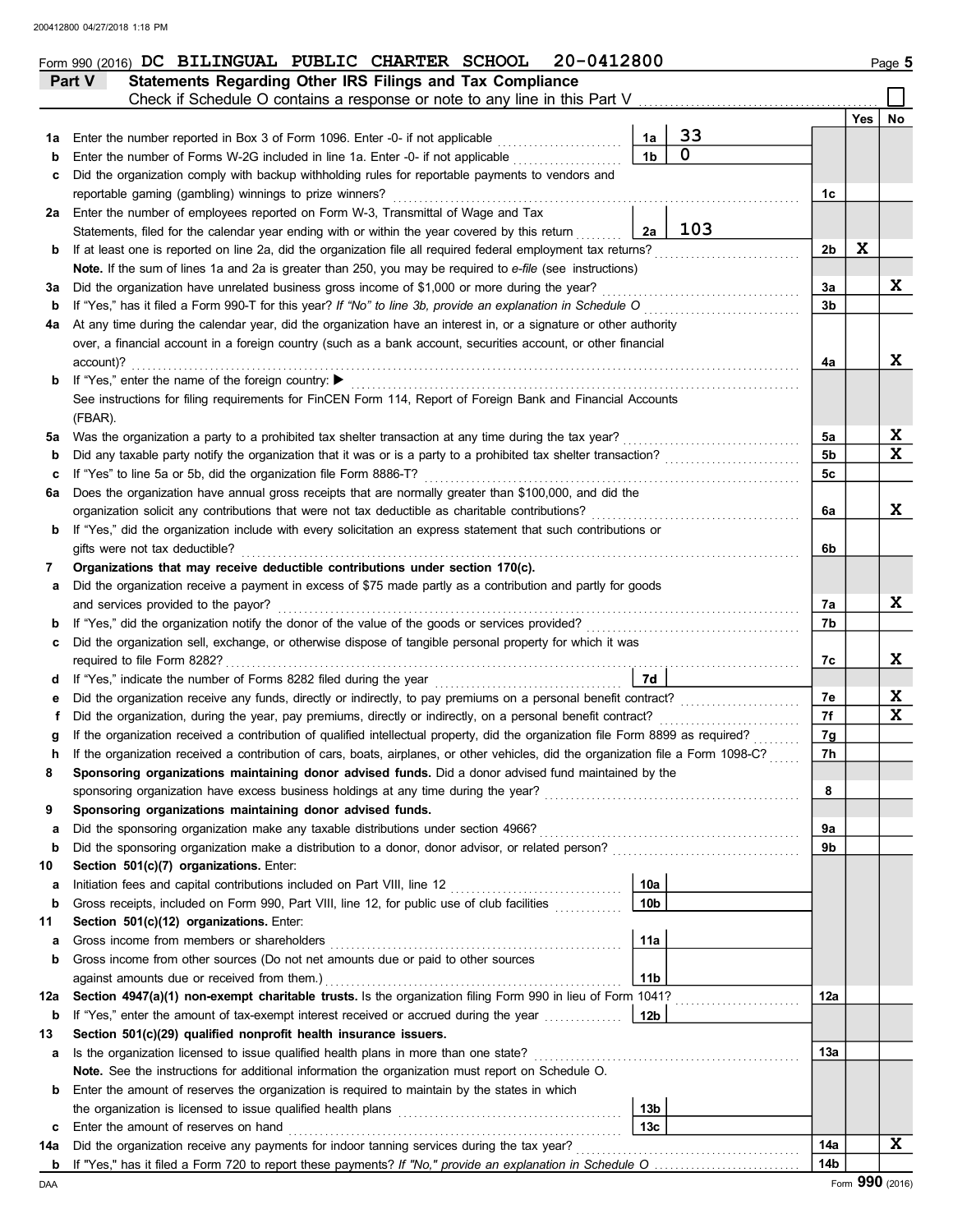|     | Part VI<br>Governance, Management, and Disclosure For each "Yes" response to lines 2 through 7b below, and for a "No"               |                 |                         |             |  |  |  |  |
|-----|-------------------------------------------------------------------------------------------------------------------------------------|-----------------|-------------------------|-------------|--|--|--|--|
|     | response to line 8a, 8b, or 10b below, describe the circumstances, processes, or changes in Schedule O. See instructions.           |                 |                         |             |  |  |  |  |
|     |                                                                                                                                     |                 |                         |             |  |  |  |  |
|     | Section A. Governing Body and Management                                                                                            |                 |                         |             |  |  |  |  |
|     |                                                                                                                                     |                 | Yes                     | No          |  |  |  |  |
| 1а  | 13<br>1a<br>Enter the number of voting members of the governing body at the end of the tax year                                     |                 |                         |             |  |  |  |  |
|     | If there are material differences in voting rights among members of the governing body, or                                          |                 |                         |             |  |  |  |  |
|     | if the governing body delegated broad authority to an executive committee or similar                                                |                 |                         |             |  |  |  |  |
|     | committee, explain in Schedule O.                                                                                                   |                 |                         |             |  |  |  |  |
| b   | 13<br>1b<br>Enter the number of voting members included in line 1a, above, who are independent                                      |                 |                         |             |  |  |  |  |
| 2   | Did any officer, director, trustee, or key employee have a family relationship or a business relationship with                      |                 |                         |             |  |  |  |  |
|     | any other officer, director, trustee, or key employee?                                                                              | $\mathbf{2}$    |                         | X           |  |  |  |  |
|     |                                                                                                                                     |                 |                         |             |  |  |  |  |
| 3   | Did the organization delegate control over management duties customarily performed by or under the direct                           |                 |                         |             |  |  |  |  |
|     | supervision of officers, directors, or trustees, or key employees to a management company or other person?                          | 3               |                         | X           |  |  |  |  |
| 4   | Did the organization make any significant changes to its governing documents since the prior Form 990 was filed?                    | 4               |                         | $\mathbf x$ |  |  |  |  |
| 5   | Did the organization become aware during the year of a significant diversion of the organization's assets?                          | 5               |                         | $\mathbf x$ |  |  |  |  |
| 6   | Did the organization have members or stockholders?                                                                                  | 6               |                         | X           |  |  |  |  |
| 7a  | Did the organization have members, stockholders, or other persons who had the power to elect or appoint                             |                 |                         |             |  |  |  |  |
|     | one or more members of the governing body?                                                                                          | 7а              |                         | X           |  |  |  |  |
| b   | Are any governance decisions of the organization reserved to (or subject to approval by) members,                                   |                 |                         |             |  |  |  |  |
|     | stockholders, or persons other than the governing body?                                                                             | 7b              |                         | X.          |  |  |  |  |
| 8   | Did the organization contemporaneously document the meetings held or written actions undertaken during the year by the following:   |                 |                         |             |  |  |  |  |
| а   | The governing body?                                                                                                                 | 8a              | X                       |             |  |  |  |  |
| b   | Each committee with authority to act on behalf of the governing body?                                                               | 8b              | $\mathbf x$             |             |  |  |  |  |
| 9   | Is there any officer, director, trustee, or key employee listed in Part VII, Section A, who cannot be reached at                    |                 |                         |             |  |  |  |  |
|     |                                                                                                                                     | 9               |                         | X           |  |  |  |  |
|     | Section B. Policies (This Section B requests information about policies not required by the Internal Revenue Code.)                 |                 |                         |             |  |  |  |  |
|     |                                                                                                                                     |                 |                         |             |  |  |  |  |
|     |                                                                                                                                     |                 | Yes                     | No          |  |  |  |  |
| 10a | Did the organization have local chapters, branches, or affiliates?                                                                  | 10a             |                         | X           |  |  |  |  |
| b   | If "Yes," did the organization have written policies and procedures governing the activities of such chapters,                      |                 |                         |             |  |  |  |  |
|     | affiliates, and branches to ensure their operations are consistent with the organization's exempt purposes?                         | 10 <sub>b</sub> |                         |             |  |  |  |  |
| 11a | Has the organization provided a complete copy of this Form 990 to all members of its governing body before filing the form?         | 11a             | X                       |             |  |  |  |  |
| b   | Describe in Schedule O the process, if any, used by the organization to review this Form 990.                                       |                 |                         |             |  |  |  |  |
| 12a | Did the organization have a written conflict of interest policy? If "No," go to line 13                                             | 12a             | X                       |             |  |  |  |  |
| b   | Were officers, directors, or trustees, and key employees required to disclose annually interests that could give rise to conflicts? | 12 <sub>b</sub> | $\mathbf x$             |             |  |  |  |  |
| с   | Did the organization regularly and consistently monitor and enforce compliance with the policy? If "Yes,"                           |                 |                         |             |  |  |  |  |
|     | describe in Schedule O how this was done                                                                                            | 12c             | X                       |             |  |  |  |  |
| 13  | Did the organization have a written whistleblower policy?                                                                           | 13              | $\overline{\mathbf{x}}$ |             |  |  |  |  |
| 14  | Did the organization have a written document retention and destruction policy?                                                      | 14              | X                       |             |  |  |  |  |
| 15  | Did the process for determining compensation of the following persons include a review and approval by                              |                 |                         |             |  |  |  |  |
|     |                                                                                                                                     |                 |                         |             |  |  |  |  |
|     | independent persons, comparability data, and contemporaneous substantiation of the deliberation and decision?                       |                 | X                       |             |  |  |  |  |
| а   | The organization's CEO, Executive Director, or top management official                                                              | 15a             |                         |             |  |  |  |  |
| b   | Other officers or key employees of the organization                                                                                 | 15 <sub>b</sub> |                         | X           |  |  |  |  |
|     | If "Yes" to line 15a or 15b, describe the process in Schedule O (see instructions).                                                 |                 |                         |             |  |  |  |  |
| 16a | Did the organization invest in, contribute assets to, or participate in a joint venture or similar arrangement                      |                 |                         |             |  |  |  |  |
|     | with a taxable entity during the year?                                                                                              | 16a             |                         | X           |  |  |  |  |
| b   | If "Yes," did the organization follow a written policy or procedure requiring the organization to evaluate its                      |                 |                         |             |  |  |  |  |
|     | participation in joint venture arrangements under applicable federal tax law, and take steps to safeguard the                       |                 |                         |             |  |  |  |  |
|     |                                                                                                                                     | 16b             |                         |             |  |  |  |  |
|     | <b>Section C. Disclosure</b>                                                                                                        |                 |                         |             |  |  |  |  |
| 17  | <b>NONE</b><br>List the states with which a copy of this Form 990 is required to be filed $\blacktriangleright$                     |                 |                         |             |  |  |  |  |
| 18  | Section 6104 requires an organization to make its Forms 1023 (or 1024 if applicable), 990, and 990-T (Section 501(c)(3)s only)      |                 |                         |             |  |  |  |  |
|     | available for public inspection. Indicate how you made these available. Check all that apply.                                       |                 |                         |             |  |  |  |  |
|     | Another's website $ X $ Upon request<br>Own website<br>Other (explain in Schedule O)                                                |                 |                         |             |  |  |  |  |
| 19  | Describe in Schedule O whether (and if so, how) the organization made its governing documents, conflict of interest policy, and     |                 |                         |             |  |  |  |  |
|     |                                                                                                                                     |                 |                         |             |  |  |  |  |
|     | financial statements available to the public during the tax year.                                                                   |                 |                         |             |  |  |  |  |
| 20  | State the name, address, and telephone number of the person who possesses the organization's books and records:                     |                 |                         |             |  |  |  |  |
|     | <b>33 RIGGS ROAD NE</b><br>DANIELA ANELLO                                                                                           |                 |                         |             |  |  |  |  |
|     | 20011<br>DC<br><b>WASHINGTON</b>                                                                                                    | 202-750-6674    |                         |             |  |  |  |  |
| DAA |                                                                                                                                     |                 | Form 990 (2016)         |             |  |  |  |  |

Form 990 (2016) DC BILINGUAL PUBLIC CHARTER SCHOOL 20-0412800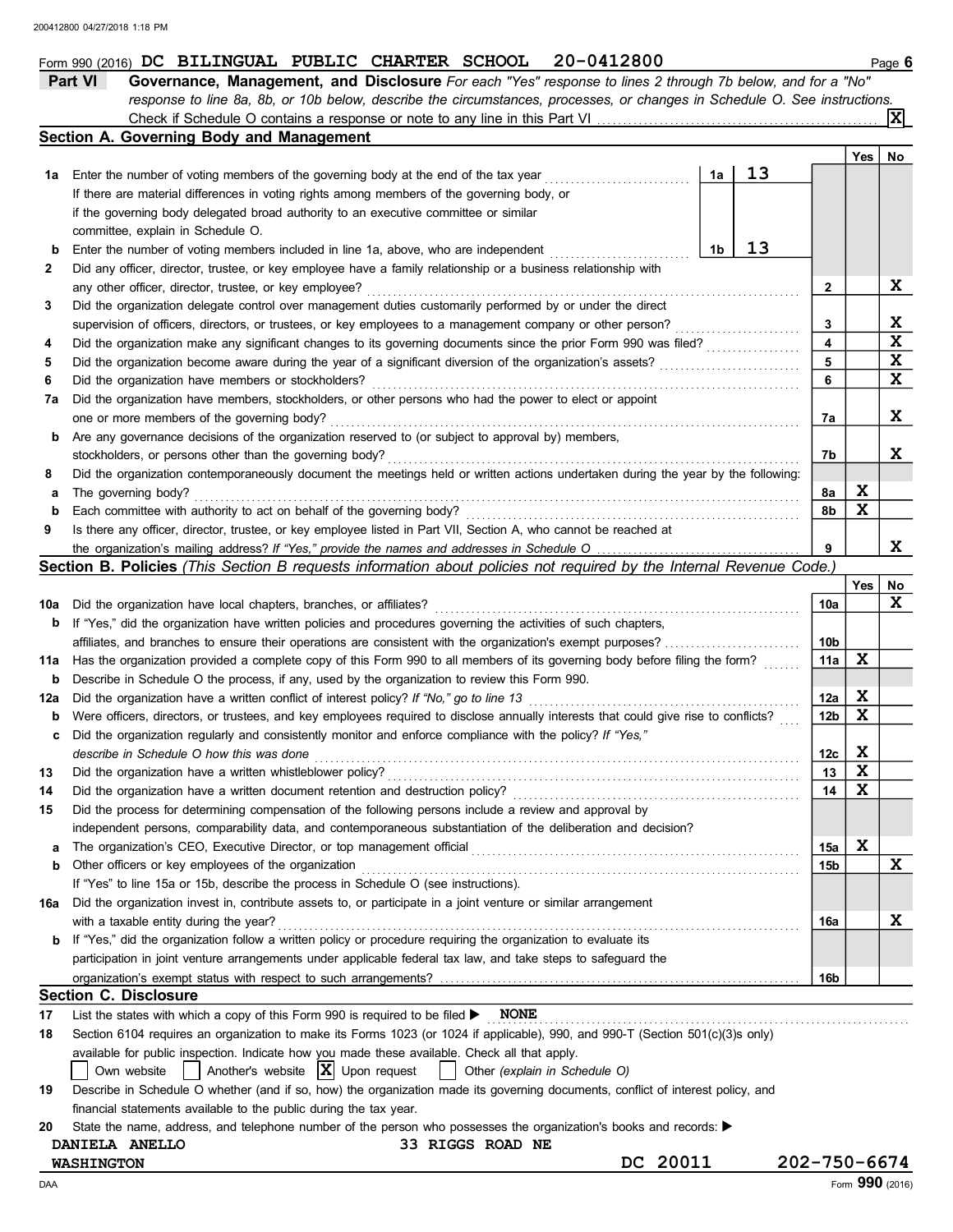|                          | Form 990 (2016) DC BILINGUAL PUBLIC CHARTER SCHOOL 20-0412800                                                                                                                                                             | Page 7 |  |  |  |  |  |  |  |  |  |
|--------------------------|---------------------------------------------------------------------------------------------------------------------------------------------------------------------------------------------------------------------------|--------|--|--|--|--|--|--|--|--|--|
| Part VII                 | Compensation of Officers, Directors, Trustees, Key Employees, Highest Compensated Employees, and                                                                                                                          |        |  |  |  |  |  |  |  |  |  |
|                          | <b>Independent Contractors</b>                                                                                                                                                                                            |        |  |  |  |  |  |  |  |  |  |
|                          | Check if Schedule O contains a response or note to any line in this Part VII                                                                                                                                              |        |  |  |  |  |  |  |  |  |  |
| Section A.               | Officers, Directors, Trustees, Key Employees, and Highest Compensated Employees                                                                                                                                           |        |  |  |  |  |  |  |  |  |  |
| organization's tax year. | 1a Complete this table for all persons required to be listed. Report compensation for the calendar year ending with or within the                                                                                         |        |  |  |  |  |  |  |  |  |  |
|                          | List all of the organization's current officers, directors, trustees (whether individuals or organizations), regardless of amount of<br>compensation. Enter -0- in columns (D), (E), and (F) if no compensation was paid. |        |  |  |  |  |  |  |  |  |  |

List all of the organization's **current** key employees, if any. See instructions for definition of "key employee."

■ List all of the organization's **current** key employees, if any. See instructions for definition of "key employee."<br>■ List the organization's five **current** highest compensated employees (other than an officer, director,

who received reportable compensation (Box 5 of Form W-2 and/or Box 7 of Form 1099-MISC) of more than \$100,000 from the organization and any related organizations.

■ List all of the organization's **former** officers, key employees, and highest compensated employees who received more than<br>00,000 of reportable compensation from the organization and any related organizations \$100,000 of reportable compensation from the organization and any related organizations.

• List all of the organization's **former directors or trustees** that received, in the capacity as a former director or trustee of the principle compensation from the organization and any related organizations organization, more than \$10,000 of reportable compensation from the organization and any related organizations. List persons in the following order: individual trustees or directors; institutional trustees; officers; key employees; highest compensated employees; and former such persons.

Check this box if neither the organization nor any related organization compensated any current officer, director, or trustee.

| (A)<br>Name and Title               | (B)<br>Average<br>hours per<br>week<br>(list any               |                                      |                          |             | (C)<br>Position | (do not check more than one<br>box, unless person is both an<br>officer and a director/trustee) |        | (D)<br>Reportable<br>compensation<br>from<br>the | (E)<br>Reportable<br>compensation from<br>related<br>organizations | (F)<br>Estimated<br>amount of<br>other<br>compensation   |  |
|-------------------------------------|----------------------------------------------------------------|--------------------------------------|--------------------------|-------------|-----------------|-------------------------------------------------------------------------------------------------|--------|--------------------------------------------------|--------------------------------------------------------------------|----------------------------------------------------------|--|
|                                     | hours for<br>related<br>organizations<br>below dotted<br>line) | Individual<br>or director<br>trustee | Institutional<br>trustee | Officer     | Key employee    | Highest compensated<br>employee                                                                 | Former | organization<br>(W-2/1099-MISC)                  | (W-2/1099-MISC)                                                    | from the<br>organization<br>and related<br>organizations |  |
| (1) SUSAN ROSENBAUM                 | 1.00                                                           |                                      |                          |             |                 |                                                                                                 |        |                                                  |                                                                    |                                                          |  |
| <b>CHAIR</b>                        | 0.00                                                           | $\mathbf x$                          |                          | $\mathbf x$ |                 |                                                                                                 |        | 0                                                | 0                                                                  | 0                                                        |  |
| (2) CYDNEY PEYTON WALTON            |                                                                |                                      |                          |             |                 |                                                                                                 |        |                                                  |                                                                    |                                                          |  |
|                                     | 1.00                                                           |                                      |                          |             |                 |                                                                                                 |        |                                                  |                                                                    |                                                          |  |
| <b>SECRETARY</b>                    | 0.00                                                           | $\mathbf x$                          |                          | $\mathbf x$ |                 |                                                                                                 |        | 0                                                | 0                                                                  | 0                                                        |  |
| (3) GILLIAN BROWN                   |                                                                |                                      |                          |             |                 |                                                                                                 |        |                                                  |                                                                    |                                                          |  |
|                                     | 1.00                                                           |                                      |                          |             |                 |                                                                                                 |        |                                                  |                                                                    |                                                          |  |
| <b>TREASURER</b>                    | 0.00                                                           | X                                    |                          | $\mathbf x$ |                 |                                                                                                 |        | 0                                                | 0                                                                  | 0                                                        |  |
| <b>GERSHOWITZ</b><br>$(4)$ DENISE   |                                                                |                                      |                          |             |                 |                                                                                                 |        |                                                  |                                                                    |                                                          |  |
|                                     | 1.00                                                           |                                      |                          |             |                 |                                                                                                 |        |                                                  |                                                                    |                                                          |  |
| <b>BOARD MEMBER</b>                 | 0.00                                                           | $\mathbf x$                          |                          |             |                 |                                                                                                 |        | 0                                                | 0                                                                  | $\mathbf 0$                                              |  |
| (5) BLANCA GUILLEN                  |                                                                |                                      |                          |             |                 |                                                                                                 |        |                                                  |                                                                    |                                                          |  |
|                                     | 1.00                                                           |                                      |                          |             |                 |                                                                                                 |        |                                                  |                                                                    |                                                          |  |
| <b>BOARD MEMBER</b>                 | 0.00                                                           | $\mathbf x$                          |                          |             |                 |                                                                                                 |        | 0                                                | 0                                                                  | $\mathbf 0$                                              |  |
| (6) JOHN JOAQUIN                    | 1.00                                                           |                                      |                          |             |                 |                                                                                                 |        |                                                  |                                                                    |                                                          |  |
| <b>BOARD MEMBER</b>                 | 0.00                                                           | $\mathbf x$                          |                          |             |                 |                                                                                                 |        | 0                                                | 0                                                                  | $\mathbf 0$                                              |  |
| (7) MATT KING                       |                                                                |                                      |                          |             |                 |                                                                                                 |        |                                                  |                                                                    |                                                          |  |
|                                     | 1.00                                                           |                                      |                          |             |                 |                                                                                                 |        |                                                  |                                                                    |                                                          |  |
| BOARD MEMBER                        | 0.00                                                           | $\mathbf x$                          |                          |             |                 |                                                                                                 |        | 0                                                | 0                                                                  | 0                                                        |  |
| <b>LEMON-STRAUSS</b><br>$(8)$ AARON |                                                                |                                      |                          |             |                 |                                                                                                 |        |                                                  |                                                                    |                                                          |  |
|                                     | 1.00                                                           |                                      |                          |             |                 |                                                                                                 |        |                                                  |                                                                    |                                                          |  |
| <b>BOARD MEMBER</b>                 | 0.00                                                           | $\mathbf x$                          |                          |             |                 |                                                                                                 |        | 0                                                | 0                                                                  | 0                                                        |  |
| (9) SUZI MARCHENA                   |                                                                |                                      |                          |             |                 |                                                                                                 |        |                                                  |                                                                    |                                                          |  |
|                                     | 1.00                                                           |                                      |                          |             |                 |                                                                                                 |        |                                                  |                                                                    |                                                          |  |
| <b>BOARD MEMBER</b>                 | 0.00                                                           | $\mathbf x$                          |                          |             |                 |                                                                                                 |        | 0                                                | 0                                                                  | $\pmb{0}$                                                |  |
| (10) ANTONIO PAYNE                  |                                                                |                                      |                          |             |                 |                                                                                                 |        |                                                  |                                                                    |                                                          |  |
|                                     | 1.00                                                           |                                      |                          |             |                 |                                                                                                 |        |                                                  |                                                                    |                                                          |  |
| <b>BOARD MEMBER</b>                 | 0.00                                                           | $\mathbf x$                          |                          |             |                 |                                                                                                 |        | 0                                                | 0                                                                  | 0                                                        |  |
| (11) MICHELLE<br><b>RITCHIE</b>     |                                                                |                                      |                          |             |                 |                                                                                                 |        |                                                  |                                                                    |                                                          |  |
|                                     | 1.00                                                           |                                      |                          |             |                 |                                                                                                 |        |                                                  |                                                                    |                                                          |  |
| <b>BOARD MEMBER</b>                 | 0.00                                                           | $\mathbf x$                          |                          |             |                 |                                                                                                 |        | 0                                                | 0                                                                  | $\mathbf 0$                                              |  |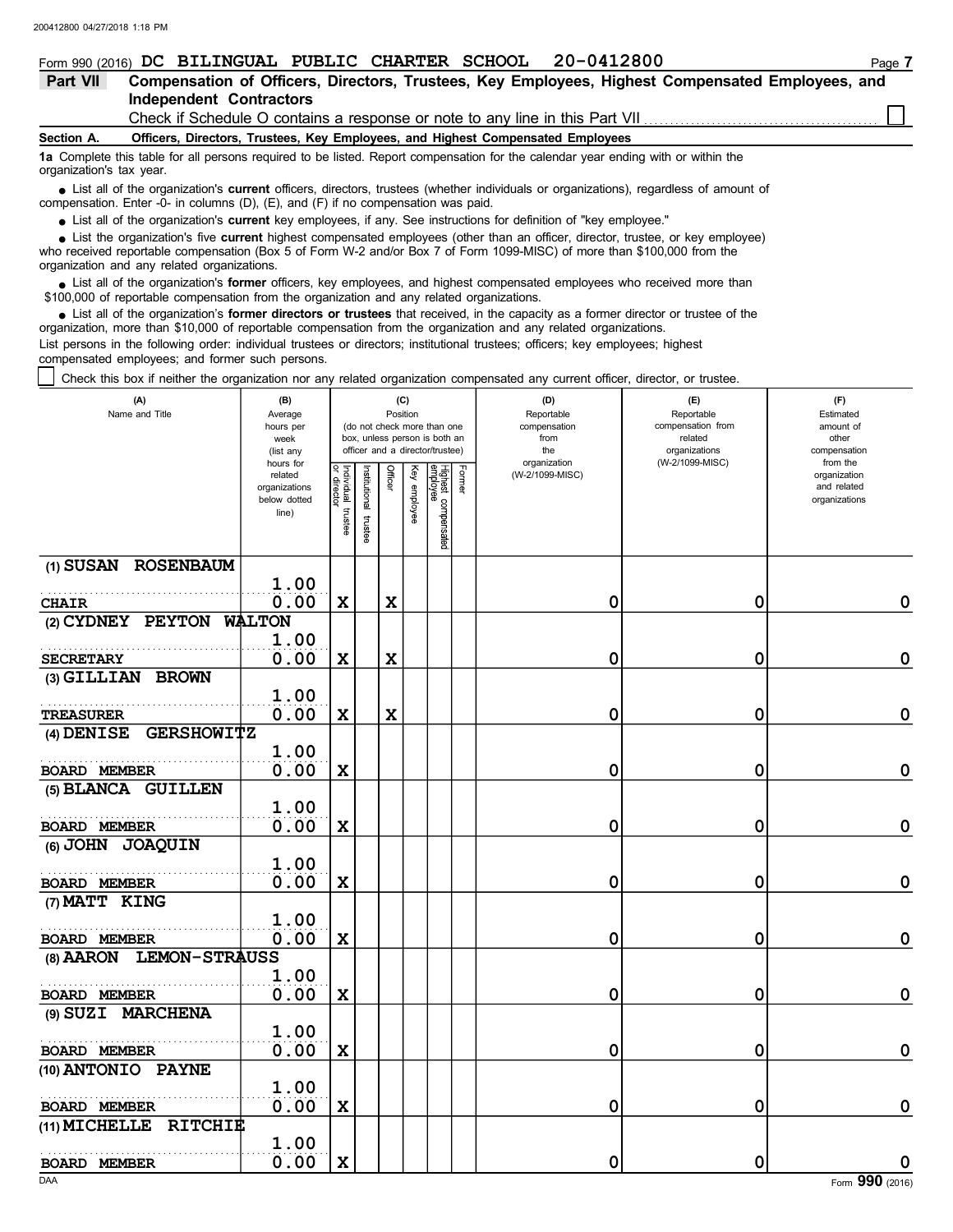| 200412800 04/27/2018 1:18 PM<br>Form 990 (2016) DC<br><b>Part VII</b>                                                                                                                                                                                                                                                                      | <b>BILINGUAL PUBLIC CHARTER SCHOOL</b>                              |                                           |                         |                                                                                                                                                     |                 |                                 |                                                                               | 20-0412800<br>Section A. Officers, Directors, Trustees, Key Employees, and Highest Compensated Employees (continued) |                                       |         |                                                               | Page 8  |
|--------------------------------------------------------------------------------------------------------------------------------------------------------------------------------------------------------------------------------------------------------------------------------------------------------------------------------------------|---------------------------------------------------------------------|-------------------------------------------|-------------------------|-----------------------------------------------------------------------------------------------------------------------------------------------------|-----------------|---------------------------------|-------------------------------------------------------------------------------|----------------------------------------------------------------------------------------------------------------------|---------------------------------------|---------|---------------------------------------------------------------|---------|
| (A)<br>Name and title                                                                                                                                                                                                                                                                                                                      | (C)<br>(B)<br>Position<br>Average<br>hours per<br>week<br>(list any |                                           |                         | (D)<br>Reportable<br>(do not check more than one<br>compensation<br>box, unless person is both an<br>from<br>officer and a director/trustee)<br>the |                 |                                 | $(\mathsf{F})$<br>Reportable<br>compensation from<br>related<br>organizations |                                                                                                                      |                                       |         | $(\Gamma)$<br>Estimated<br>amount of<br>other<br>compensation |         |
|                                                                                                                                                                                                                                                                                                                                            | hours for<br>related<br>organizations<br>below dotted<br>line)      | ٩<br>Individual<br>or director<br>trustee | nstitutional<br>trustee | Officer                                                                                                                                             | Ķey<br>employee | Highest compensated<br>employee | Former                                                                        | organization<br>(W-2/1099-MISC)                                                                                      | (W-2/1099-MISC)                       |         | from the<br>organization<br>and related<br>organizations      |         |
| (12)<br><b>EMMA SNYDER</b>                                                                                                                                                                                                                                                                                                                 |                                                                     |                                           |                         |                                                                                                                                                     |                 |                                 |                                                                               |                                                                                                                      |                                       |         |                                                               |         |
| <b>BOARD MEMBER</b>                                                                                                                                                                                                                                                                                                                        | 1.00<br>0.00                                                        | X                                         |                         |                                                                                                                                                     |                 |                                 |                                                                               | 0                                                                                                                    | 0                                     |         |                                                               | 0       |
| (13)<br>ZEEHANDELAAR<br><b>DARA</b>                                                                                                                                                                                                                                                                                                        |                                                                     |                                           |                         |                                                                                                                                                     |                 |                                 |                                                                               |                                                                                                                      |                                       |         |                                                               |         |
|                                                                                                                                                                                                                                                                                                                                            | 1.00<br>0.00                                                        |                                           |                         |                                                                                                                                                     |                 |                                 |                                                                               |                                                                                                                      |                                       |         |                                                               | 0       |
| <b>BOARD MEMBER</b><br>MARK SCHRIEBER-<br>(14)                                                                                                                                                                                                                                                                                             | <b>OUT</b>                                                          | $\mathbf x$                               | GOING                   |                                                                                                                                                     |                 |                                 |                                                                               | 0                                                                                                                    | 0                                     |         |                                                               |         |
|                                                                                                                                                                                                                                                                                                                                            | 1.00                                                                |                                           |                         |                                                                                                                                                     |                 |                                 |                                                                               |                                                                                                                      |                                       |         |                                                               |         |
| <b>BOARD MEMBER</b><br>LESTER MATLOCK-<br>(15)                                                                                                                                                                                                                                                                                             | 0.00<br><b>OUT</b>                                                  | $\mathbf x$                               | GOING                   |                                                                                                                                                     |                 |                                 |                                                                               | 0                                                                                                                    | 0                                     |         |                                                               | 0       |
|                                                                                                                                                                                                                                                                                                                                            | 1.00                                                                |                                           |                         |                                                                                                                                                     |                 |                                 |                                                                               |                                                                                                                      |                                       |         |                                                               |         |
| <b>EX-OFFICIO</b>                                                                                                                                                                                                                                                                                                                          | 0.00                                                                | X                                         |                         |                                                                                                                                                     |                 |                                 |                                                                               | 0                                                                                                                    | 0                                     |         |                                                               | 0       |
| DANIELA ANELLO<br>(16)                                                                                                                                                                                                                                                                                                                     | 40.00                                                               |                                           |                         |                                                                                                                                                     |                 |                                 |                                                                               |                                                                                                                      |                                       |         |                                                               |         |
| HEAD OF SCHOOL                                                                                                                                                                                                                                                                                                                             | 0.00                                                                |                                           |                         | X                                                                                                                                                   |                 |                                 |                                                                               | 114,754                                                                                                              | 0                                     |         |                                                               | 384     |
|                                                                                                                                                                                                                                                                                                                                            |                                                                     |                                           |                         |                                                                                                                                                     |                 |                                 |                                                                               |                                                                                                                      |                                       |         |                                                               |         |
| Sub-total<br>1b.                                                                                                                                                                                                                                                                                                                           |                                                                     |                                           |                         |                                                                                                                                                     |                 |                                 | ▶                                                                             | 114,754                                                                                                              |                                       |         |                                                               | 384     |
| <b>Total from continuation sheets to Part VII, Section A</b><br>c                                                                                                                                                                                                                                                                          |                                                                     |                                           |                         |                                                                                                                                                     |                 |                                 |                                                                               |                                                                                                                      |                                       |         |                                                               |         |
| d                                                                                                                                                                                                                                                                                                                                          |                                                                     |                                           |                         |                                                                                                                                                     |                 |                                 |                                                                               | 114,754                                                                                                              |                                       |         |                                                               | 384     |
| Total number of individuals (including but not limited to those listed above) who received more than \$100,000 of<br>$\overline{2}$<br>reportable compensation from the organization $\blacktriangleright$ 1                                                                                                                               |                                                                     |                                           |                         |                                                                                                                                                     |                 |                                 |                                                                               |                                                                                                                      |                                       |         |                                                               |         |
|                                                                                                                                                                                                                                                                                                                                            |                                                                     |                                           |                         |                                                                                                                                                     |                 |                                 |                                                                               |                                                                                                                      |                                       |         | Yes                                                           | No      |
| Did the organization list any former officer, director, or trustee, key employee, or highest compensated<br>3<br>For any individual listed on line 1a, is the sum of reportable compensation and other compensation from the<br>4<br>organization and related organizations greater than \$150,000? If "Yes," complete Schedule J for such |                                                                     |                                           |                         |                                                                                                                                                     |                 |                                 |                                                                               |                                                                                                                      |                                       |         | 3                                                             | X       |
| individual<br>Did any person listed on line 1a receive or accrue compensation from any unrelated organization or individual<br>5                                                                                                                                                                                                           |                                                                     |                                           |                         |                                                                                                                                                     |                 |                                 |                                                                               |                                                                                                                      |                                       |         | 4                                                             | X       |
|                                                                                                                                                                                                                                                                                                                                            |                                                                     |                                           |                         |                                                                                                                                                     |                 |                                 |                                                                               |                                                                                                                      |                                       |         | 5                                                             | X       |
| Section B. Independent Contractors<br>Complete this table for your five highest compensated independent contractors that received more than \$100,000 of<br>1                                                                                                                                                                              |                                                                     |                                           |                         |                                                                                                                                                     |                 |                                 |                                                                               |                                                                                                                      |                                       |         |                                                               |         |
| compensation from the organization. Report compensation for the calendar year ending with or within the organization's tax year.                                                                                                                                                                                                           |                                                                     |                                           |                         |                                                                                                                                                     |                 |                                 |                                                                               |                                                                                                                      |                                       |         |                                                               |         |
|                                                                                                                                                                                                                                                                                                                                            | (A)<br>Name and business address                                    |                                           |                         |                                                                                                                                                     |                 |                                 |                                                                               |                                                                                                                      | <b>(B)</b><br>Description of services |         | (C)<br>Compensation                                           |         |
| <b>CENTRONIA</b><br><b>WASHINGTON</b>                                                                                                                                                                                                                                                                                                      | DC 20009                                                            |                                           |                         |                                                                                                                                                     |                 |                                 |                                                                               | 1420 COLUMBIA RD NW<br>FOOD SERVICE                                                                                  |                                       |         |                                                               | 348,675 |
| PMM COMPANIES                                                                                                                                                                                                                                                                                                                              |                                                                     |                                           |                         |                                                                                                                                                     |                 |                                 |                                                                               | 15938 DERWOOD ROAD                                                                                                   |                                       |         |                                                               |         |
| <b>ROCKVILLE</b>                                                                                                                                                                                                                                                                                                                           | MD.                                                                 |                                           | 20855                   |                                                                                                                                                     |                 |                                 |                                                                               | <b>JANITORIAL</b>                                                                                                    |                                       |         |                                                               | 259,822 |
| 932 HUNGERFORD DRIVE<br>YOUNG AND WELL                                                                                                                                                                                                                                                                                                     |                                                                     |                                           |                         |                                                                                                                                                     |                 |                                 |                                                                               |                                                                                                                      |                                       |         |                                                               |         |
| EDUCATION SVCS<br><b>ROCKVILLE</b><br>20850<br>MD<br>1611 CONNECTICUT AVE NW, STE 200<br><b>EDOPS</b>                                                                                                                                                                                                                                      |                                                                     |                                           |                         |                                                                                                                                                     |                 |                                 |                                                                               |                                                                                                                      |                                       | 243,434 |                                                               |         |
| <b>WASHINGTON</b>                                                                                                                                                                                                                                                                                                                          | DC.                                                                 |                                           | 20009                   |                                                                                                                                                     |                 |                                 |                                                                               | ACCTING & HR                                                                                                         |                                       |         |                                                               | 171,408 |
| J & C BEHAVIORAL THERAPY,                                                                                                                                                                                                                                                                                                                  | LLC                                                                 |                                           |                         |                                                                                                                                                     |                 |                                 |                                                                               | 6281 FRANCONIA RD                                                                                                    |                                       |         |                                                               |         |
| <b>ALEXANDRIA</b>                                                                                                                                                                                                                                                                                                                          | VA 22310                                                            |                                           |                         |                                                                                                                                                     |                 |                                 |                                                                               | SPECIAL ED                                                                                                           |                                       |         |                                                               | 163,205 |
| Total number of independent contractors (including but not limited to those listed above) who<br>2<br>received more than \$100,000 of compensation from the organization ▶                                                                                                                                                                 |                                                                     |                                           |                         |                                                                                                                                                     |                 |                                 |                                                                               |                                                                                                                      | 6                                     |         |                                                               |         |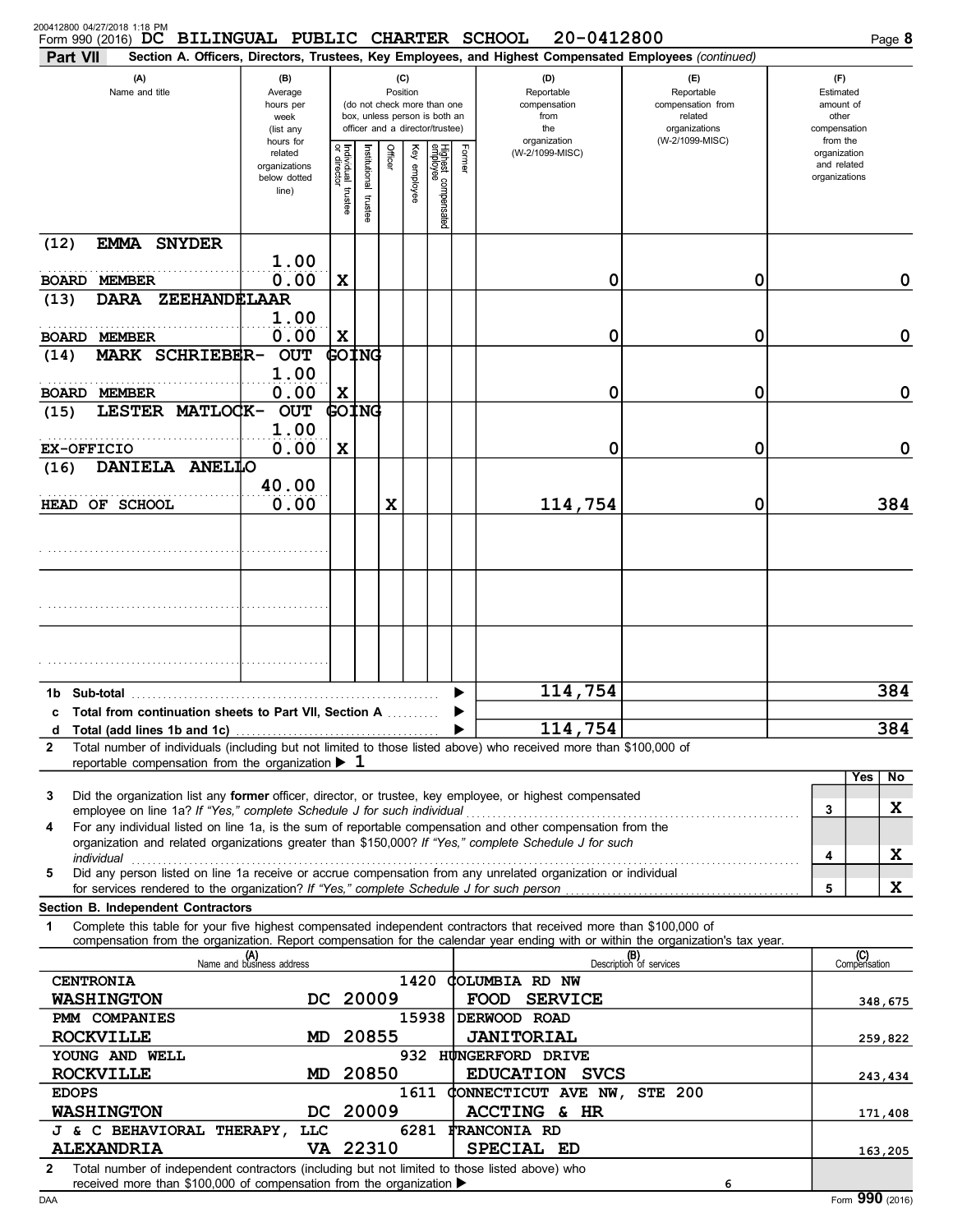## Form 990 (2016) DC BILINGUAL PUBLIC CHARTER SCHOOL 20-0412800

#### **Part VIII Statement of Revenue**

|                                                                                           |     | Check if Schedule O contains a response or note to any line in this Part VIII |              |               |                      |                                                    |                                         |                                                                  |
|-------------------------------------------------------------------------------------------|-----|-------------------------------------------------------------------------------|--------------|---------------|----------------------|----------------------------------------------------|-----------------------------------------|------------------------------------------------------------------|
|                                                                                           |     |                                                                               |              |               | (A)<br>Total revenue | (B)<br>Related or<br>exempt<br>function<br>revenue | (C)<br>Unrelated<br>business<br>revenue | (D)<br>Revenue<br>excluded from tax<br>under sections<br>512-514 |
|                                                                                           |     | 1a Federated campaigns                                                        | 1a           |               |                      |                                                    |                                         |                                                                  |
|                                                                                           |     | <b>b</b> Membership dues<br>.                                                 | 1b           |               |                      |                                                    |                                         |                                                                  |
|                                                                                           |     | c Fundraising events                                                          | 1c           | 28,817        |                      |                                                    |                                         |                                                                  |
|                                                                                           |     | d Related organizations                                                       | 1d           |               |                      |                                                    |                                         |                                                                  |
|                                                                                           |     | <b>e</b> Government grants (contributions)                                    | 1e           | 722,739       |                      |                                                    |                                         |                                                                  |
|                                                                                           |     | f All other contributions, gifts, grants,                                     |              |               |                      |                                                    |                                         |                                                                  |
|                                                                                           |     | and similar amounts not included above                                        | 1f           | 114,263       |                      |                                                    |                                         |                                                                  |
|                                                                                           |     | g Noncash contributions included in lines 1a-1f:                              | $\mathbb{S}$ | 12,774        |                      |                                                    |                                         |                                                                  |
|                                                                                           |     |                                                                               |              | ▶             | 865,819              |                                                    |                                         |                                                                  |
|                                                                                           |     |                                                                               |              | Busn. Code    |                      |                                                    |                                         |                                                                  |
|                                                                                           | 2a  | PER PUPIL ALLOCATIONS                                                         |              | 900099        | 6,609,694            | 6,609,694                                          |                                         |                                                                  |
|                                                                                           | b   | PER PUPIL FACILITY ALLOCATION                                                 |              | 900099        | 1,280,840            | 1,280,840                                          |                                         |                                                                  |
| Service Revenue Contributions, Gifts, Grants<br>Service Revenue and Other Similar Amounts | c   | SERVICE FEES                                                                  |              | 900099        | 80,932               | 80,932                                             |                                         |                                                                  |
|                                                                                           | d   | STUDENT ACTIVITY FEES                                                         |              | 900099        | 41,859               | 41,859                                             |                                         |                                                                  |
|                                                                                           |     |                                                                               |              |               |                      |                                                    |                                         |                                                                  |
| Program:                                                                                  |     | f All other program service revenue                                           |              |               |                      |                                                    |                                         |                                                                  |
|                                                                                           |     |                                                                               |              | ▶             | 8,013,325            |                                                    |                                         |                                                                  |
|                                                                                           |     | 3 Investment income (including dividends, interest,                           |              |               |                      |                                                    |                                         |                                                                  |
|                                                                                           |     | and other similar amounts)                                                    |              |               | 1,977                |                                                    |                                         | 1,977                                                            |
|                                                                                           | 4   | Income from investment of tax-exempt bond proceeds >                          |              |               |                      |                                                    |                                         |                                                                  |
|                                                                                           | 5   |                                                                               |              |               |                      |                                                    |                                         |                                                                  |
|                                                                                           |     | (i) Real                                                                      |              | (ii) Personal |                      |                                                    |                                         |                                                                  |
|                                                                                           |     | 6a Gross rents                                                                |              |               |                      |                                                    |                                         |                                                                  |
|                                                                                           | b   | Less: rental exps.                                                            |              |               |                      |                                                    |                                         |                                                                  |
|                                                                                           |     | Rental inc. or (loss)                                                         |              |               |                      |                                                    |                                         |                                                                  |
|                                                                                           | d   |                                                                               |              |               |                      |                                                    |                                         |                                                                  |
|                                                                                           |     | <b>7a</b> Gross amount from<br>(i) Securities                                 |              | (ii) Other    |                      |                                                    |                                         |                                                                  |
|                                                                                           |     | sales of assets<br>other than inventory                                       |              |               |                      |                                                    |                                         |                                                                  |
|                                                                                           |     | <b>b</b> Less: cost or other                                                  |              |               |                      |                                                    |                                         |                                                                  |
|                                                                                           |     | basis & sales exps.                                                           |              |               |                      |                                                    |                                         |                                                                  |
|                                                                                           |     | c Gain or (loss)                                                              |              |               |                      |                                                    |                                         |                                                                  |
|                                                                                           |     |                                                                               |              |               |                      |                                                    |                                         |                                                                  |
| Ф                                                                                         |     | 8a Gross income from fundraising events                                       |              |               |                      |                                                    |                                         |                                                                  |
|                                                                                           |     | (not including $$$ 28,817                                                     |              |               |                      |                                                    |                                         |                                                                  |
|                                                                                           |     | of contributions reported on line 1c).                                        |              |               |                      |                                                    |                                         |                                                                  |
|                                                                                           |     | See Part IV, line 18                                                          | a            | 13,191        |                      |                                                    |                                         |                                                                  |
| Other Revenu                                                                              |     | <b>b</b> Less: direct expenses                                                |              | 16,239        |                      |                                                    |                                         |                                                                  |
|                                                                                           |     | c Net income or (loss) from fundraising events                                |              |               | $-3,048$             |                                                    |                                         | $-3,048$                                                         |
|                                                                                           |     | 9a Gross income from gaming activities.                                       |              |               |                      |                                                    |                                         |                                                                  |
|                                                                                           |     | See Part IV, line 19                                                          | a            |               |                      |                                                    |                                         |                                                                  |
|                                                                                           |     | <b>b</b> Less: direct expenses                                                |              |               |                      |                                                    |                                         |                                                                  |
|                                                                                           |     | c Net income or (loss) from gaming activities                                 |              |               |                      |                                                    |                                         |                                                                  |
|                                                                                           |     | 10a Gross sales of inventory, less                                            |              |               |                      |                                                    |                                         |                                                                  |
|                                                                                           |     | returns and allowances                                                        | а            |               |                      |                                                    |                                         |                                                                  |
|                                                                                           |     | <b>b</b> Less: cost of goods sold                                             | b            |               |                      |                                                    |                                         |                                                                  |
|                                                                                           |     | <b>c</b> Net income or (loss) from sales of inventory                         |              |               |                      |                                                    |                                         |                                                                  |
|                                                                                           |     | Miscellaneous Revenue                                                         |              | Busn. Code    |                      |                                                    |                                         |                                                                  |
|                                                                                           | 11a |                                                                               |              |               |                      |                                                    |                                         |                                                                  |
|                                                                                           | b   |                                                                               |              |               |                      |                                                    |                                         |                                                                  |
|                                                                                           |     |                                                                               |              |               |                      |                                                    |                                         |                                                                  |
|                                                                                           |     | d All other revenue                                                           |              |               |                      |                                                    |                                         |                                                                  |
|                                                                                           |     |                                                                               |              |               |                      |                                                    |                                         |                                                                  |
|                                                                                           |     | 12 Total revenue. See instructions.                                           |              |               | 8,878,073            | 8,013,325                                          | $\Omega$                                | $-1,071$                                                         |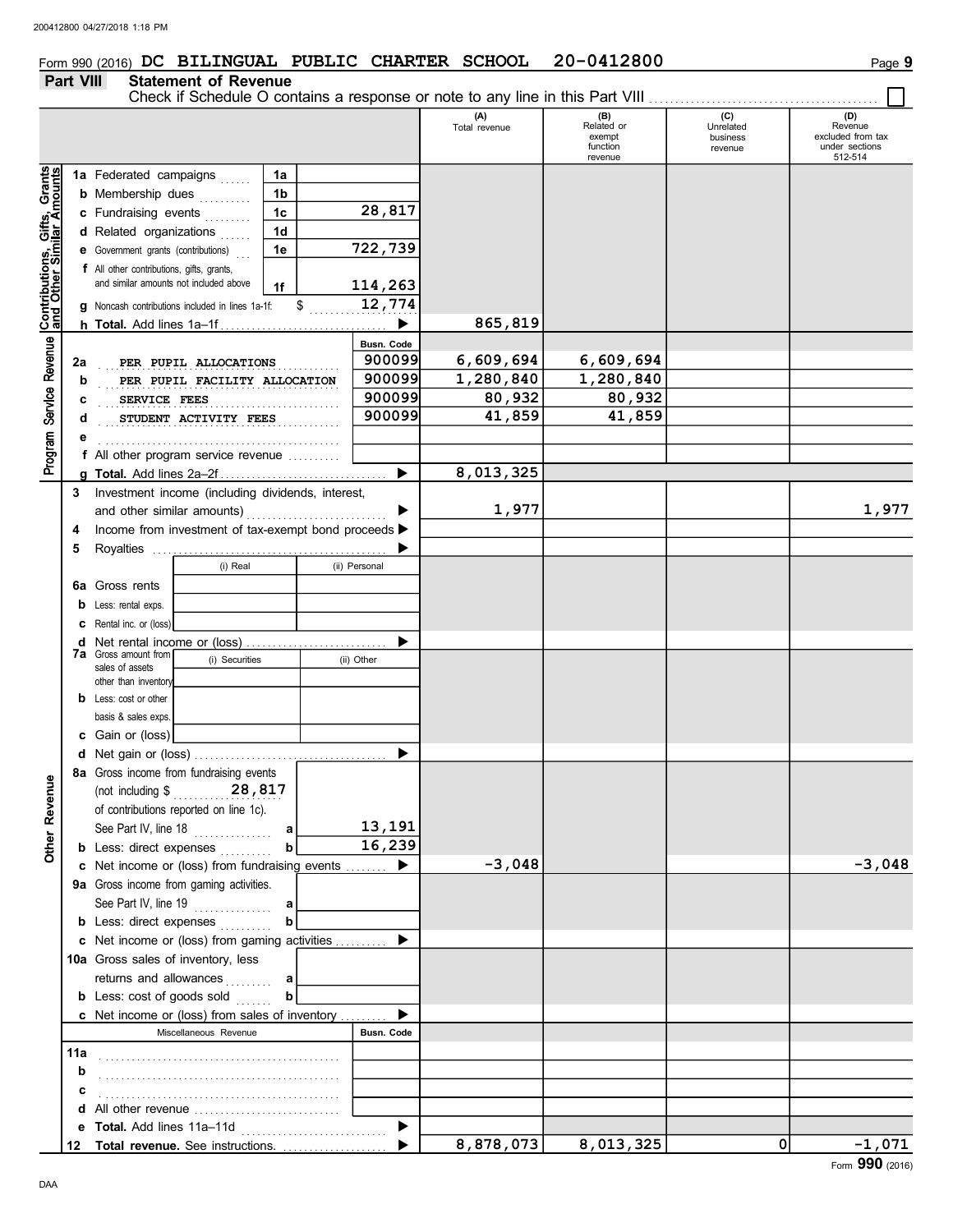#### **Part IX Statement of Functional Expenses** Form 990 (2016) DC BILINGUAL PUBLIC CHARTER SCHOOL 20-0412800

|              | Section 501(c)(3) and 501(c)(4) organizations must complete all columns. All other organizations must complete column (A).<br>Check if Schedule O contains a response or note to any line in this Part IX                            |                       |                          |                       |                       |
|--------------|--------------------------------------------------------------------------------------------------------------------------------------------------------------------------------------------------------------------------------------|-----------------------|--------------------------|-----------------------|-----------------------|
|              |                                                                                                                                                                                                                                      |                       |                          |                       | $\mathbf{x}$          |
|              | Do not include amounts reported on lines 6b,                                                                                                                                                                                         | (A)<br>Total expenses | (B)<br>Program service   | (C)<br>Management and | (D)<br>Fundraising    |
|              | 7b, 8b, 9b, and 10b of Part VIII.                                                                                                                                                                                                    |                       | expenses                 | general expenses      | expenses              |
| 1.           | Grants and other assistance to domestic organizations                                                                                                                                                                                |                       |                          |                       |                       |
|              | and domestic governments. See Part IV, line 21                                                                                                                                                                                       |                       |                          |                       |                       |
| $\mathbf{2}$ | Grants and other assistance to domestic                                                                                                                                                                                              |                       |                          |                       |                       |
|              | individuals. See Part IV, line 22                                                                                                                                                                                                    |                       |                          |                       |                       |
| 3            | Grants and other assistance to foreign                                                                                                                                                                                               |                       |                          |                       |                       |
|              | organizations, foreign governments, and foreign                                                                                                                                                                                      |                       |                          |                       |                       |
|              | individuals. See Part IV, lines 15 and 16                                                                                                                                                                                            |                       |                          |                       |                       |
|              | Benefits paid to or for members<br>Compensation of current officers, directors,                                                                                                                                                      |                       |                          |                       |                       |
| 5            | trustees, and key employees                                                                                                                                                                                                          | 126,259               | 112,121                  | 14, 138               |                       |
| 6            | Compensation not included above, to disqualified                                                                                                                                                                                     |                       |                          |                       |                       |
|              | persons (as defined under section 4958(f)(1)) and                                                                                                                                                                                    |                       |                          |                       |                       |
|              | persons described in section 4958(c)(3)(B)                                                                                                                                                                                           |                       |                          |                       |                       |
| 7            | Other salaries and wages                                                                                                                                                                                                             | 4,624,999             | 4, 107, 115              | 517,884               |                       |
| 8            | Pension plan accruals and contributions (include                                                                                                                                                                                     |                       |                          |                       |                       |
|              | section 401(k) and 403(b) employer contributions)                                                                                                                                                                                    | <u>111, 191</u>       |                          | <u>12,451</u>         |                       |
| 9            | Other employee benefits                                                                                                                                                                                                              | 227,853               | $\frac{98,740}{202,340}$ | 25,513                |                       |
| 10           | Payroll taxes                                                                                                                                                                                                                        | 374,405               | 332,481                  | 41,924                |                       |
| 11           | Fees for services (non-employees):                                                                                                                                                                                                   |                       |                          |                       |                       |
| a            |                                                                                                                                                                                                                                      |                       |                          |                       |                       |
| b            | Legal                                                                                                                                                                                                                                | 22,366                | 18,929                   | 2,387                 |                       |
|              |                                                                                                                                                                                                                                      | 133,802               | 113,242                  | 14,279                | $\frac{1,050}{6,281}$ |
|              | Lobbying                                                                                                                                                                                                                             |                       |                          |                       |                       |
|              | Professional fundraising services. See Part IV, line 17                                                                                                                                                                              |                       |                          |                       |                       |
|              | Investment management fees                                                                                                                                                                                                           |                       |                          |                       |                       |
| g            | Other. (If line 11g amount exceeds 10% of line 25, column                                                                                                                                                                            |                       |                          |                       |                       |
|              | (A) amount, list line 11g expenses on Schedule O.)                                                                                                                                                                                   | 969,122               | 931,906                  | 25,848                | 11,368                |
| 12           | Advertising and promotion                                                                                                                                                                                                            |                       |                          |                       |                       |
| 13           |                                                                                                                                                                                                                                      | 94,666                | 84,066                   | 10,600                |                       |
| 14           |                                                                                                                                                                                                                                      | 46,213                | 41,038                   | 5,175                 |                       |
| 15           |                                                                                                                                                                                                                                      |                       |                          |                       |                       |
| 16           |                                                                                                                                                                                                                                      | 697,758               | 619,626                  | 78,132                |                       |
| 17           | Travel <b>contract and the contract of the contract of the contract of the contract of the contract of the contract of the contract of the contract of the contract of the contract of the contract of the contract of the contr</b> |                       |                          |                       |                       |
|              | 18 Payments of travel or entertainment expenses                                                                                                                                                                                      |                       |                          |                       |                       |
|              | for any federal, state, or local public officials                                                                                                                                                                                    |                       |                          |                       |                       |
| 19           | Conferences, conventions, and meetings                                                                                                                                                                                               | 4,155                 |                          | 4,155                 |                       |
| 20<br>21     | Interest<br>Payments to affiliates                                                                                                                                                                                                   |                       |                          |                       |                       |
| 22           | Depreciation, depletion, and amortization                                                                                                                                                                                            | 89,349                | 79,345                   | 10,004                |                       |
| 23           | Insurance                                                                                                                                                                                                                            | 29,472                | 26,172                   | 3,300                 |                       |
| 24           | Other expenses. Itemize expenses not covered                                                                                                                                                                                         |                       |                          |                       |                       |
|              | above (List miscellaneous expenses in line 24e. If                                                                                                                                                                                   |                       |                          |                       |                       |
|              | line 24e amount exceeds 10% of line 25, column                                                                                                                                                                                       |                       |                          |                       |                       |
|              | (A) amount, list line 24e expenses on Schedule O.)                                                                                                                                                                                   |                       |                          |                       |                       |
| а            | DIRECT STUDENT COSTS                                                                                                                                                                                                                 | 675,298               | 630,211                  | 45,087                |                       |
| b            | <b>AUTHORIZER FEE</b>                                                                                                                                                                                                                | 88,941                | 78,982                   | 9,959                 |                       |
| с            | STAFF DEVELOPMENT EXPENSE                                                                                                                                                                                                            | 64,852                | 57,590                   | 7,262                 |                       |
| d            | OTHER PERSONNEL EXPENSE                                                                                                                                                                                                              | 31,420                | 27,902                   | 3,518                 |                       |
| е            | All other expenses                                                                                                                                                                                                                   | 24,761                | 21,792                   | 2,748                 | $\overline{221}$      |
| 25           | Total functional expenses. Add lines 1 through 24e                                                                                                                                                                                   | 8,436,882             | 7,583,598                | 834,364               | 18,920                |
| 26           | <b>Joint costs.</b> Complete this line only if the                                                                                                                                                                                   |                       |                          |                       |                       |
|              | organization reported in column (B) joint costs<br>from a combined educational campaign and                                                                                                                                          |                       |                          |                       |                       |
|              | fundraising solicitation. Check here<br>if                                                                                                                                                                                           |                       |                          |                       |                       |

following SOP 98-2 (ASC 958-720) . . . . . . . . . . . . . .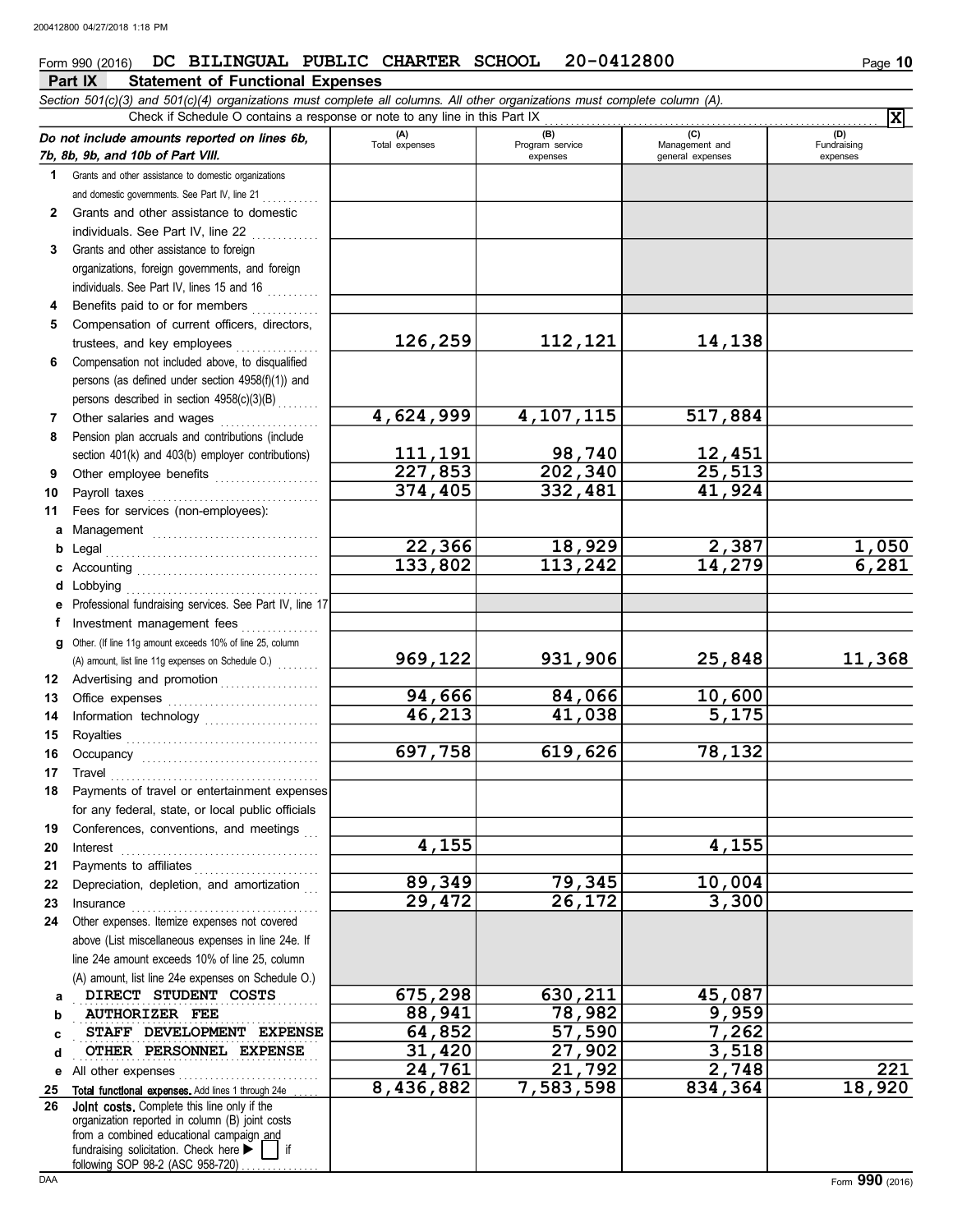## Form 990 (2016) DC BILINGUAL PUBLIC CHARTER SCHOOL 20-0412800

## **Part X Balance Sheet**

|                             |    |                                                                                               | (A)<br>Beginning of year |                         | (B)<br>End of year     |
|-----------------------------|----|-----------------------------------------------------------------------------------------------|--------------------------|-------------------------|------------------------|
|                             | 1  | Cash-non-interest bearing                                                                     | 1,207,388                | $\mathbf{1}$            | 1,544,451              |
|                             | 2  |                                                                                               | 10,007                   | $\overline{2}$          | 10,017                 |
|                             | 3  |                                                                                               | 154,030                  | $\mathbf{3}$            | 85,662                 |
|                             | 4  | Accounts receivable, net                                                                      | 111,758                  | $\overline{\mathbf{4}}$ | 132,719                |
|                             | 5  | Loans and other receivables from current and former officers, directors,                      |                          |                         |                        |
|                             |    | trustees, key employees, and highest compensated employees.                                   |                          |                         |                        |
|                             |    | Complete Part II of Schedule L                                                                |                          | 5                       |                        |
|                             | 6  | Loans and other receivables from other disqualified persons (as defined under section         |                          |                         |                        |
|                             |    | $4958(f)(1)$ ), persons described in section $4958(c)(3)(B)$ , and contributing employers and |                          |                         |                        |
|                             |    | sponsoring organizations of section 501(c)(9) voluntary employees' beneficiary                |                          |                         |                        |
|                             |    |                                                                                               |                          | 6                       |                        |
| Assets                      | 7  |                                                                                               |                          | $\overline{7}$          |                        |
|                             | 8  | Inventories for sale or use                                                                   |                          | 8                       |                        |
|                             | 9  | Prepaid expenses and deferred charges                                                         | 48,220                   | 9                       | 25,662                 |
|                             |    | 10a Land, buildings, and equipment: cost or                                                   |                          |                         |                        |
|                             |    | 1,019,388<br>other basis. Complete Part VI of Schedule D [108]                                |                          |                         |                        |
|                             |    | 236,131<br>10 <sub>b</sub><br><b>b</b> Less: accumulated depreciation<br>.                    | 244,658 10c              |                         | 783,257                |
|                             | 11 | Investments--publicly traded securities                                                       |                          | 11                      |                        |
|                             | 12 |                                                                                               |                          | 12                      |                        |
|                             | 13 |                                                                                               |                          | 13                      |                        |
|                             | 14 | Intangible assets                                                                             |                          | 14                      |                        |
|                             | 15 |                                                                                               | 20,000                   | 15                      | 20,000                 |
|                             | 16 | Total assets. Add lines 1 through 15 (must equal line 34)                                     | 1,796,061                | 16                      | $\sqrt{2,601,768}$     |
|                             | 17 |                                                                                               | 843,672                  | 17                      | 1, 149, 119            |
|                             | 18 | Grants payable                                                                                |                          | 18                      |                        |
|                             | 19 | Deferred revenue                                                                              |                          | 19                      |                        |
|                             | 20 | Tax-exempt bond liabilities                                                                   |                          | 20                      |                        |
|                             | 21 | Escrow or custodial account liability. Complete Part IV of Schedule D                         |                          | 21                      |                        |
|                             | 22 | Loans and other payables to current and former officers, directors,                           |                          |                         |                        |
| Liabilities                 |    | trustees, key employees, highest compensated employees, and                                   |                          |                         |                        |
|                             |    | disqualified persons. Complete Part II of Schedule L                                          |                          | 22                      |                        |
|                             | 23 | Secured mortgages and notes payable to unrelated third parties                                |                          | 23                      |                        |
|                             | 24 | Unsecured notes and loans payable to unrelated third parties                                  |                          | 24                      |                        |
|                             | 25 | Other liabilities (including federal income tax, payables to related third                    |                          |                         |                        |
|                             |    | parties, and other liabilities not included on lines 17-24). Complete Part X                  |                          |                         |                        |
|                             |    | of Schedule D                                                                                 | 76,834                   | 25                      | 135,903                |
|                             | 26 |                                                                                               | 920,506 26               |                         | $\overline{1,285,022}$ |
|                             |    | $ \mathbf{X} $ and<br>Organizations that follow SFAS 117 (ASC 958), check here >              |                          |                         |                        |
|                             |    | complete lines 27 through 29, and lines 33 and 34.                                            |                          |                         |                        |
|                             | 27 | Unrestricted net assets                                                                       | 872,180                  | 27                      | 1,282,104              |
|                             | 28 | Temporarily restricted net assets                                                             | 3,375                    | 28                      | 34,642                 |
|                             | 29 | Permanently restricted net assets                                                             |                          | 29                      |                        |
|                             |    | Organizations that do not follow SFAS 117 (ASC 958), check here ▶<br>and                      |                          |                         |                        |
|                             |    | complete lines 30 through 34.                                                                 |                          |                         |                        |
|                             | 30 | Capital stock or trust principal, or current funds                                            |                          | 30                      |                        |
| Net Assets or Fund Balances | 31 | Paid-in or capital surplus, or land, building, or equipment fund                              |                          | 31                      |                        |
|                             | 32 | Retained earnings, endowment, accumulated income, or other funds                              |                          | 32                      |                        |
|                             | 33 | Total net assets or fund balances                                                             | 875,555                  | 33                      | 1,316,746              |
|                             | 34 |                                                                                               | 1,796,061                | 34                      | 2,601,768              |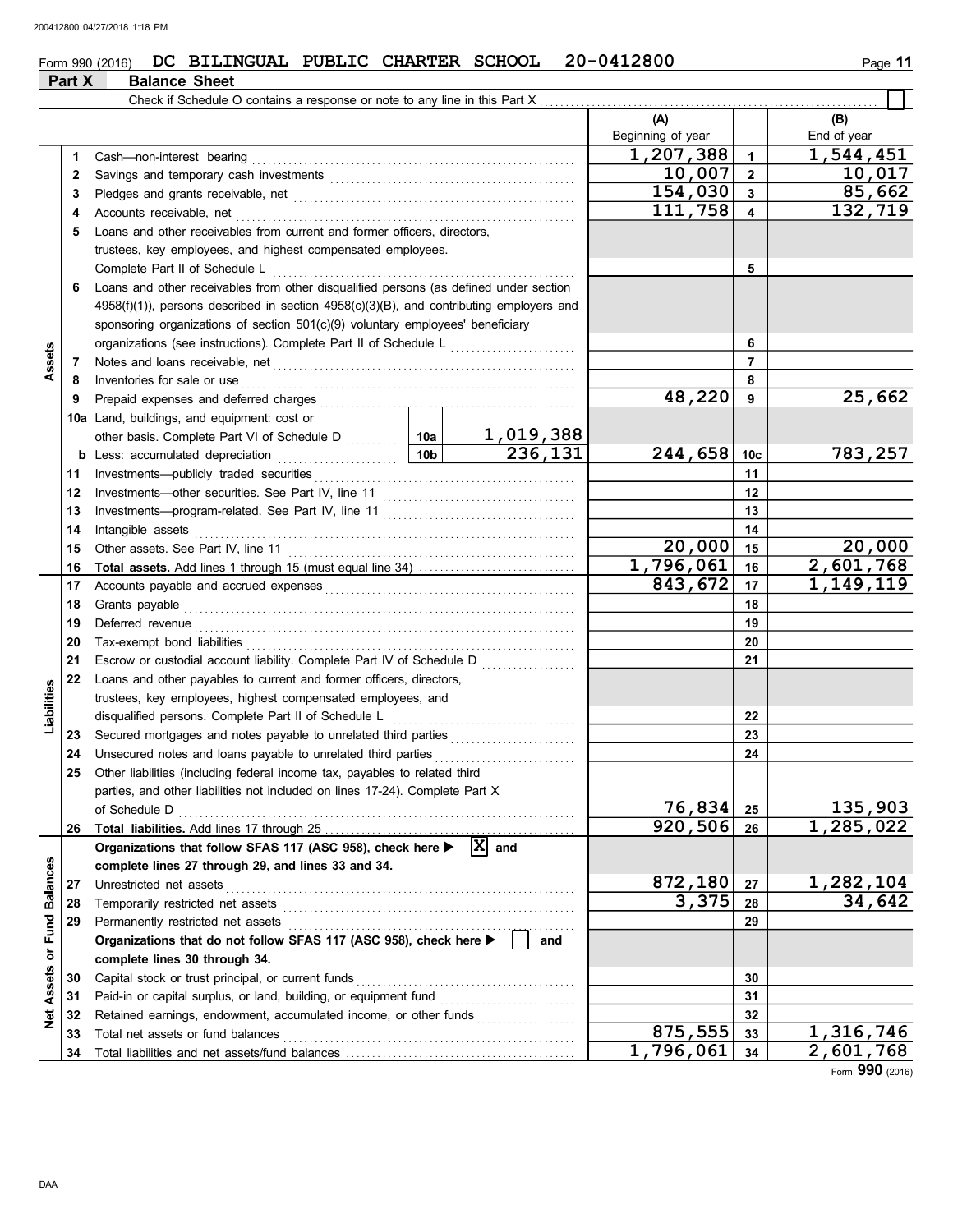|    | 20-0412800<br>Form 990 (2016) $DC$ BILINGUAL PUBLIC CHARTER SCHOOL                                                                                                                                                             |                  |                |         | Page 12     |
|----|--------------------------------------------------------------------------------------------------------------------------------------------------------------------------------------------------------------------------------|------------------|----------------|---------|-------------|
|    | <b>Reconciliation of Net Assets</b><br>Part XI                                                                                                                                                                                 |                  |                |         |             |
|    |                                                                                                                                                                                                                                |                  |                |         |             |
| 1  |                                                                                                                                                                                                                                | $\mathbf{1}$     | 8,878,073      |         |             |
| 2  |                                                                                                                                                                                                                                | $\overline{2}$   | 8,436,882      |         |             |
| 3  | Revenue less expenses. Subtract line 2 from line 1                                                                                                                                                                             | $\overline{3}$   |                | 441,191 |             |
| 4  | Net assets or fund balances at beginning of year (must equal Part X, line 33, column (A))                                                                                                                                      | $\blacktriangle$ |                |         | 875,555     |
| 5  |                                                                                                                                                                                                                                | 5                |                |         |             |
| 6  | Donated services and use of facilities <b>constructs</b> and the construction of the service of facilities <b>constructs</b>                                                                                                   | 6                |                |         |             |
| 7  | Investment expenses                                                                                                                                                                                                            | $\overline{7}$   |                |         |             |
| 8  | Prior period adjustments entertainments and a series of the series of the series of the series of the series of the series of the series of the series of the series of the series of the series of the series of the series o | 8                |                |         |             |
| 9  |                                                                                                                                                                                                                                | 9                |                |         |             |
| 10 | Net assets or fund balances at end of year. Combine lines 3 through 9 (must equal Part X, line                                                                                                                                 |                  |                |         |             |
|    |                                                                                                                                                                                                                                | 10               | 1,316,746      |         |             |
|    | <b>Financial Statements and Reporting</b><br>Part XII                                                                                                                                                                          |                  |                |         |             |
|    | Check if Schedule O contains a response or note to any line in this Part XII                                                                                                                                                   |                  |                |         |             |
|    |                                                                                                                                                                                                                                |                  |                | Yes     | No          |
| 1  | $ \mathbf{X} $ Accrual<br>Accounting method used to prepare the Form 990:<br>Cash<br>Other                                                                                                                                     |                  |                |         |             |
|    | If the organization changed its method of accounting from a prior year or checked "Other," explain in                                                                                                                          |                  |                |         |             |
|    | Schedule O.                                                                                                                                                                                                                    |                  |                |         |             |
|    | 2a Were the organization's financial statements compiled or reviewed by an independent accountant?                                                                                                                             |                  | 2a             |         | $\mathbf x$ |
|    | If "Yes," check a box below to indicate whether the financial statements for the year were compiled or                                                                                                                         |                  |                |         |             |
|    | reviewed on a separate basis, consolidated basis, or both:                                                                                                                                                                     |                  |                |         |             |
|    | Separate basis<br>  Consolidated basis<br>  Both consolidated and separate basis                                                                                                                                               |                  |                |         |             |
|    | <b>b</b> Were the organization's financial statements audited by an independent accountant?                                                                                                                                    |                  | 2 <sub>b</sub> | X       |             |
|    | If "Yes," check a box below to indicate whether the financial statements for the year were audited on a                                                                                                                        |                  |                |         |             |
|    | separate basis, consolidated basis, or both:                                                                                                                                                                                   |                  |                |         |             |
|    | $ \mathbf{X} $ Separate basis<br>  Consolidated basis<br>  Both consolidated and separate basis                                                                                                                                |                  |                |         |             |
|    | c If "Yes" to line 2a or 2b, does the organization have a committee that assumes responsibility for oversight                                                                                                                  |                  |                |         |             |
|    | of the audit, review, or compilation of its financial statements and selection of an independent accountant?                                                                                                                   |                  | 2c             | X       |             |
|    | If the organization changed either its oversight process or selection process during the tax year, explain in                                                                                                                  |                  |                |         |             |
|    | Schedule O.                                                                                                                                                                                                                    |                  |                |         |             |
|    | 3a As a result of a federal award, was the organization required to undergo an audit or audits as set forth in                                                                                                                 |                  |                |         |             |
|    | the Single Audit Act and OMB Circular A-133?                                                                                                                                                                                   |                  | За             |         | X           |
|    | b If "Yes," did the organization undergo the required audit or audits? If the organization did not undergo the                                                                                                                 |                  |                |         |             |
|    | required audit or audits, explain why in Schedule O and describe any steps taken to undergo such audits.                                                                                                                       |                  | 3 <sub>b</sub> |         |             |

Form **990** (2016)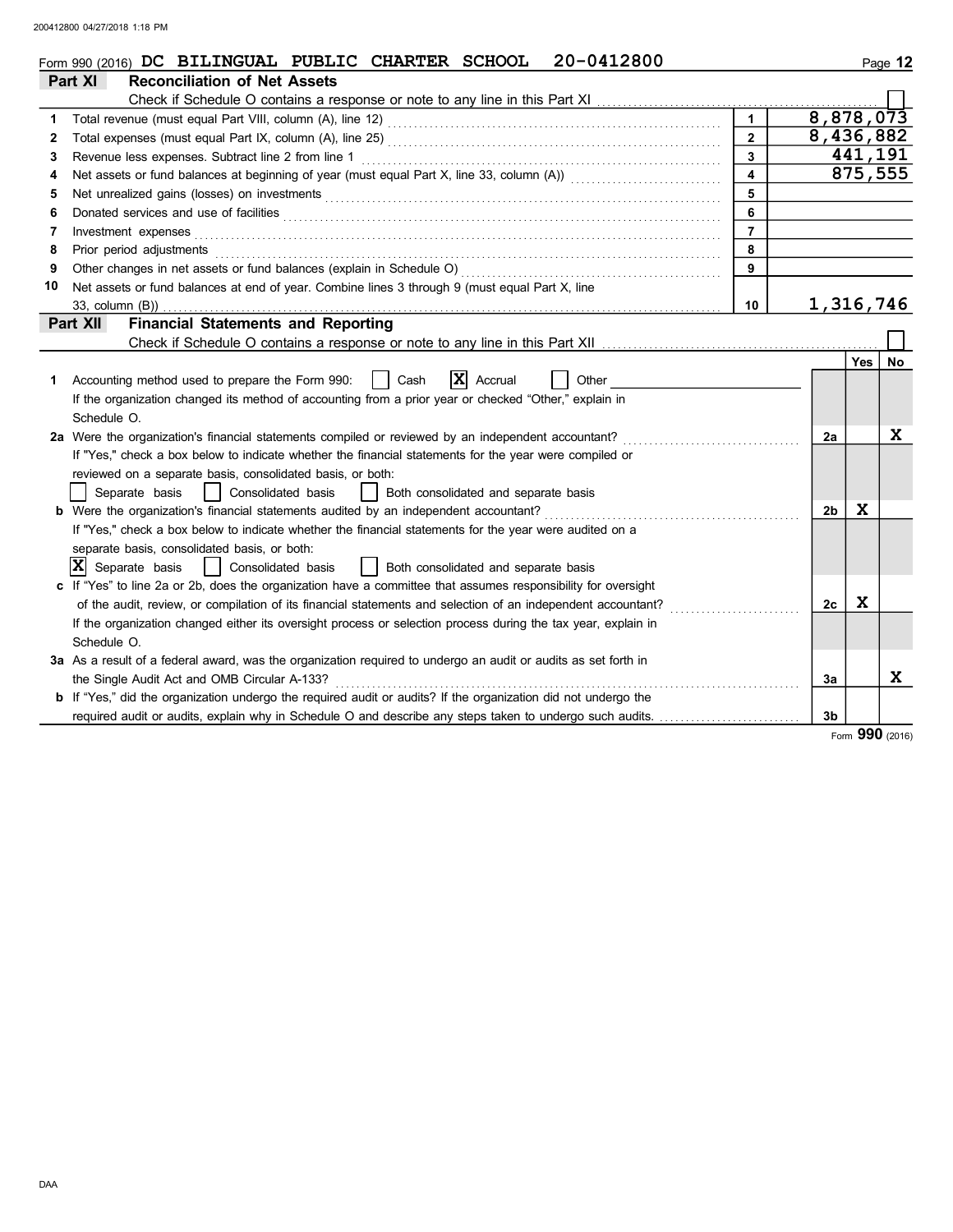| <b>SCHEDULE A</b>          |                                                                                                   | <b>Public Charity Status and Public Support</b>                                                                                                                                                                                                                 |                                       |                               |                                |                                     |
|----------------------------|---------------------------------------------------------------------------------------------------|-----------------------------------------------------------------------------------------------------------------------------------------------------------------------------------------------------------------------------------------------------------------|---------------------------------------|-------------------------------|--------------------------------|-------------------------------------|
| (Form 990 or 990-EZ)       |                                                                                                   | Complete if the organization is a section $501(c)(3)$ organization or a section $4947(a)(1)$ nonexempt charitable trust.                                                                                                                                        |                                       | 2016                          |                                |                                     |
| Department of the Treasury |                                                                                                   | Attach to Form 990 or Form 990-EZ.                                                                                                                                                                                                                              |                                       | Open to Public                |                                |                                     |
| Internal Revenue Service   | Information about Schedule A (Form 990 or 990-EZ) and its instructions is at www.irs.gov/form990. |                                                                                                                                                                                                                                                                 |                                       |                               |                                | Inspection                          |
| Name of the organization   |                                                                                                   |                                                                                                                                                                                                                                                                 |                                       |                               | Employer identification number |                                     |
|                            |                                                                                                   | DC BILINGUAL PUBLIC CHARTER SCHOOL                                                                                                                                                                                                                              |                                       |                               | 20-0412800                     |                                     |
| Part I                     |                                                                                                   | Reason for Public Charity Status (All organizations must complete this part.) See instructions.<br>The organization is not a private foundation because it is: (For lines 1 through 12, check only one box.)                                                    |                                       |                               |                                |                                     |
| 1                          |                                                                                                   | A church, convention of churches, or association of churches described in section 170(b)(1)(A)(i).                                                                                                                                                              |                                       |                               |                                |                                     |
| X<br>2                     |                                                                                                   | A school described in section 170(b)(1)(A)(ii). (Attach Schedule E (Form 990 or 990-EZ).)                                                                                                                                                                       |                                       |                               |                                |                                     |
| 3                          |                                                                                                   | A hospital or a cooperative hospital service organization described in section 170(b)(1)(A)(iii).                                                                                                                                                               |                                       |                               |                                |                                     |
| 4                          |                                                                                                   | A medical research organization operated in conjunction with a hospital described in section 170(b)(1)(A)(iii). Enter the hospital's name,                                                                                                                      |                                       |                               |                                |                                     |
| city, and state:<br>5      |                                                                                                   | An organization operated for the benefit of a college or university owned or operated by a governmental unit described in                                                                                                                                       |                                       |                               |                                |                                     |
|                            | section 170(b)(1)(A)(iv). (Complete Part II.)                                                     |                                                                                                                                                                                                                                                                 |                                       |                               |                                |                                     |
| 6                          |                                                                                                   | A federal, state, or local government or governmental unit described in section 170(b)(1)(A)(v).                                                                                                                                                                |                                       |                               |                                |                                     |
| 7                          |                                                                                                   | An organization that normally receives a substantial part of its support from a governmental unit or from the general public                                                                                                                                    |                                       |                               |                                |                                     |
| 8                          | described in section 170(b)(1)(A)(vi). (Complete Part II.)                                        | A community trust described in section 170(b)(1)(A)(vi). (Complete Part II.)                                                                                                                                                                                    |                                       |                               |                                |                                     |
| 9                          |                                                                                                   | An agricultural research organization described in section 170(b)(1)(A)(ix) operated in conjunction with a land-grant college                                                                                                                                   |                                       |                               |                                |                                     |
| university:                |                                                                                                   | or university or a non-land grant college of agriculture (see instructions). Enter the name, city, and state of the college or                                                                                                                                  |                                       |                               |                                |                                     |
| 10                         |                                                                                                   | An organization that normally receives: (1) more than 33 1/3% of its support from contributions, membership fees, and gross                                                                                                                                     |                                       |                               |                                |                                     |
|                            |                                                                                                   | receipts from activities related to its exempt functions—subject to certain exceptions, and (2) no more than 33 1/3% of its<br>support from gross investment income and unrelated business taxable income (less section 511 tax) from businesses                |                                       |                               |                                |                                     |
|                            |                                                                                                   | acquired by the organization after June 30, 1975. See section 509(a)(2). (Complete Part III.)                                                                                                                                                                   |                                       |                               |                                |                                     |
| 11                         |                                                                                                   | An organization organized and operated exclusively to test for public safety. See section 509(a)(4).                                                                                                                                                            |                                       |                               |                                |                                     |
| 12                         |                                                                                                   | An organization organized and operated exclusively for the benefit of, to perform the functions of, or to carry out the purposes<br>of one or more publicly supported organizations described in section 509(a)(1) or section 509(a)(2). See section 509(a)(3). |                                       |                               |                                |                                     |
|                            |                                                                                                   | Check the box in lines 12a through 12d that describes the type of supporting organization and complete lines 12e, 12f, and 12g.                                                                                                                                 |                                       |                               |                                |                                     |
| a                          |                                                                                                   | Type I. A supporting organization operated, supervised, or controlled by its supported organization(s), typically by giving                                                                                                                                     |                                       |                               |                                |                                     |
|                            |                                                                                                   | the supported organization(s) the power to regularly appoint or elect a majority of the directors or trustees of the<br>supporting organization. You must complete Part IV, Sections A and B.                                                                   |                                       |                               |                                |                                     |
| b                          |                                                                                                   | Type II. A supporting organization supervised or controlled in connection with its supported organization(s), by having                                                                                                                                         |                                       |                               |                                |                                     |
|                            |                                                                                                   | control or management of the supporting organization vested in the same persons that control or manage the supported                                                                                                                                            |                                       |                               |                                |                                     |
| c                          |                                                                                                   | organization(s). You must complete Part IV, Sections A and C.<br>Type III functionally integrated. A supporting organization operated in connection with, and functionally integrated with,                                                                     |                                       |                               |                                |                                     |
|                            |                                                                                                   | its supported organization(s) (see instructions). You must complete Part IV, Sections A, D, and E.                                                                                                                                                              |                                       |                               |                                |                                     |
| d                          |                                                                                                   | Type III non-functionally integrated. A supporting organization operated in connection with its supported organization(s)                                                                                                                                       |                                       |                               |                                |                                     |
|                            |                                                                                                   | that is not functionally integrated. The organization generally must satisfy a distribution requirement and an attentiveness<br>requirement (see instructions). You must complete Part IV, Sections A and D, and Part V.                                        |                                       |                               |                                |                                     |
| е                          |                                                                                                   | Check this box if the organization received a written determination from the IRS that it is a Type I, Type II, Type III                                                                                                                                         |                                       |                               |                                |                                     |
|                            |                                                                                                   | functionally integrated, or Type III non-functionally integrated supporting organization.                                                                                                                                                                       |                                       |                               |                                |                                     |
| f<br>g                     | Enter the number of supported organizations                                                       | Provide the following information about the supported organization(s).                                                                                                                                                                                          |                                       |                               |                                |                                     |
| (i) Name of supported      | (ii) EIN                                                                                          | (iii) Type of organization                                                                                                                                                                                                                                      | (iv) Is the organization              | (v) Amount of monetary        |                                | (vi) Amount of                      |
| organization               |                                                                                                   | (described on lines 1-10<br>above (see instructions))                                                                                                                                                                                                           | listed in your governing<br>document? | support (see<br>instructions) |                                | other support (see<br>instructions) |
|                            |                                                                                                   |                                                                                                                                                                                                                                                                 | Yes<br>No                             |                               |                                |                                     |
| (A)                        |                                                                                                   |                                                                                                                                                                                                                                                                 |                                       |                               |                                |                                     |
|                            |                                                                                                   |                                                                                                                                                                                                                                                                 |                                       |                               |                                |                                     |
| (B)                        |                                                                                                   |                                                                                                                                                                                                                                                                 |                                       |                               |                                |                                     |
| (C)                        |                                                                                                   |                                                                                                                                                                                                                                                                 |                                       |                               |                                |                                     |
| (D)                        |                                                                                                   |                                                                                                                                                                                                                                                                 |                                       |                               |                                |                                     |
| (E)                        |                                                                                                   |                                                                                                                                                                                                                                                                 |                                       |                               |                                |                                     |
|                            |                                                                                                   |                                                                                                                                                                                                                                                                 |                                       |                               |                                |                                     |
| Total                      |                                                                                                   |                                                                                                                                                                                                                                                                 |                                       |                               |                                |                                     |

**For Paperwork Reduction Act Notice, see the Instructions for Form 990 or 990-EZ.**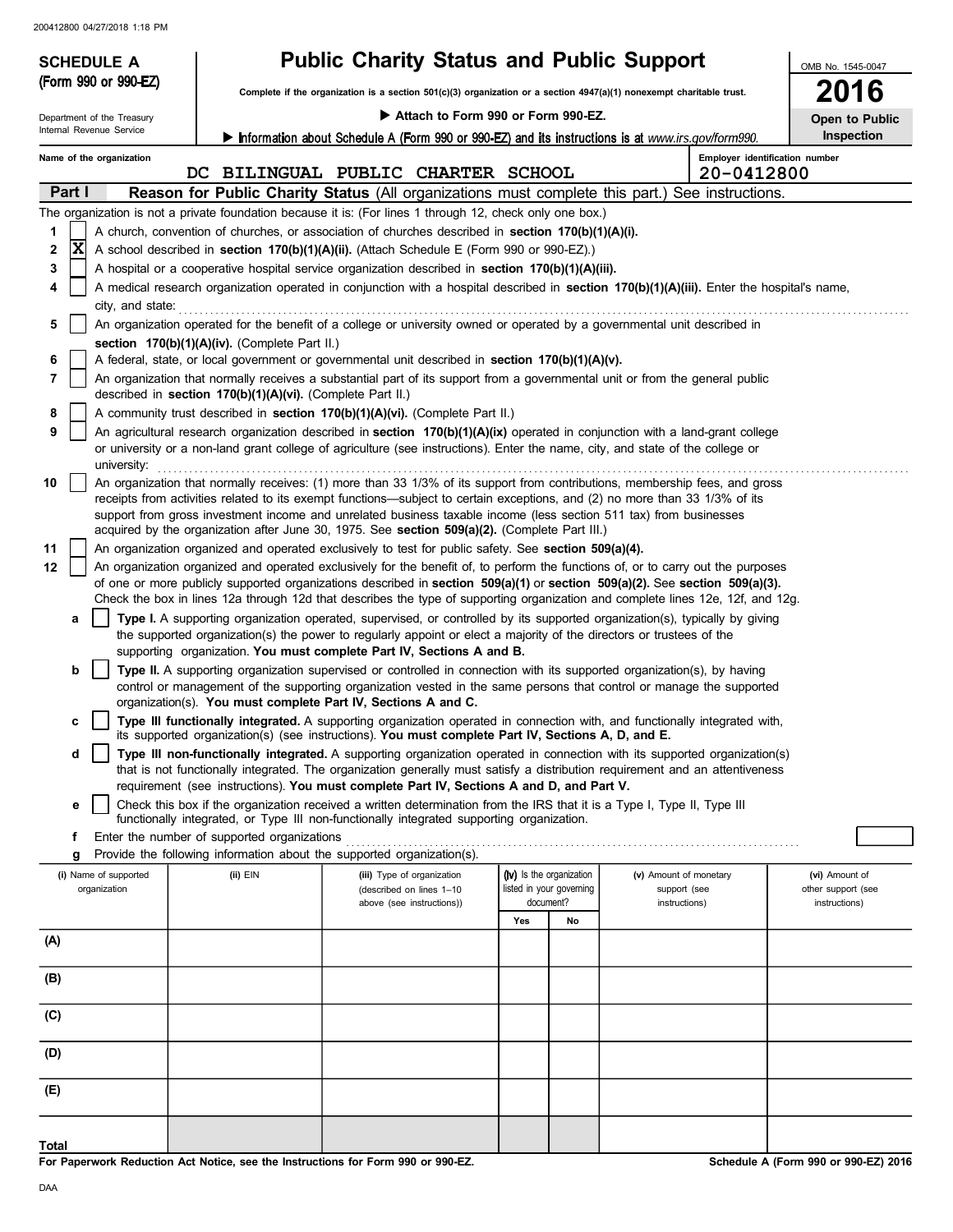## Schedule A (Form 990 or 990-EZ) 2016 **DC BILINGUAL PUBLIC CHARTER SCHOOL** 20-0412800 Page 2 **Part II** Support Schedule for Organizations Described in Sections 170(b)(1)(A)(iv) and 170(b)(1)(A)(vi)

(Complete only if you checked the box on line 5, 7, or 8 of Part I or if the organization failed to qualify under Part III. If the organization fails to qualify under the tests listed below, please complete Part III.)

|     | <b>Section A. Public Support</b>                                                                                                                                                                                                                  |          |          |            |            |            |           |
|-----|---------------------------------------------------------------------------------------------------------------------------------------------------------------------------------------------------------------------------------------------------|----------|----------|------------|------------|------------|-----------|
|     | Calendar year (or fiscal year beginning in)<br>▶                                                                                                                                                                                                  | (a) 2012 | (b) 2013 | $(c)$ 2014 | (d) $2015$ | (e) $2016$ | (f) Total |
| 1   | Gifts, grants, contributions, and<br>membership fees received. (Do not<br>include any "unusual grants.")                                                                                                                                          |          |          |            |            |            |           |
| 2   | Tax revenues levied for the<br>organization's benefit and either paid<br>to or expended on its behalf                                                                                                                                             |          |          |            |            |            |           |
| 3   | The value of services or facilities<br>furnished by a governmental unit to the<br>organization without charge                                                                                                                                     |          |          |            |            |            |           |
| 4   | Total. Add lines 1 through 3                                                                                                                                                                                                                      |          |          |            |            |            |           |
| 5   | The portion of total contributions by<br>each person (other than a<br>governmental unit or publicly<br>supported organization) included on<br>line 1 that exceeds 2% of the amount<br>shown on line 11, column (f) $\ldots$                       |          |          |            |            |            |           |
| 6   | Public support. Subtract line 5 from line 4.                                                                                                                                                                                                      |          |          |            |            |            |           |
|     | <b>Section B. Total Support</b>                                                                                                                                                                                                                   |          |          |            |            |            |           |
|     | Calendar year (or fiscal year beginning in)<br>$\blacktriangleright$                                                                                                                                                                              | (a) 2012 | (b) 2013 | $(c)$ 2014 | (d) $2015$ | (e) 2016   | (f) Total |
| 7   | Amounts from line 4                                                                                                                                                                                                                               |          |          |            |            |            |           |
| 8   | Gross income from interest, dividends,<br>payments received on securities loans,<br>rents, royalties and income from similar                                                                                                                      |          |          |            |            |            |           |
| 9   | Net income from unrelated business<br>activities, whether or not the business<br>is regularly carried on                                                                                                                                          |          |          |            |            |            |           |
| 10  | Other income. Do not include gain or<br>loss from the sale of capital assets<br>(Explain in Part VI.)                                                                                                                                             |          |          |            |            |            |           |
| 11  | Total support. Add lines 7 through 10                                                                                                                                                                                                             |          |          |            |            |            |           |
| 12  | Gross receipts from related activities, etc. (see instructions)                                                                                                                                                                                   |          |          |            |            | 12         |           |
| 13  | First five years. If the Form 990 is for the organization's first, second, third, fourth, or fifth tax year as a section 501(c)(3)                                                                                                                |          |          |            |            |            |           |
|     | organization, check this box and stop here                                                                                                                                                                                                        |          |          |            |            |            |           |
|     | Section C. Computation of Public Support Percentage                                                                                                                                                                                               |          |          |            |            |            |           |
| 14  | Public support percentage for 2016 (line 6, column (f) divided by line 11, column (f)) [[[[[[[[[[[[[[[[[[[[[[                                                                                                                                     |          |          |            |            | 14         | %         |
| 15  |                                                                                                                                                                                                                                                   |          |          |            |            | 15         | $\%$      |
| 16a | 33 1/3% support test-2016. If the organization did not check the box on line 13, and line 14 is 33 1/3% or more, check this                                                                                                                       |          |          |            |            |            |           |
|     | box and stop here. The organization qualifies as a publicly supported organization                                                                                                                                                                |          |          |            |            |            |           |
| b   | 33 1/3% support test-2015. If the organization did not check a box on line 13 or 16a, and line 15 is 33 1/3% or more, check                                                                                                                       |          |          |            |            |            |           |
|     | this box and stop here. The organization qualifies as a publicly supported organization                                                                                                                                                           |          |          |            |            |            |           |
| 17a | 10%-facts-and-circumstances test-2016. If the organization did not check a box on line 13, 16a, or 16b, and line 14 is<br>10% or more, and if the organization meets the "facts-and-circumstances" test, check this box and stop here. Explain in |          |          |            |            |            |           |
|     | Part VI how the organization meets the "facts-and-circumstances" test. The organization qualifies as a publicly supported                                                                                                                         |          |          |            |            |            |           |
|     | organization                                                                                                                                                                                                                                      |          |          |            |            |            |           |
| b   | 10%-facts-and-circumstances test-2015. If the organization did not check a box on line 13, 16a, 16b, or 17a, and line                                                                                                                             |          |          |            |            |            |           |
|     | 15 is 10% or more, and if the organization meets the "facts-and-circumstances" test, check this box and stop here.                                                                                                                                |          |          |            |            |            |           |
|     | Explain in Part VI how the organization meets the "facts-and-circumstances" test. The organization qualifies as a publicly                                                                                                                        |          |          |            |            |            |           |
|     | supported organization<br>Private foundation. If the organization did not check a box on line 13, 16a, 16b, 17a, or 17b, check this box and see                                                                                                   |          |          |            |            |            |           |
| 18  |                                                                                                                                                                                                                                                   |          |          |            |            |            |           |
|     | instructions                                                                                                                                                                                                                                      |          |          |            |            |            |           |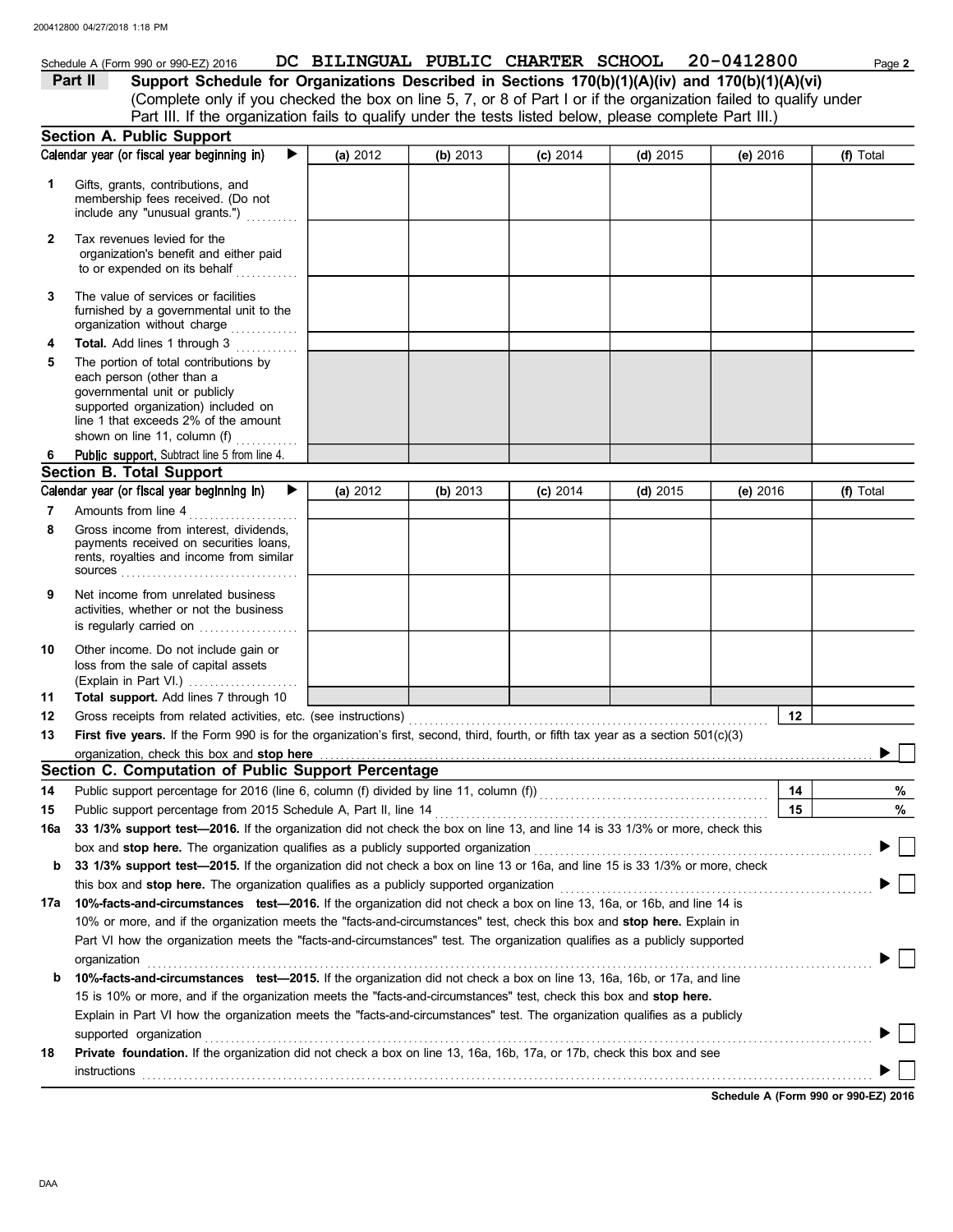## Schedule A (Form 990 or 990-EZ) 2016 **DC BILINGUAL PUBLIC CHARTER SCHOOL** 20-0412800 Page 3

**Part III** Support Schedule for Organizations Described in Section 509(a)(2)

(Complete only if you checked the box on line 10 of Part I or if the organization failed to qualify under Part II. If the organization fails to qualify under the tests listed below, please complete Part II.)

|     | <b>Section A. Public Support</b>                                                                                                                                                  |          |          |            |            |          |    |           |
|-----|-----------------------------------------------------------------------------------------------------------------------------------------------------------------------------------|----------|----------|------------|------------|----------|----|-----------|
|     | Calendar year (or fiscal year beginning in)                                                                                                                                       | (a) 2012 | (b) 2013 | $(c)$ 2014 | $(d)$ 2015 | (e) 2016 |    | (f) Total |
| 1   | Gifts, grants, contributions, and membership                                                                                                                                      |          |          |            |            |          |    |           |
|     | fees received. (Do not include any "unusual grants.")                                                                                                                             |          |          |            |            |          |    |           |
| 2   | Gross receipts from admissions, merchandise<br>sold or services performed, or facilities<br>furnished in any activity that is related to the<br>organization's tax-exempt purpose |          |          |            |            |          |    |           |
| 3   | Gross receipts from activities that are not an<br>unrelated trade or business under section 513                                                                                   |          |          |            |            |          |    |           |
| 4   | Tax revenues levied for the<br>organization's benefit and either paid<br>to or expended on its behalf<br>.                                                                        |          |          |            |            |          |    |           |
| 5   | The value of services or facilities<br>furnished by a governmental unit to the<br>organization without charge                                                                     |          |          |            |            |          |    |           |
| 6   | Total. Add lines 1 through 5                                                                                                                                                      |          |          |            |            |          |    |           |
|     | <b>7a</b> Amounts included on lines 1, 2, and 3<br>received from disqualified persons                                                                                             |          |          |            |            |          |    |           |
| b   | Amounts included on lines 2 and 3<br>received from other than disqualified<br>persons that exceed the greater of \$5,000<br>or 1% of the amount on line 13 for the year           |          |          |            |            |          |    |           |
| C   | Add lines 7a and 7b                                                                                                                                                               |          |          |            |            |          |    |           |
| 8   | Public support. (Subtract line 7c from                                                                                                                                            |          |          |            |            |          |    |           |
|     | line $6.$ )                                                                                                                                                                       |          |          |            |            |          |    |           |
|     | Section B. Total Support                                                                                                                                                          |          |          |            |            |          |    |           |
|     | Calendar year (or fiscal year beginning in)<br>▶                                                                                                                                  | (a) 2012 | (b) 2013 | $(c)$ 2014 | $(d)$ 2015 | (e) 2016 |    | (f) Total |
| 9   | Amounts from line 6                                                                                                                                                               |          |          |            |            |          |    |           |
| 10a | Gross income from interest, dividends,<br>payments received on securities loans, rents,<br>royalties and income from similar sources                                              |          |          |            |            |          |    |           |
| b   | Unrelated business taxable income (less<br>section 511 taxes) from businesses<br>acquired after June 30, 1975                                                                     |          |          |            |            |          |    |           |
|     | c Add lines 10a and 10b $\ldots$                                                                                                                                                  |          |          |            |            |          |    |           |
| 11  | Net income from unrelated business<br>activities not included in line 10b, whether<br>or not the business is regularly carried on                                                 |          |          |            |            |          |    |           |
| 12  | Other income. Do not include gain or<br>loss from the sale of capital assets<br>(Explain in Part VI.)                                                                             |          |          |            |            |          |    |           |
| 13  | Total support. (Add lines 9, 10c, 11,                                                                                                                                             |          |          |            |            |          |    |           |
|     | and $12.$ )<br>.                                                                                                                                                                  |          |          |            |            |          |    |           |
| 14  | First five years. If the Form 990 is for the organization's first, second, third, fourth, or fifth tax year as a section 501(c)(3)                                                |          |          |            |            |          |    |           |
|     | organization, check this box and stop here                                                                                                                                        |          |          |            |            |          |    |           |
|     | Section C. Computation of Public Support Percentage                                                                                                                               |          |          |            |            |          |    |           |
| 15  | Public support percentage for 2016 (line 8, column (f) divided by line 13, column (f) [[[[[[[[[[[[[[[[[[[[[[[                                                                     |          |          |            |            |          | 15 | %         |
| 16  | Public support percentage from 2015 Schedule A, Part III, line 15                                                                                                                 |          |          |            |            |          | 16 | %         |
|     | Section D. Computation of Investment Income Percentage                                                                                                                            |          |          |            |            |          |    |           |
| 17  |                                                                                                                                                                                   |          |          |            |            |          | 17 | %         |
| 18  | Investment income percentage from 2015 Schedule A, Part III, line 17                                                                                                              |          |          |            |            |          | 18 | %         |
| 19а | 33 1/3% support tests-2016. If the organization did not check the box on line 14, and line 15 is more than 33 1/3%, and line                                                      |          |          |            |            |          |    |           |
|     | 17 is not more than 33 1/3%, check this box and stop here. The organization qualifies as a publicly supported organization                                                        |          |          |            |            |          |    |           |
| b   | 33 1/3% support tests-2015. If the organization did not check a box on line 14 or line 19a, and line 16 is more than 33 1/3%, and                                                 |          |          |            |            |          |    |           |
|     | line 18 is not more than 33 1/3%, check this box and stop here. The organization qualifies as a publicly supported organization <i>[1000]</i>                                     |          |          |            |            |          |    |           |
| 20  |                                                                                                                                                                                   |          |          |            |            |          |    |           |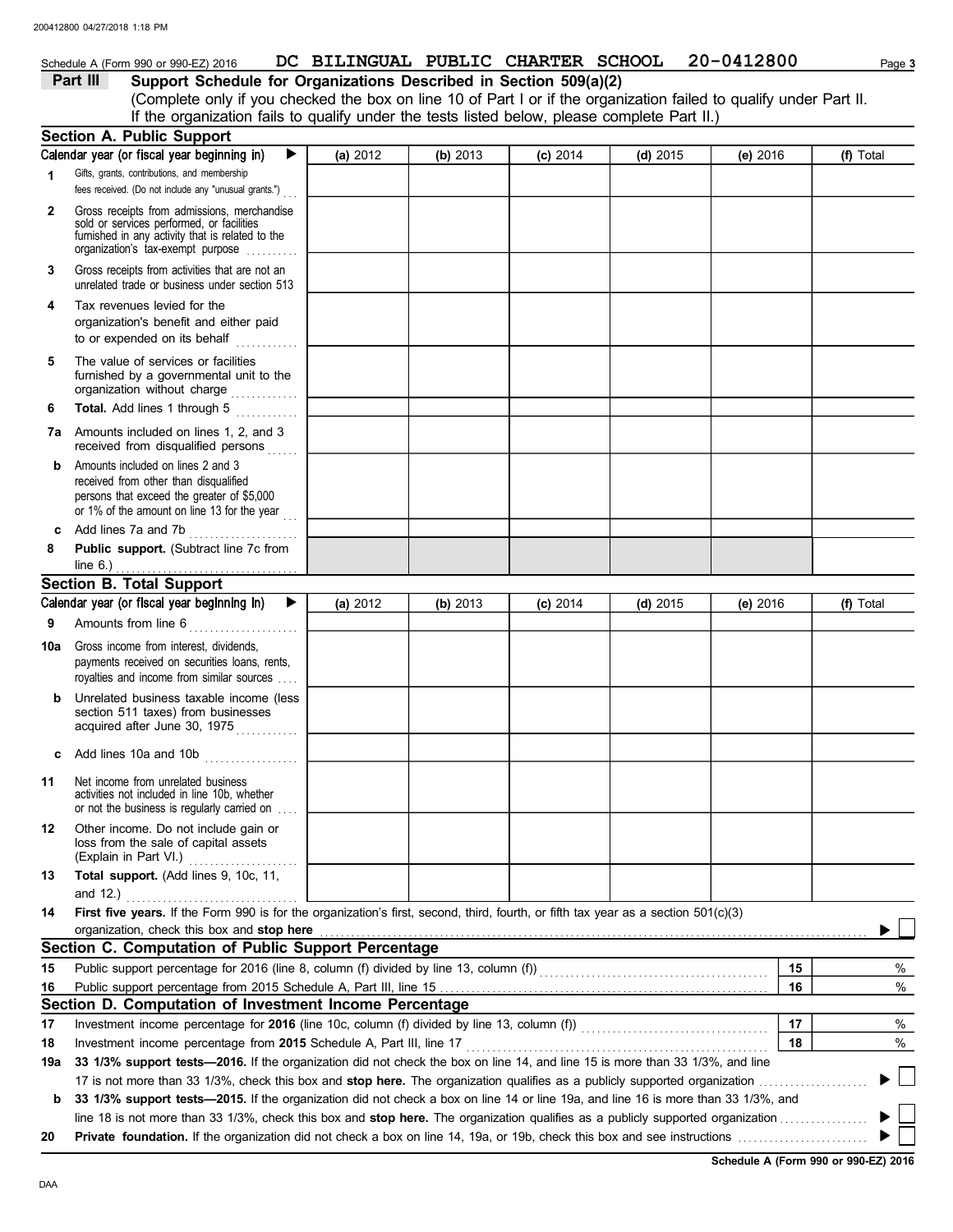|        | SCNEQUIE A (FORM 990 OF 990-EZ) 2016<br>DC BIBINGUAL FUBBIC CHARIER SCHOOL<br>ZU-041ZOUU                                                                                                                                      |     |     | Page 4 |
|--------|-------------------------------------------------------------------------------------------------------------------------------------------------------------------------------------------------------------------------------|-----|-----|--------|
|        | Part IV<br><b>Supporting Organizations</b>                                                                                                                                                                                    |     |     |        |
|        | (Complete only if you checked a box in line 12 on Part I. If you checked 12a of Part I, complete Sections A                                                                                                                   |     |     |        |
|        | and B. If you checked 12b of Part I, complete Sections A and C. If you checked 12c of Part I, complete                                                                                                                        |     |     |        |
|        | Sections A, D, and E. If you checked 12d of Part I, complete Sections A and D, and complete Part V.)                                                                                                                          |     |     |        |
|        | <b>Section A. All Supporting Organizations</b>                                                                                                                                                                                |     |     |        |
|        |                                                                                                                                                                                                                               |     | Yes | No     |
| 1      | Are all of the organization's supported organizations listed by name in the organization's governing                                                                                                                          |     |     |        |
|        | documents? If "No," describe in Part VI how the supported organizations are designated. If designated by                                                                                                                      |     |     |        |
|        | class or purpose, describe the designation. If historic and continuing relationship, explain.                                                                                                                                 | 1   |     |        |
| 2      | Did the organization have any supported organization that does not have an IRS determination of status                                                                                                                        |     |     |        |
|        | under section $509(a)(1)$ or (2)? If "Yes," explain in Part VI how the organization determined that the supported                                                                                                             |     |     |        |
|        | organization was described in section 509(a)(1) or (2).                                                                                                                                                                       | 2   |     |        |
| За     | Did the organization have a supported organization described in section $501(c)(4)$ , (5), or (6)? If "Yes," answer                                                                                                           |     |     |        |
|        | $(b)$ and $(c)$ below.                                                                                                                                                                                                        | За  |     |        |
| b      | Did the organization confirm that each supported organization qualified under section $501(c)(4)$ , $(5)$ , or $(6)$ and                                                                                                      |     |     |        |
|        | satisfied the public support tests under section $509(a)(2)?$ If "Yes," describe in Part VI when and how the                                                                                                                  |     |     |        |
|        | organization made the determination.                                                                                                                                                                                          | 3b  |     |        |
| c      | Did the organization ensure that all support to such organizations was used exclusively for section $170(c)(2)(B)$                                                                                                            |     |     |        |
|        | purposes? If "Yes," explain in Part VI what controls the organization put in place to ensure such use.                                                                                                                        | 3c  |     |        |
| 4a     | Was any supported organization not organized in the United States ("foreign supported organization")? If                                                                                                                      |     |     |        |
|        | "Yes," and if you checked 12a or 12b in Part I, answer (b) and (c) below.                                                                                                                                                     | 4a  |     |        |
| b      | Did the organization have ultimate control and discretion in deciding whether to make grants to the foreign                                                                                                                   |     |     |        |
|        | supported organization? If "Yes," describe in Part VI how the organization had such control and discretion                                                                                                                    |     |     |        |
|        | despite being controlled or supervised by or in connection with its supported organizations.                                                                                                                                  | 4b  |     |        |
| c      | Did the organization support any foreign supported organization that does not have an IRS determination                                                                                                                       |     |     |        |
|        | under sections $501(c)(3)$ and $509(a)(1)$ or (2)? If "Yes," explain in Part VI what controls the organization used                                                                                                           |     |     |        |
|        | to ensure that all support to the foreign supported organization was used exclusively for section $170(c)(2)(B)$                                                                                                              |     |     |        |
|        | purposes.                                                                                                                                                                                                                     | 4с  |     |        |
| 5а     | Did the organization add, substitute, or remove any supported organizations during the tax year? If "Yes,"                                                                                                                    |     |     |        |
|        | answer (b) and (c) below (if applicable). Also, provide detail in Part VI, including (i) the names and EIN                                                                                                                    |     |     |        |
|        | numbers of the supported organizations added, substituted, or removed; (ii) the reasons for each such action;                                                                                                                 |     |     |        |
|        | (iii) the authority under the organization's organizing document authorizing such action; and (iv) how the action                                                                                                             |     |     |        |
|        | was accomplished (such as by amendment to the organizing document).                                                                                                                                                           | 5a  |     |        |
| b      | Type I or Type II only. Was any added or substituted supported organization part of a class already                                                                                                                           |     |     |        |
|        | designated in the organization's organizing document?                                                                                                                                                                         | 5b  |     |        |
|        | Substitutions only. Was the substitution the result of an event beyond the organization's control?                                                                                                                            | 5c  |     |        |
| с<br>6 | Did the organization provide support (whether in the form of grants or the provision of services or facilities) to                                                                                                            |     |     |        |
|        | anyone other than (i) its supported organizations, (ii) individuals that are part of the charitable class benefited                                                                                                           |     |     |        |
|        |                                                                                                                                                                                                                               |     |     |        |
|        | by one or more of its supported organizations, or (iii) other supporting organizations that also support or<br>benefit one or more of the filing organization's supported organizations? If "Yes," provide detail in Part VI. | 6   |     |        |
|        |                                                                                                                                                                                                                               |     |     |        |
| 7      | Did the organization provide a grant, loan, compensation, or other similar payment to a substantial contributor                                                                                                               |     |     |        |
|        | (defined in section $4958(c)(3)(C)$ ), a family member of a substantial contributor, or a 35% controlled entity with                                                                                                          |     |     |        |
|        | regard to a substantial contributor? If "Yes," complete Part I of Schedule L (Form 990 or 990-EZ).                                                                                                                            | 7   |     |        |
| 8      | Did the organization make a loan to a disqualified person (as defined in section 4958) not described in line 7?                                                                                                               |     |     |        |
|        | If "Yes," complete Part I of Schedule L (Form 990 or 990-EZ).                                                                                                                                                                 | 8   |     |        |
| 9а     | Was the organization controlled directly or indirectly at any time during the tax year by one or more                                                                                                                         |     |     |        |
|        | disqualified persons as defined in section 4946 (other than foundation managers and organizations described                                                                                                                   |     |     |        |
|        | in section 509(a)(1) or (2))? If "Yes," provide detail in Part VI.                                                                                                                                                            | 9a  |     |        |
| b      | Did one or more disqualified persons (as defined in line 9a) hold a controlling interest in any entity in which                                                                                                               |     |     |        |
|        | the supporting organization had an interest? If "Yes," provide detail in Part VI.                                                                                                                                             | 9b  |     |        |
| c      | Did a disqualified person (as defined in line 9a) have an ownership interest in, or derive any personal benefit                                                                                                               |     |     |        |
|        | from, assets in which the supporting organization also had an interest? If "Yes," provide detail in Part VI.                                                                                                                  | 9с  |     |        |
| 10a    | Was the organization subject to the excess business holdings rules of section 4943 because of section                                                                                                                         |     |     |        |
|        | 4943(f) (regarding certain Type II supporting organizations, and all Type III non-functionally integrated                                                                                                                     |     |     |        |
|        | supporting organizations)? If "Yes," answer 10b below.                                                                                                                                                                        | 10a |     |        |
| b      | Did the organization have any excess business holdings in the tax year? (Use Schedule C, Form 4720, to                                                                                                                        |     |     |        |

**Schedule A (Form 990 or 990-EZ) 2016 10b**

*determine whether the organization had excess business holdings.)*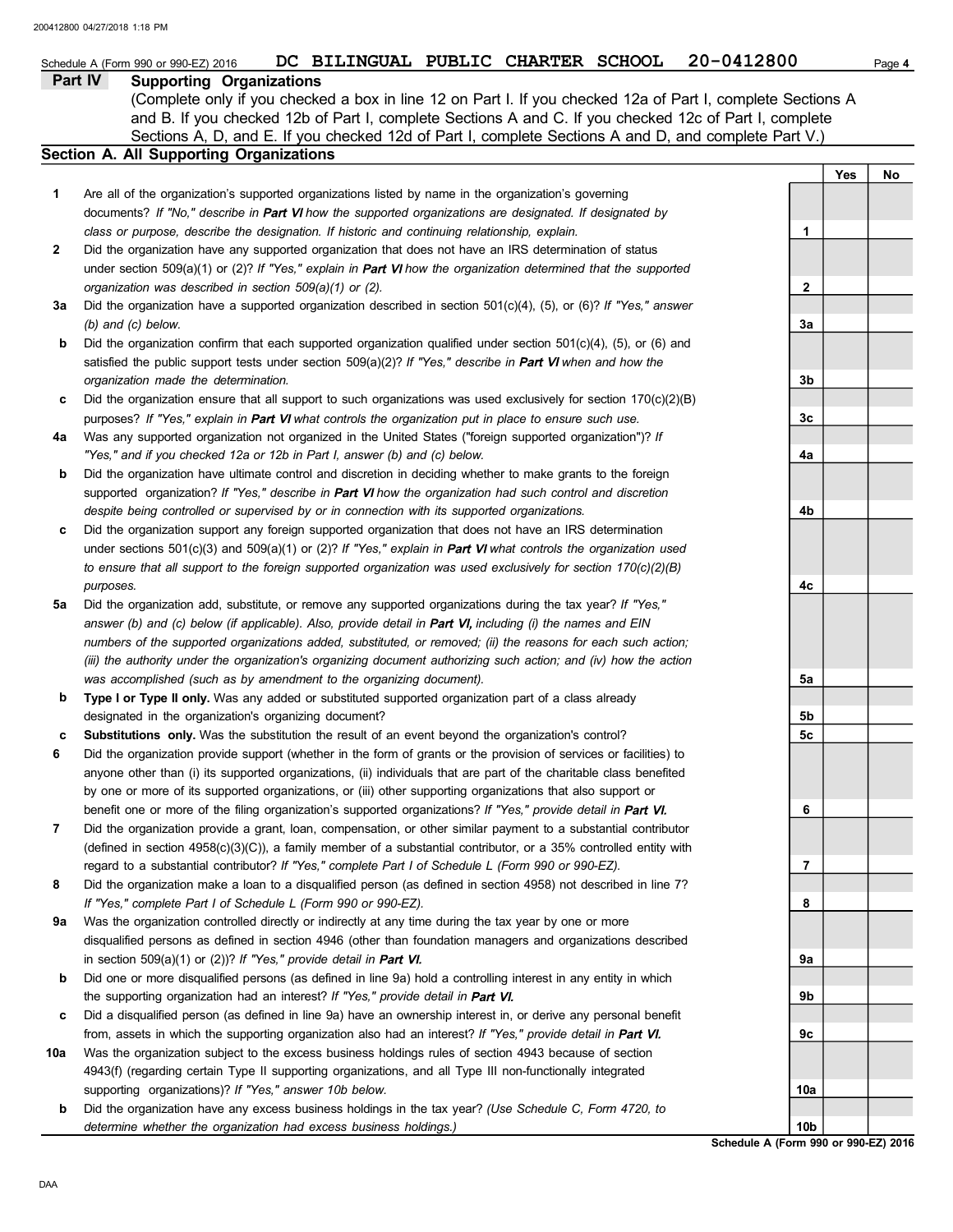|     | 20-0412800<br>DC BILINGUAL PUBLIC CHARTER SCHOOL<br>Schedule A (Form 990 or 990-EZ) 2016                                                                                                                             |             |     | Page 5 |
|-----|----------------------------------------------------------------------------------------------------------------------------------------------------------------------------------------------------------------------|-------------|-----|--------|
|     | Part IV<br>Supporting Organizations (continued)                                                                                                                                                                      |             |     |        |
|     |                                                                                                                                                                                                                      |             | Yes | No     |
| 11  | Has the organization accepted a gift or contribution from any of the following persons?                                                                                                                              |             |     |        |
| а   | A person who directly or indirectly controls, either alone or together with persons described in (b) and (c)                                                                                                         |             |     |        |
|     | below, the governing body of a supported organization?                                                                                                                                                               | 11a         |     |        |
| b   | A family member of a person described in (a) above?                                                                                                                                                                  | 11b         |     |        |
| c   | A 35% controlled entity of a person described in (a) or (b) above? If "Yes" to a, b, or c, provide detail in Part VI.<br><b>Section B. Type I Supporting Organizations</b>                                           | 11c         |     |        |
|     |                                                                                                                                                                                                                      |             | Yes | No     |
| 1   | Did the directors, trustees, or membership of one or more supported organizations have the power to                                                                                                                  |             |     |        |
|     | regularly appoint or elect at least a majority of the organization's directors or trustees at all times during the                                                                                                   |             |     |        |
|     | tax year? If "No," describe in Part VI how the supported organization(s) effectively operated, supervised, or                                                                                                        |             |     |        |
|     | controlled the organization's activities. If the organization had more than one supported organization,                                                                                                              |             |     |        |
|     | describe how the powers to appoint and/or remove directors or trustees were allocated among the supported                                                                                                            |             |     |        |
|     | organizations and what conditions or restrictions, if any, applied to such powers during the tax year.                                                                                                               | 1           |     |        |
| 2   | Did the organization operate for the benefit of any supported organization other than the supported                                                                                                                  |             |     |        |
|     | organization(s) that operated, supervised, or controlled the supporting organization? If "Yes," explain in Part                                                                                                      |             |     |        |
|     | VI how providing such benefit carried out the purposes of the supported organization(s) that operated,                                                                                                               |             |     |        |
|     | supervised, or controlled the supporting organization.                                                                                                                                                               | $\mathbf 2$ |     |        |
|     | Section C. Type II Supporting Organizations                                                                                                                                                                          |             |     |        |
|     |                                                                                                                                                                                                                      |             | Yes | No     |
| 1   | Were a majority of the organization's directors or trustees during the tax year also a majority of the directors                                                                                                     |             |     |        |
|     | or trustees of each of the organization's supported organization(s)? If "No," describe in Part VI how control                                                                                                        |             |     |        |
|     | or management of the supporting organization was vested in the same persons that controlled or managed                                                                                                               |             |     |        |
|     | the supported organization(s).                                                                                                                                                                                       | 1           |     |        |
|     | Section D. All Type III Supporting Organizations                                                                                                                                                                     |             |     |        |
|     |                                                                                                                                                                                                                      |             | Yes | No     |
| 1   | Did the organization provide to each of its supported organizations, by the last day of the fifth month of the                                                                                                       |             |     |        |
|     | organization's tax year, (i) a written notice describing the type and amount of support provided during the prior tax                                                                                                |             |     |        |
|     | year, (ii) a copy of the Form 990 that was most recently filed as of the date of notification, and (iii) copies of the                                                                                               |             |     |        |
|     | organization's governing documents in effect on the date of notification, to the extent not previously provided?                                                                                                     | 1           |     |        |
| 2   | Were any of the organization's officers, directors, or trustees either (i) appointed or elected by the supported                                                                                                     |             |     |        |
|     | organization(s) or (ii) serving on the governing body of a supported organization? If "No," explain in Part VI how                                                                                                   |             |     |        |
|     | the organization maintained a close and continuous working relationship with the supported organization(s).<br>By reason of the relationship described in (2), did the organization's supported organizations have a | 2           |     |        |
| 3   | significant voice in the organization's investment policies and in directing the use of the organization's                                                                                                           |             |     |        |
|     | income or assets at all times during the tax year? If "Yes," describe in Part VI the role the organization's                                                                                                         |             |     |        |
|     | supported organizations played in this regard.                                                                                                                                                                       | 3           |     |        |
|     | Section E. Type III Functionally-Integrated Supporting Organizations                                                                                                                                                 |             |     |        |
| 1   | Check the box next to the method that the organization used to satisfy the Integral Part Test during the year (see instructions).                                                                                    |             |     |        |
| a   | The organization satisfied the Activities Test. Complete line 2 below.                                                                                                                                               |             |     |        |
| b   | The organization is the parent of each of its supported organizations. Complete line 3 below.                                                                                                                        |             |     |        |
| c   | The organization supported a governmental entity. Describe in Part VI how you supported a government entity (see instructions).                                                                                      |             |     |        |
|     |                                                                                                                                                                                                                      |             |     |        |
| 2   | Activities Test. Answer (a) and (b) below.                                                                                                                                                                           |             | Yes | No     |
| а   | Did substantially all of the organization's activities during the tax year directly further the exempt purposes of                                                                                                   |             |     |        |
|     | the supported organization(s) to which the organization was responsive? If "Yes," then in Part VI identify                                                                                                           |             |     |        |
|     | those supported organizations and explain how these activities directly furthered their exempt purposes,                                                                                                             |             |     |        |
|     | how the organization was responsive to those supported organizations, and how the organization determined                                                                                                            |             |     |        |
|     | that these activities constituted substantially all of its activities.                                                                                                                                               | 2a          |     |        |
| b   | Did the activities described in (a) constitute activities that, but for the organization's involvement, one or more                                                                                                  |             |     |        |
|     | of the organization's supported organization(s) would have been engaged in? If "Yes," explain in Part VI the                                                                                                         |             |     |        |
|     | reasons for the organization's position that its supported organization(s) would have engaged in these                                                                                                               |             |     |        |
|     | activities but for the organization's involvement.                                                                                                                                                                   | 2b          |     |        |
| 3   | Parent of Supported Organizations. Answer (a) and (b) below.                                                                                                                                                         |             |     |        |
| а   | Did the organization have the power to regularly appoint or elect a majority of the officers, directors, or                                                                                                          |             |     |        |
|     | trustees of each of the supported organizations? Provide details in Part VI.                                                                                                                                         | За          |     |        |
| b   | Did the organization exercise a substantial degree of direction over the policies, programs, and activities of each                                                                                                  |             |     |        |
| DAA | of its supported organizations? If "Yes," describe in Part VI the role played by the organization in this regard.<br>Schedule A (Form 990 or 990-EZ) 2016                                                            | 3b          |     |        |
|     |                                                                                                                                                                                                                      |             |     |        |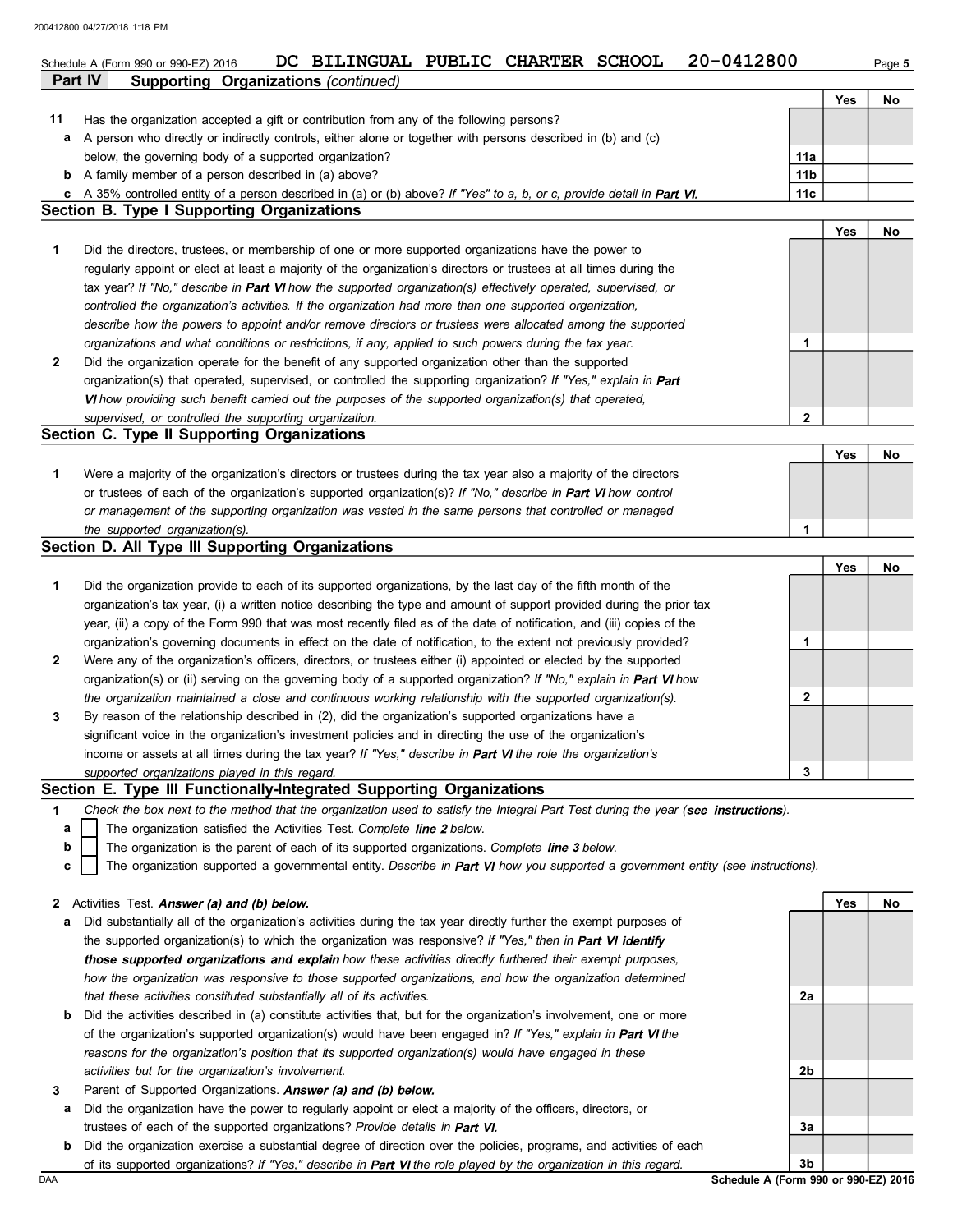| DC BILINGUAL PUBLIC CHARTER SCHOOL<br>Schedule A (Form 990 or 990-EZ) 2016                                                            |                  | 20-0412800     | Page 6                         |
|---------------------------------------------------------------------------------------------------------------------------------------|------------------|----------------|--------------------------------|
| Type III Non-Functionally Integrated 509(a)(3) Supporting Organizations<br><b>Part V</b>                                              |                  |                |                                |
| Check here if the organization satisfied the Integral Part Test as a qualifying trust on Nov. 20, 1970 (explain in Part VI). See<br>1 |                  |                |                                |
| <b>instructions.</b> All other Type III non-functionally integrated supporting organizations must complete Sections A through E.      |                  |                |                                |
| Section A - Adjusted Net Income                                                                                                       |                  | (A) Prior Year | (B) Current Year               |
|                                                                                                                                       |                  |                | (optional)                     |
| Net short-term capital gain<br>1.                                                                                                     | $\mathbf{1}$     |                |                                |
| 2<br>Recoveries of prior-year distributions                                                                                           | $\mathbf{2}$     |                |                                |
| 3<br>Other gross income (see instructions)                                                                                            | 3                |                |                                |
| Add lines 1 through 3.<br>4                                                                                                           | 4                |                |                                |
| Depreciation and depletion<br>5                                                                                                       | 5                |                |                                |
| Portion of operating expenses paid or incurred for production or<br>6                                                                 |                  |                |                                |
| collection of gross income or for management, conservation, or                                                                        |                  |                |                                |
| maintenance of property held for production of income (see instructions)                                                              | 6                |                |                                |
| $\overline{7}$<br>Other expenses (see instructions)                                                                                   | $\overline{7}$   |                |                                |
| 8<br>Adjusted Net Income (subtract lines 5, 6 and 7 from line 4).                                                                     | 8                |                |                                |
| <b>Section B - Minimum Asset Amount</b>                                                                                               |                  | (A) Prior Year | (B) Current Year<br>(optional) |
| Aggregate fair market value of all non-exempt-use assets (see<br>1.                                                                   |                  |                |                                |
| instructions for short tax year or assets held for part of year):                                                                     |                  |                |                                |
| <b>a</b> Average monthly value of securities                                                                                          | 1a               |                |                                |
| <b>b</b> Average monthly cash balances                                                                                                | 1b               |                |                                |
| <b>c</b> Fair market value of other non-exempt-use assets                                                                             | 1c               |                |                                |
| d Total (add lines 1a, 1b, and 1c)                                                                                                    | 1 <sub>d</sub>   |                |                                |
| <b>e</b> Discount claimed for blockage or other                                                                                       |                  |                |                                |
| factors (explain in detail in Part VI):                                                                                               |                  |                |                                |
| $\mathbf{2}$<br>Acquisition indebtedness applicable to non-exempt-use assets                                                          | $\mathbf{2}$     |                |                                |
| Subtract line 2 from line 1d.<br>3.                                                                                                   | 3                |                |                                |
| Cash deemed held for exempt use. Enter 1-1/2% of line 3 (for greater amount,<br>4                                                     |                  |                |                                |
| see instructions).                                                                                                                    | 4                |                |                                |
| 5<br>Net value of non-exempt-use assets (subtract line 4 from line 3)                                                                 | 5                |                |                                |
| Multiply line 5 by 035.<br>6                                                                                                          | 6                |                |                                |
| $\overline{7}$<br>Recoveries of prior-year distributions                                                                              | $\overline{7}$   |                |                                |
| Minimum Asset Amount (add line 7 to line 6)<br>8                                                                                      | 8                |                |                                |
| Section C - Distributable Amount                                                                                                      |                  |                | Current Year                   |
| Adjusted net income for prior year (from Section A, line 8, Column A)<br>1                                                            | $\mathbf 1$      |                |                                |
| Enter 85% of line 1.<br>2                                                                                                             | $\boldsymbol{2}$ |                |                                |
| 3<br>Minimum asset amount for prior year (from Section B, line 8, Column A)                                                           | 3                |                |                                |
| 4<br>Enter greater of line 2 or line 3.                                                                                               | 4                |                |                                |
| Income tax imposed in prior year<br>5                                                                                                 | 5                |                |                                |
| <b>Distributable Amount.</b> Subtract line 5 from line 4, unless subject to<br>6                                                      |                  |                |                                |
| emergency temporary reduction (see instructions).                                                                                     | 6                |                |                                |
|                                                                                                                                       |                  |                |                                |

**7** instructions). Check here if the current year is the organization's first as a non-functionally integrated Type III supporting organization (see

**Schedule A (Form 990 or 990-EZ) 2016**

DAA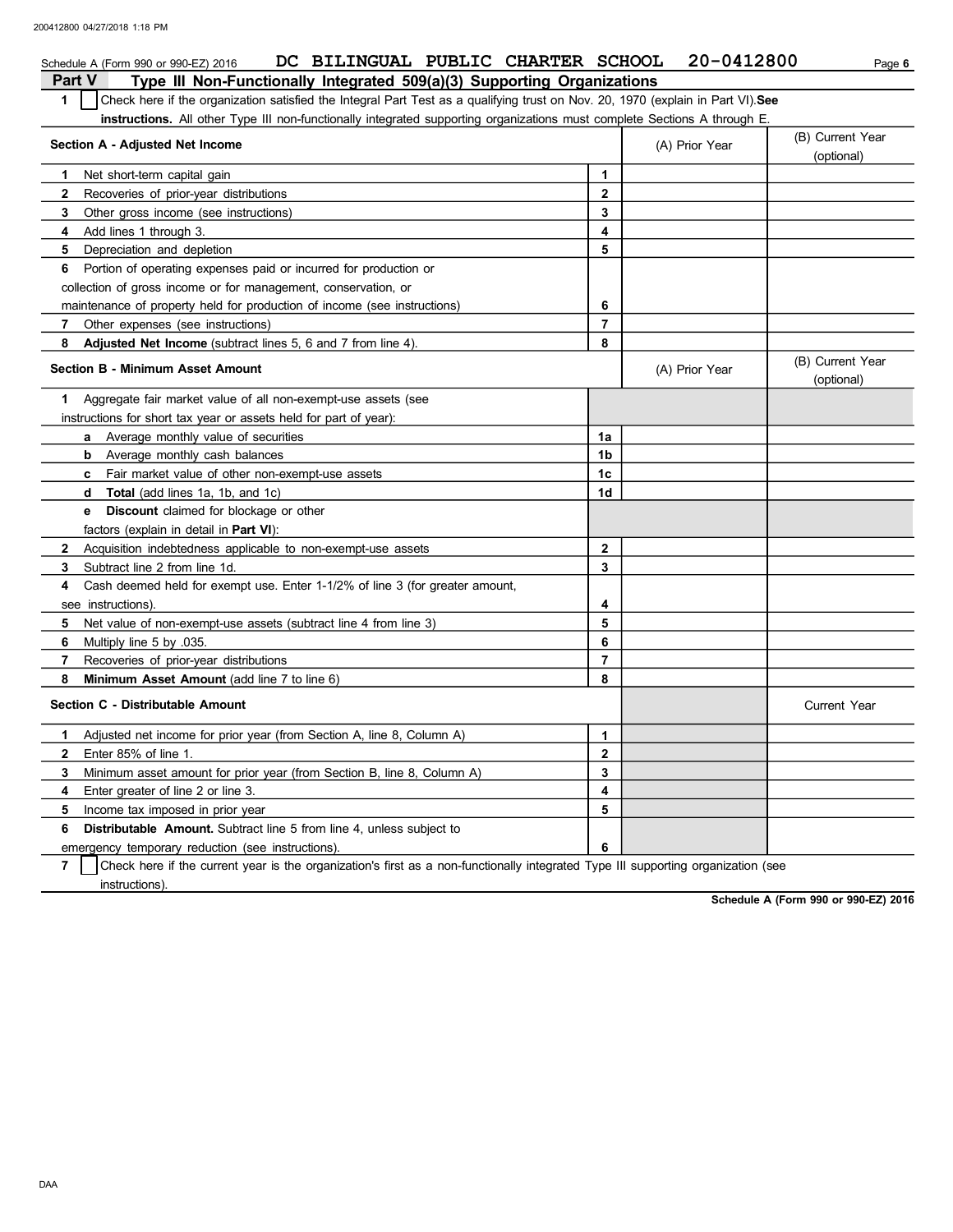|               | DC BILINGUAL PUBLIC CHARTER SCHOOL<br>Schedule A (Form 990 or 990-EZ) 2016                                                 |                             | 20-0412800                | Page 7               |
|---------------|----------------------------------------------------------------------------------------------------------------------------|-----------------------------|---------------------------|----------------------|
| <b>Part V</b> | Type III Non-Functionally Integrated 509(a)(3) Supporting Organizations (continued)                                        |                             |                           |                      |
|               | <b>Section D - Distributions</b>                                                                                           |                             |                           | <b>Current Year</b>  |
| 1             | Amounts paid to supported organizations to accomplish exempt purposes                                                      |                             |                           |                      |
| $\mathbf{2}$  | Amounts paid to perform activity that directly furthers exempt purposes of supported                                       |                             |                           |                      |
|               | organizations, in excess of income from activity                                                                           |                             |                           |                      |
| 3             | Administrative expenses paid to accomplish exempt purposes of supported organizations                                      |                             |                           |                      |
| 4             | Amounts paid to acquire exempt-use assets                                                                                  |                             |                           |                      |
| 5             | Qualified set-aside amounts (prior IRS approval required)                                                                  |                             |                           |                      |
| 6<br>7        | Other distributions (describe in <b>Part VI</b> ). See instructions.<br>Total annual distributions. Add lines 1 through 6. |                             |                           |                      |
| 8             | Distributions to attentive supported organizations to which the organization is responsive                                 |                             |                           |                      |
|               | (provide details in <b>Part VI</b> ). See instructions.                                                                    |                             |                           |                      |
| 9             | Distributable amount for 2016 from Section C, line 6                                                                       |                             |                           |                      |
| 10            | Line 8 amount divided by Line 9 amount                                                                                     |                             |                           |                      |
|               |                                                                                                                            | (i)                         | (ii)                      | (iii)                |
|               | Section E - Distribution Allocations (see instructions)                                                                    | <b>Excess Distributions</b> | <b>Underdistributions</b> | <b>Distributable</b> |
|               |                                                                                                                            |                             | Pre-2016                  | Amount for 2016      |
| 1.            | Distributable amount for 2016 from Section C, line 6                                                                       |                             |                           |                      |
|               | Underdistributions, if any, for years prior to 2016                                                                        |                             |                           |                      |
| 2             | (reasonable cause required-explain in Part VI). See                                                                        |                             |                           |                      |
|               | instructions.                                                                                                              |                             |                           |                      |
| 3             | Excess distributions carryover, if any, to 2016:                                                                           |                             |                           |                      |
| a             |                                                                                                                            |                             |                           |                      |
| b             |                                                                                                                            |                             |                           |                      |
|               |                                                                                                                            |                             |                           |                      |
|               |                                                                                                                            |                             |                           |                      |
|               |                                                                                                                            |                             |                           |                      |
|               | f Total of lines 3a through e                                                                                              |                             |                           |                      |
|               | g Applied to underdistributions of prior years                                                                             |                             |                           |                      |
| i.            | h Applied to 2016 distributable amount<br>Carryover from 2011 not applied (see instructions)                               |                             |                           |                      |
|               | Remainder. Subtract lines 3g, 3h, and 3i from 3f.                                                                          |                             |                           |                      |
| 4             | Distributions for 2016 from                                                                                                |                             |                           |                      |
|               | Section D, line 7:<br>\$                                                                                                   |                             |                           |                      |
|               | a Applied to underdistributions of prior years                                                                             |                             |                           |                      |
|               | <b>b</b> Applied to 2016 distributable amount                                                                              |                             |                           |                      |
|               | <b>c</b> Remainder. Subtract lines 4a and 4b from 4.                                                                       |                             |                           |                      |
| 5             | Remaining underdistributions for years prior to 2016, if                                                                   |                             |                           |                      |
|               | any. Subtract lines 3g and 4a from line 2. For result                                                                      |                             |                           |                      |
|               | greater than zero, explain in Part VI. See instructions.                                                                   |                             |                           |                      |
| 6             | Remaining underdistributions for 2016. Subtract lines 3h                                                                   |                             |                           |                      |
|               | and 4b from line 1. For result greater than zero, explain in                                                               |                             |                           |                      |
|               | Part VI. See instructions.                                                                                                 |                             |                           |                      |
| 7             | Excess distributions carryover to 2017. Add lines 3j                                                                       |                             |                           |                      |
|               | and 4c.                                                                                                                    |                             |                           |                      |
| 8             | Breakdown of line 7:                                                                                                       |                             |                           |                      |
| a             |                                                                                                                            |                             |                           |                      |
|               |                                                                                                                            |                             |                           |                      |
|               | c Excess from 2014                                                                                                         |                             |                           |                      |
|               |                                                                                                                            |                             |                           |                      |
|               |                                                                                                                            |                             |                           |                      |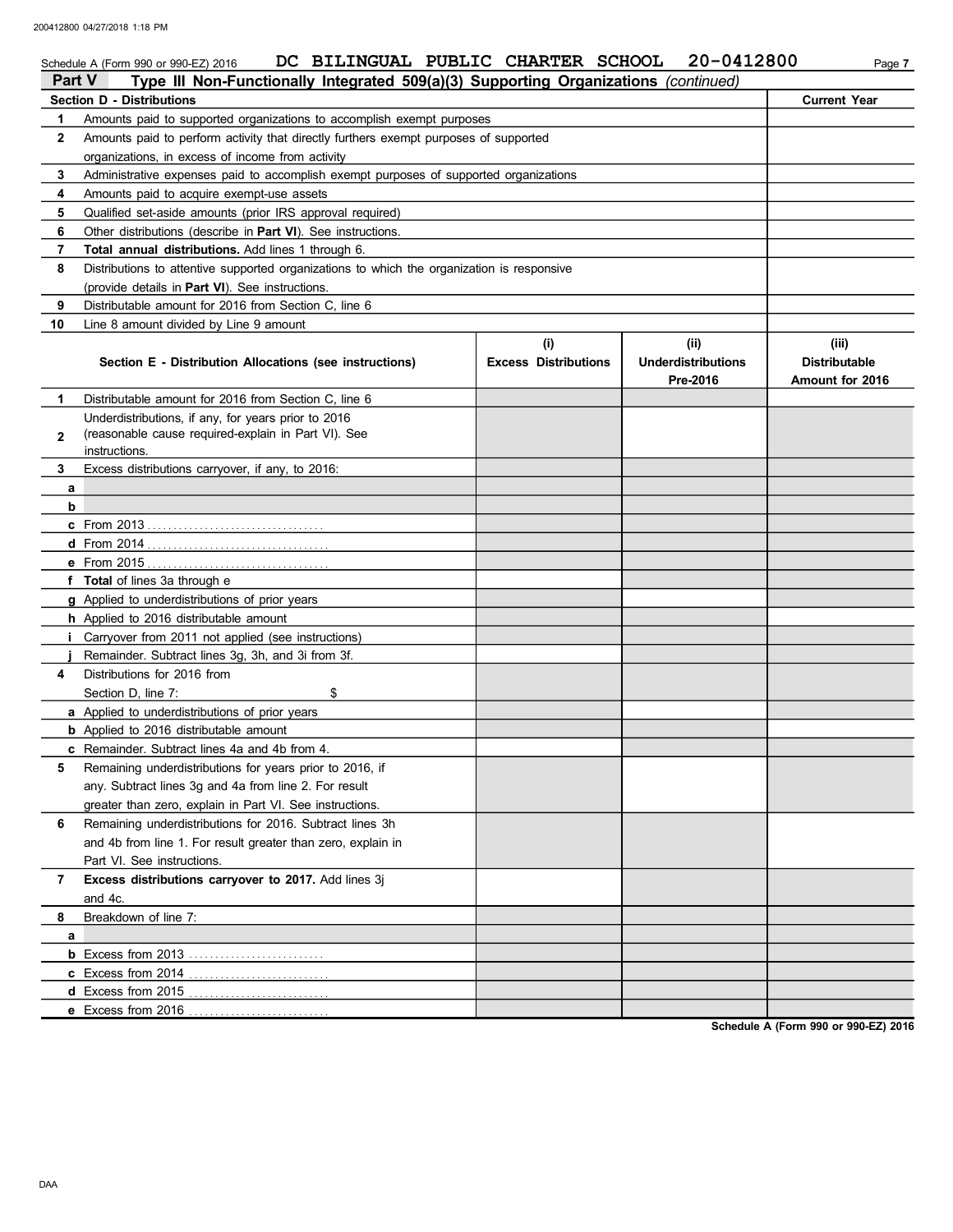| Part VI | DC BILINGUAL PUBLIC CHARTER SCHOOL 20-0412800<br>Schedule A (Form 990 or 990-EZ) 2016<br>Page 8<br>Supplemental Information. Provide the explanations required by Part II, line 10; Part II, line 17a or 17b; Part<br>III, line 12; Part IV, Section A, lines 1, 2, 3b, 3c, 4b, 4c, 5a, 6, 9a, 9b, 9c, 11a, 11b, and 11c; Part IV, Section<br>B, lines 1 and 2; Part IV, Section C, line 1; Part IV, Section D, lines 2 and 3; Part IV, Section E, lines 1c, 2a, 2b,<br>3a and 3b; Part V, line 1; Part V, Section B, line 1e; Part V, Section D, lines 5, 6, and 8; and Part V, Section E, |
|---------|---------------------------------------------------------------------------------------------------------------------------------------------------------------------------------------------------------------------------------------------------------------------------------------------------------------------------------------------------------------------------------------------------------------------------------------------------------------------------------------------------------------------------------------------------------------------------------------------|
|         | lines 2, 5, and 6. Also complete this part for any additional information. (See instructions.)                                                                                                                                                                                                                                                                                                                                                                                                                                                                                              |
|         |                                                                                                                                                                                                                                                                                                                                                                                                                                                                                                                                                                                             |
|         |                                                                                                                                                                                                                                                                                                                                                                                                                                                                                                                                                                                             |
|         |                                                                                                                                                                                                                                                                                                                                                                                                                                                                                                                                                                                             |
|         |                                                                                                                                                                                                                                                                                                                                                                                                                                                                                                                                                                                             |
|         |                                                                                                                                                                                                                                                                                                                                                                                                                                                                                                                                                                                             |
|         |                                                                                                                                                                                                                                                                                                                                                                                                                                                                                                                                                                                             |
|         |                                                                                                                                                                                                                                                                                                                                                                                                                                                                                                                                                                                             |
|         |                                                                                                                                                                                                                                                                                                                                                                                                                                                                                                                                                                                             |
|         |                                                                                                                                                                                                                                                                                                                                                                                                                                                                                                                                                                                             |
|         |                                                                                                                                                                                                                                                                                                                                                                                                                                                                                                                                                                                             |
|         |                                                                                                                                                                                                                                                                                                                                                                                                                                                                                                                                                                                             |
|         |                                                                                                                                                                                                                                                                                                                                                                                                                                                                                                                                                                                             |
|         |                                                                                                                                                                                                                                                                                                                                                                                                                                                                                                                                                                                             |
|         |                                                                                                                                                                                                                                                                                                                                                                                                                                                                                                                                                                                             |
|         |                                                                                                                                                                                                                                                                                                                                                                                                                                                                                                                                                                                             |
|         |                                                                                                                                                                                                                                                                                                                                                                                                                                                                                                                                                                                             |
|         |                                                                                                                                                                                                                                                                                                                                                                                                                                                                                                                                                                                             |
|         |                                                                                                                                                                                                                                                                                                                                                                                                                                                                                                                                                                                             |
|         |                                                                                                                                                                                                                                                                                                                                                                                                                                                                                                                                                                                             |
|         |                                                                                                                                                                                                                                                                                                                                                                                                                                                                                                                                                                                             |
|         |                                                                                                                                                                                                                                                                                                                                                                                                                                                                                                                                                                                             |
|         |                                                                                                                                                                                                                                                                                                                                                                                                                                                                                                                                                                                             |
|         |                                                                                                                                                                                                                                                                                                                                                                                                                                                                                                                                                                                             |
|         |                                                                                                                                                                                                                                                                                                                                                                                                                                                                                                                                                                                             |
|         |                                                                                                                                                                                                                                                                                                                                                                                                                                                                                                                                                                                             |
|         |                                                                                                                                                                                                                                                                                                                                                                                                                                                                                                                                                                                             |
|         |                                                                                                                                                                                                                                                                                                                                                                                                                                                                                                                                                                                             |
|         |                                                                                                                                                                                                                                                                                                                                                                                                                                                                                                                                                                                             |
|         |                                                                                                                                                                                                                                                                                                                                                                                                                                                                                                                                                                                             |
|         |                                                                                                                                                                                                                                                                                                                                                                                                                                                                                                                                                                                             |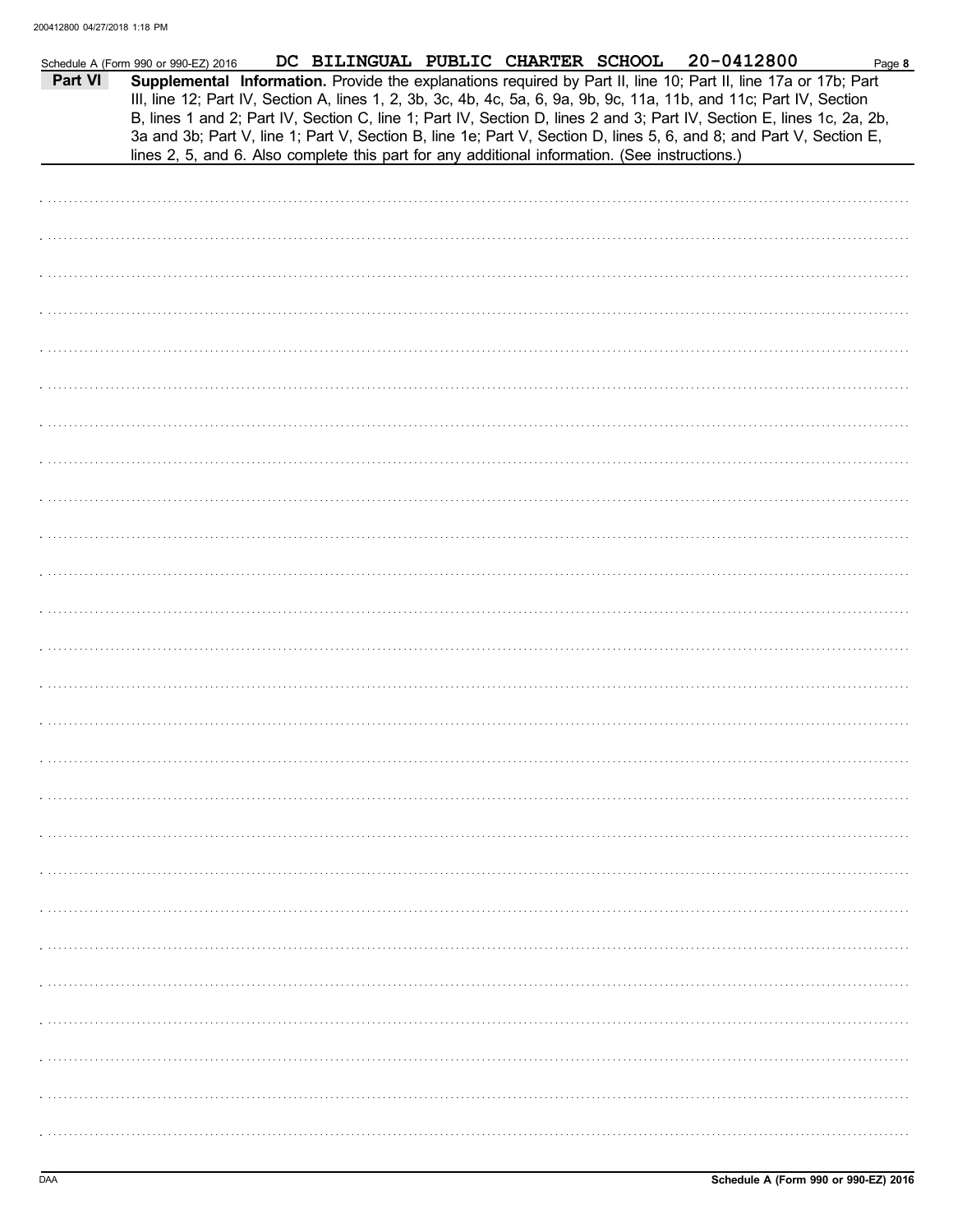| <b>Schedule B</b><br>(Form 990, 990-EZ,<br>or 990-PF)<br>Department of the Treasury<br>Internal Revenue Service | <b>Schedule of Contributors</b><br>Attach to Form 990, Form 990-EZ, or Form 990-PF.<br>Information about Schedule B (Form 990, 990-EZ, or 990-PF) and its instructions is at www.irs.gov/form990. |            |                                |
|-----------------------------------------------------------------------------------------------------------------|---------------------------------------------------------------------------------------------------------------------------------------------------------------------------------------------------|------------|--------------------------------|
| Name of the organization                                                                                        |                                                                                                                                                                                                   |            | Employer identification number |
| <b>BILINGUAL</b><br>DC.                                                                                         | PUBLIC<br><b>CHARTER</b><br><b>SCHOOL</b>                                                                                                                                                         | 20-0412800 |                                |
| <b>Organization type (check one):</b>                                                                           |                                                                                                                                                                                                   |            |                                |
| Filers of:                                                                                                      | Section:                                                                                                                                                                                          |            |                                |
| Form 990 or 990-EZ                                                                                              | X <br>501(c)<br>3<br>) (enter number) organization                                                                                                                                                |            |                                |
|                                                                                                                 | $4947(a)(1)$ nonexempt charitable trust not treated as a private foundation                                                                                                                       |            |                                |
|                                                                                                                 | 527 political organization                                                                                                                                                                        |            |                                |
| Form 990-PF                                                                                                     | $501(c)(3)$ exempt private foundation                                                                                                                                                             |            |                                |
|                                                                                                                 | $4947(a)(1)$ nonexempt charitable trust treated as a private foundation                                                                                                                           |            |                                |
|                                                                                                                 | 501(c)(3) taxable private foundation                                                                                                                                                              |            |                                |

Check if your organization is covered by the **General Rule** or a **Special Rule. Note:** Only a section 501(c)(7), (8), or (10) organization can check boxes for both the General Rule and a Special Rule. See instructions.

#### **General Rule**

For an organization filing Form 990, 990-EZ, or 990-PF that received, during the year, contributions totaling \$5,000 **X** or more (in money or property) from any one contributor. Complete Parts I and II. See instructions for determining a contributor's total contributions.

#### **Special Rules**

| For an organization described in section 501(c)(3) filing Form 990 or 990-EZ that met the 33 <sup>1</sup> /3 % support test of the |
|------------------------------------------------------------------------------------------------------------------------------------|
| regulations under sections 509(a)(1) and 170(b)(1)(A)(vi), that checked Schedule A (Form 990 or 990-EZ), Part II, line             |
| 13, 16a, or 16b, and that received from any one contributor, during the year, total contributions of the greater of (1)            |
| \$5,000 or (2) 2% of the amount on (i) Form 990, Part VIII, line 1h, or (ii) Form 990-EZ, line 1. Complete Parts I and II.         |

literary, or educational purposes, or for the prevention of cruelty to children or animals. Complete Parts I, II, and III. For an organization described in section 501(c)(7), (8), or (10) filing Form 990 or 990-EZ that received from any one contributor, during the year, total contributions of more than \$1,000 exclusively for religious, charitable, scientific,

For an organization described in section  $501(c)(7)$ ,  $(8)$ , or  $(10)$  filing Form 990 or 990-EZ that received from any one contributor, during the year, contributions *exclusively* for religious, charitable, etc., purposes, but no such contributions totaled more than \$1,000. If this box is checked, enter here the total contributions that were received during the year for an *exclusively* religious, charitable, etc., purpose. Don't complete any of the parts unless the **General Rule** applies to this organization because it received *nonexclusively* religious, charitable, etc., contributions totaling \$5,000 or more during the year  $\ldots$   $\ldots$   $\ldots$   $\ldots$   $\ldots$   $\ldots$   $\ldots$   $\ldots$   $\ldots$   $\ldots$   $\ldots$ 

990-EZ, or 990-PF), but it **must** answer "No" on Part IV, line 2, of its Form 990; or check the box on line H of its Form 990-EZ or on its Form 990-PF, Part I, line 2, to certify that it doesn't meet the filing requirements of Schedule B (Form 990, 990-EZ, or 990-PF). **Caution:** An organization that isn't covered by the General Rule and/or the Special Rules doesn't file Schedule B (Form 990,

**For Paperwork Reduction Act Notice, see the Instructions for Form 990, 990-EZ, or 990-PF.**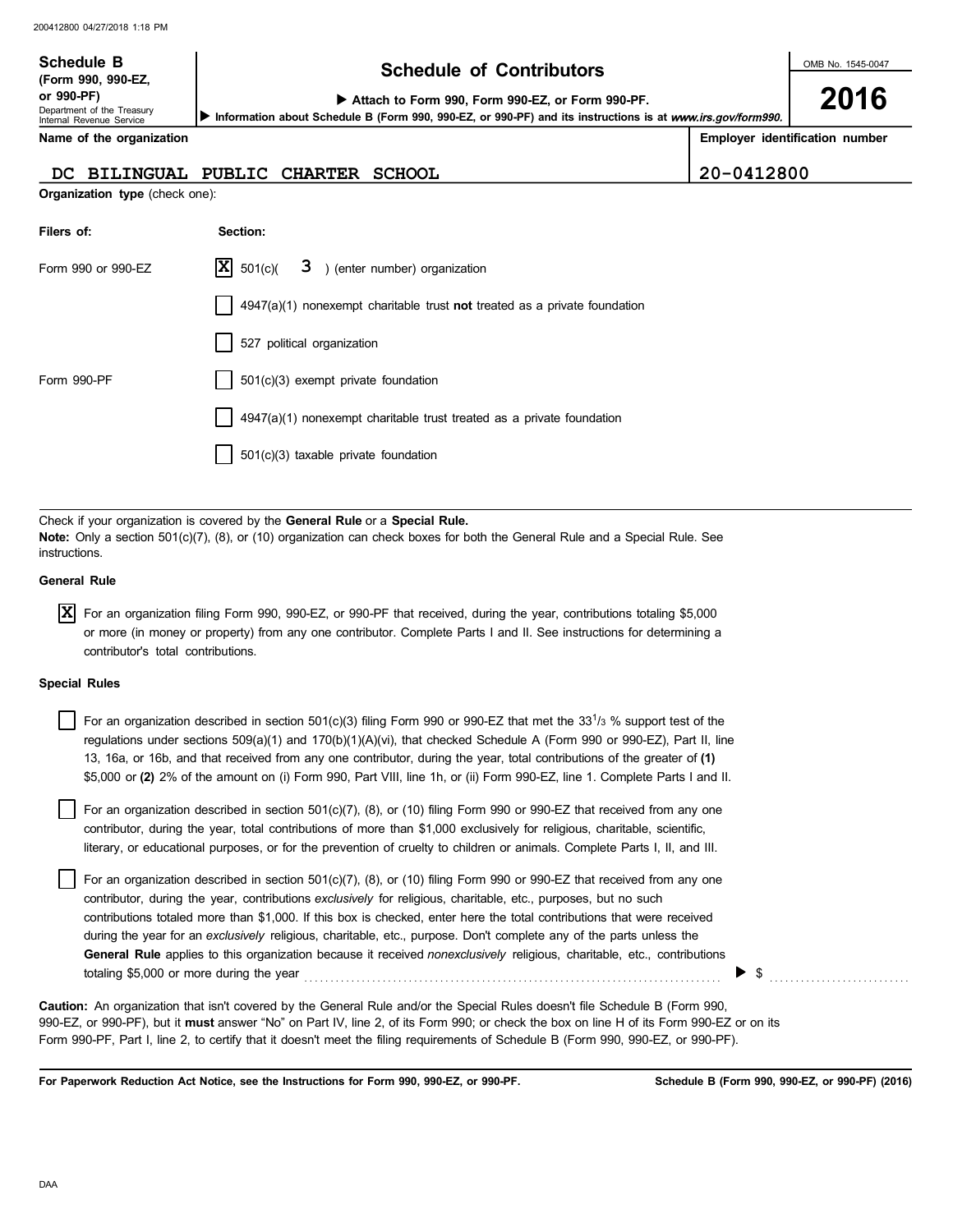| Schedule B (Form 990, 990-EZ, or 990-PF) (2016) | <b>PAGE</b> | OF. | Page $2$                              |  |
|-------------------------------------------------|-------------|-----|---------------------------------------|--|
| Name of organization                            |             |     | <b>Employer identification number</b> |  |
| DC BILINGUAL PUBLIC CHARTER SCHOOL              | 20-0412800  |     |                                       |  |

**Part I Type of contribution Person Payroll Noncash (a) (b) (c) (d)** No. No. **Name, address, and ZIP + 4 Total contributions** Type of contribution **Person Payroll Noncash (a) (b) (c) (d) No. Name, address, and ZIP + 4 Type of contribution Person Payroll Noncash (a) (b) (c) (d) No. Name, address, and ZIP + 4 Type of contribution Person Payroll Noncash** \$ . . . . . . . . . . . . . . . . . . . . . . . . . . . . **696,897** (Complete Part II for noncash contributions.)  $\frac{1}{2}$ (Complete Part II for noncash contributions.) \$ . . . . . . . . . . . . . . . . . . . . . . . . . . . . (Complete Part II for noncash contributions.)  $\mathfrak s$ (Complete Part II for noncash contributions.)  $\mathbb{S}$ (Complete Part II for noncash contributions.)  $\frac{1}{2}$ (Complete Part II for noncash contributions.) **Contributors** (See instructions). Use duplicate copies of Part I if additional space is needed. **(a) (b) (c) (d) No. Name, address, and ZIP + 4 Total contributions Type of contribution Person Payroll Noncash (a) (b) (c) (d) No. Name, address, and ZIP + 4 Type of contribution Person Payroll Noncash (a) (b) (c) (d) No. Name, address, and ZIP + 4 1**  $2 \quad .$  $3 \quad .$  $4$ .... . . . . . . . . . . . . . . . . . . . . . . . . . . . . . . . . . . . . . . . . . . . . . . . . . . . . . . . . . . . . . . . . . . . . . . . . . . . . . . . . . . . . . . . . . . . . . . . . . . . . . . . . . . . . . . . . . . . . . . . . . . . . . . . . . . . . . . . . . . . . . . . . . . . . . . . . . . . . . . . . . . . . . . . . . . . . . . . . . . . . . . . . . . . . . . . . . . . . . . . . . . . . . . . . . . . . . . . . . . . . . . . . . . . . . . . . . . . . . . . . . . . . . . . . . . . . . . . . . . . . . . . . . . . . . . . . . . . . . . . . . . . . . . . . . . . . . . . . . . . . . . . . . . . . . . . . . . . . . . . . . . . . . . . . . . . . . . . . . . . . . . . . . . . . . . . . . . . . . . . . . . . . . . . . . . . . . . . . . . . . . . . . . . . . . . . . . . . . . . . . . . . . . . . . . . . . . . . . . . . . . . . . . . . . . . . . . . . . . . . . . . . . . . . . . . . . . . . . . . . . . . . . . . . . . . . . . . . . . . . . . . . . . . . . . . . . . . . . . . . . . . . . . . . . . . . . . . . . . . . . . . . . . . . . . . . . . . . . . . . . . . . . . . . . . . . . . **PARSIPPANY NJ 07054** . . . . . . . . . . . . . . . . . . . . . . . . . . . . . . . . . . . . . . . . . . . . . . . . . . . . . . . . . . . . . . . . . . . . . . . . . . . . . **PO BOX 685** . . . . . . . . . . . . . . . . . . . . . . . . . . . . . . . . . . . . . . . . . . . . . . . . . . . . . . . . . . . . . . . . . . . . . . . . . . . . . **4 UNIVERSAL SERVICE ADMINISTRATIVE CO** . . . . . . . . . . . . . . . . . . . . . . . . . . . . . . . . . . . . . . . . . . . . . . . . . . . . . . . . . . . . . . . . . . . . . . . . . . . . . **3 FLAMBOYAN FOUNDATION** . . . . . . . . . . . . . . . . . . . . . . . . . . . . . . . . . . . . . . . . . . . . . . . . . . . . . . . . . . . . . . . . . . . . . . . . . . . . . . . . . . . . . . . . . . . . . . . . . . . . . . . . . . . . . . . . . . . . . . . . . . . . . . . . . . . . . . . . . . . . . . . . . . . . . . . . . . **WASHINGTON DC 20036** DC 20005 . . . . . . . . . . . . . . . . . . . . . . . . . . . . . . . . . . . . . . . . . . . . . . . . . . . . . . . . . . . . . . . . . . . . . . . . . . . . . . . . . . . . . . . . . . . . . . . . . . . . . . . . . . . . . . . . . . . . . . . . . . . . . . . . . . . . . . . . . . . . . . . . . . . . . . . . . . **2 FIGHT FOR CHILDREN, INC.** OF EDUCATION . . . . . . . . . . . . . . . . . . . . . . . . . . . . . . . . . . . . . . . . . . . . . . . . . . . . . . . . . . . . . . . . . . . . . . . . . . . . . . . . . . . . . . . . . . . . . . . . . . . . . . . . . . . . . . . . . . . . . . . . . . . . . . . . . . . . . . . . . . . . . . . . . . . . . . . . . . **WASHINGTON DC 20002 Total contributions Total contributions Total contributions Total contributions Total contributions OFFICE OF THE STATE SUPERINTENDENT 810 FIRST STREET, NE, 9TH FLOOR X 1029 VERMONT AVE NW WASHINGTON DC 20005 42,955 X 1730 MASSACHUSETTS AVENUE 24,972 X 30 LANIDEX PLAZA WEST 25,356 X**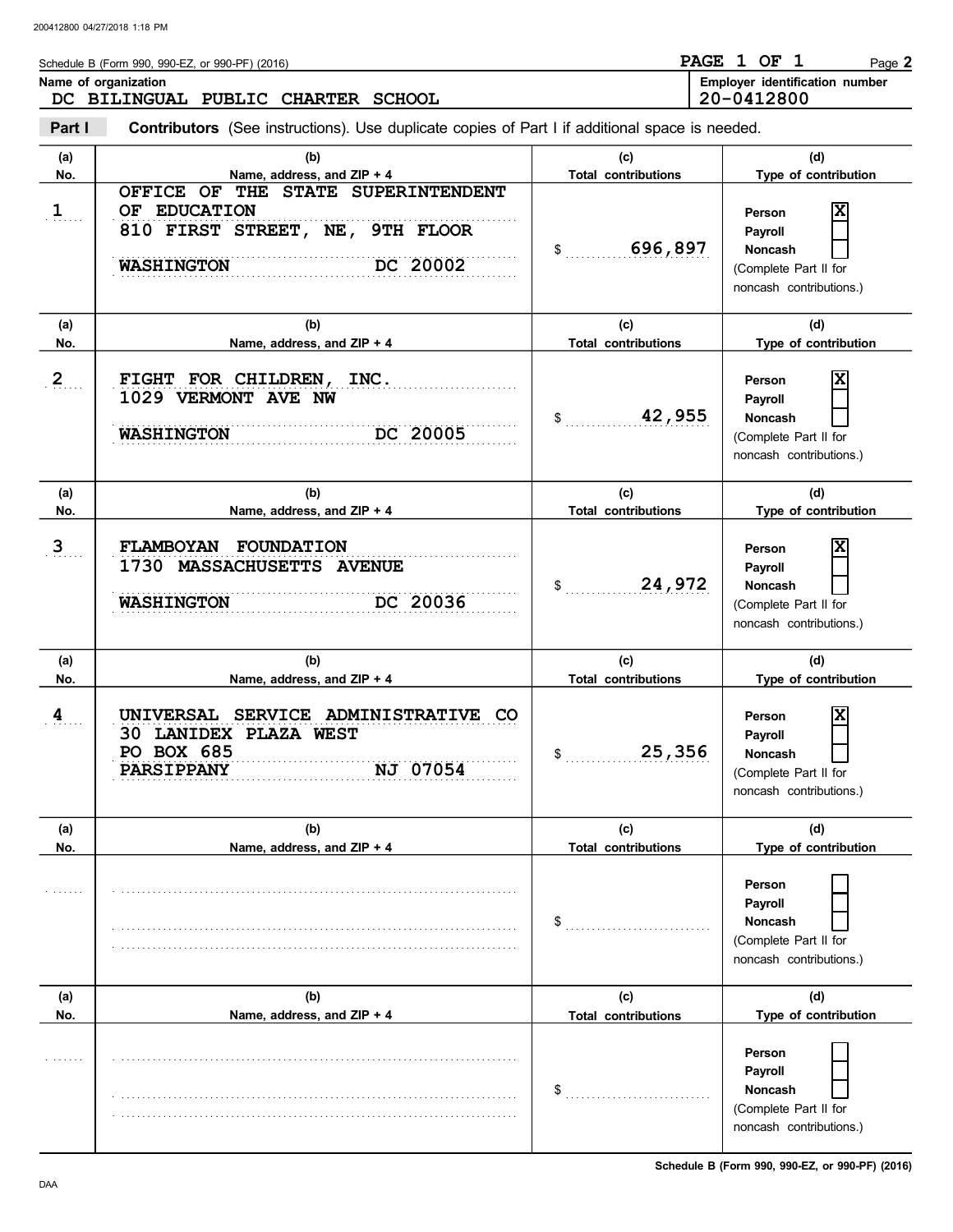Department of the Treasury Internal Revenue Service

## **SCHEDULE D Supplemental Financial Statements**

**(Form 990) Part IV, line 6, 7, 8, 9, 10, 11a, 11b, 11c, 11d, 11e, 11f, 12a, or 12b.** u **Complete if the organization answered "Yes" on Form 990,**

▶ Attach to Form 990. Information about Schedule D (Form 990) and its instructions is at www.irs.gov/form990.

**2016**

**Open to Public Inspection**

OMB No. 1545-0047

|              | Name of the organization       |                                                                                                                                                                                    | Employer identification number                     |    |                                 |  |  |
|--------------|--------------------------------|------------------------------------------------------------------------------------------------------------------------------------------------------------------------------------|----------------------------------------------------|----|---------------------------------|--|--|
|              |                                | DC BILINGUAL PUBLIC CHARTER SCHOOL                                                                                                                                                 |                                                    |    | 20-0412800                      |  |  |
|              | Part I                         | Organizations Maintaining Donor Advised Funds or Other Similar Funds or Accounts.<br>Complete if the organization answered "Yes" on Form 990, Part IV, line 6.                     |                                                    |    |                                 |  |  |
|              |                                |                                                                                                                                                                                    | (a) Donor advised funds                            |    | (b) Funds and other accounts    |  |  |
| 1.           |                                | Total number at end of year                                                                                                                                                        |                                                    |    |                                 |  |  |
| 2            |                                |                                                                                                                                                                                    |                                                    |    |                                 |  |  |
| З            |                                | Aggregate value of grants from (during year) Mathematical Mathematical Contractor Contractor Contractor Contractor                                                                 |                                                    |    |                                 |  |  |
| 4            |                                | Aggregate value at end of year                                                                                                                                                     |                                                    |    |                                 |  |  |
| 5            |                                | Did the organization inform all donors and donor advisors in writing that the assets held in donor advised                                                                         |                                                    |    |                                 |  |  |
|              |                                |                                                                                                                                                                                    |                                                    |    | Yes<br>No                       |  |  |
| 6            |                                | Did the organization inform all grantees, donors, and donor advisors in writing that grant funds can be used                                                                       |                                                    |    |                                 |  |  |
|              |                                | only for charitable purposes and not for the benefit of the donor or donor advisor, or for any other purpose                                                                       |                                                    |    |                                 |  |  |
|              |                                | conferring impermissible private benefit?                                                                                                                                          |                                                    |    | <b>No</b><br>Yes                |  |  |
|              | Part II                        | <b>Conservation Easements.</b>                                                                                                                                                     |                                                    |    |                                 |  |  |
|              |                                | Complete if the organization answered "Yes" on Form 990, Part IV, line 7.                                                                                                          |                                                    |    |                                 |  |  |
| 1            |                                | Purpose(s) of conservation easements held by the organization (check all that apply).                                                                                              |                                                    |    |                                 |  |  |
|              |                                | Preservation of land for public use (e.g., recreation or education)                                                                                                                | Preservation of a historically important land area |    |                                 |  |  |
|              |                                | Protection of natural habitat                                                                                                                                                      | Preservation of a certified historic structure     |    |                                 |  |  |
|              |                                | Preservation of open space                                                                                                                                                         |                                                    |    |                                 |  |  |
| $\mathbf{2}$ |                                | Complete lines 2a through 2d if the organization held a qualified conservation contribution in the form of a conservation                                                          |                                                    |    |                                 |  |  |
|              |                                | easement on the last day of the tax year.                                                                                                                                          |                                                    |    | Held at the End of the Tax Year |  |  |
| а            |                                | Total number of conservation easements                                                                                                                                             |                                                    | 2a |                                 |  |  |
| b            |                                |                                                                                                                                                                                    |                                                    | 2b |                                 |  |  |
| c            |                                | Number of conservation easements on a certified historic structure included in (a) [[[[[[[[[[[[[[[[[[[[[[[[[]]]]]]]                                                                |                                                    | 2c |                                 |  |  |
| d            |                                | Number of conservation easements included in (c) acquired after 8/17/06, and not on a                                                                                              |                                                    | 2d |                                 |  |  |
| 3            |                                | historic structure listed in the National Register<br>Number of conservation easements modified, transferred, released, extinguished, or terminated by the organization during the |                                                    |    |                                 |  |  |
|              | tax year $\blacktriangleright$ |                                                                                                                                                                                    |                                                    |    |                                 |  |  |
|              |                                | Number of states where property subject to conservation easement is located ▶                                                                                                      |                                                    |    |                                 |  |  |
| 5            |                                | Does the organization have a written policy regarding the periodic monitoring, inspection, handling of                                                                             |                                                    |    |                                 |  |  |
|              |                                | violations, and enforcement of the conservation easements it holds?                                                                                                                |                                                    |    | Yes<br>No                       |  |  |
| 6            |                                | Staff and volunteer hours devoted to monitoring, inspecting, handling of violations, and enforcing conservation easements during the year                                          |                                                    |    |                                 |  |  |
|              |                                |                                                                                                                                                                                    |                                                    |    |                                 |  |  |
|              |                                | Amount of expenses incurred in monitoring, inspecting, handling of violations, and enforcing conservation easements during the year                                                |                                                    |    |                                 |  |  |
|              | ▶ \$                           |                                                                                                                                                                                    |                                                    |    |                                 |  |  |
|              |                                | Does each conservation easement reported on line 2(d) above satisfy the requirements of section 170(h)(4)(B)(i)                                                                    |                                                    |    |                                 |  |  |
|              |                                | and section $170(h)(4)(B)(ii)?$                                                                                                                                                    |                                                    |    | Yes<br>No                       |  |  |
| 9            |                                | In Part XIII, describe how the organization reports conservation easements in its revenue and expense statement, and                                                               |                                                    |    |                                 |  |  |
|              |                                | balance sheet, and include, if applicable, the text of the footnote to the organization's financial statements that describes the                                                  |                                                    |    |                                 |  |  |
|              |                                | organization's accounting for conservation easements.                                                                                                                              |                                                    |    |                                 |  |  |
|              | Part III                       | Organizations Maintaining Collections of Art, Historical Treasures, or Other Similar Assets.<br>Complete if the organization answered "Yes" on Form 990, Part IV, line 8.          |                                                    |    |                                 |  |  |
|              |                                | 1a If the organization elected, as permitted under SFAS 116 (ASC 958), not to report in its revenue statement and balance sheet                                                    |                                                    |    |                                 |  |  |
|              |                                | works of art, historical treasures, or other similar assets held for public exhibition, education, or research in furtherance of                                                   |                                                    |    |                                 |  |  |
|              |                                | public service, provide, in Part XIII, the text of the footnote to its financial statements that describes these items.                                                            |                                                    |    |                                 |  |  |
|              |                                | <b>b</b> If the organization elected, as permitted under SFAS 116 (ASC 958), to report in its revenue statement and balance sheet                                                  |                                                    |    |                                 |  |  |
|              |                                | works of art, historical treasures, or other similar assets held for public exhibition, education, or research in furtherance of                                                   |                                                    |    |                                 |  |  |
|              |                                | public service, provide the following amounts relating to these items:                                                                                                             |                                                    |    |                                 |  |  |
|              |                                |                                                                                                                                                                                    |                                                    |    |                                 |  |  |
|              |                                | (ii) Assets included in Form 990, Part X                                                                                                                                           |                                                    |    | $\phi$                          |  |  |
| $\mathbf{2}$ |                                | If the organization received or held works of art, historical treasures, or other similar assets for financial gain, provide the                                                   |                                                    |    |                                 |  |  |
|              |                                | following amounts required to be reported under SFAS 116 (ASC 958) relating to these items:                                                                                        |                                                    |    |                                 |  |  |
| а            |                                |                                                                                                                                                                                    |                                                    |    |                                 |  |  |
|              |                                |                                                                                                                                                                                    |                                                    |    | $\blacktriangleright$ s         |  |  |

|     |  |  |  | For Paperwork Reduction Act Notice, see the Instructions for Form 990. |  |  |
|-----|--|--|--|------------------------------------------------------------------------|--|--|
| DAA |  |  |  |                                                                        |  |  |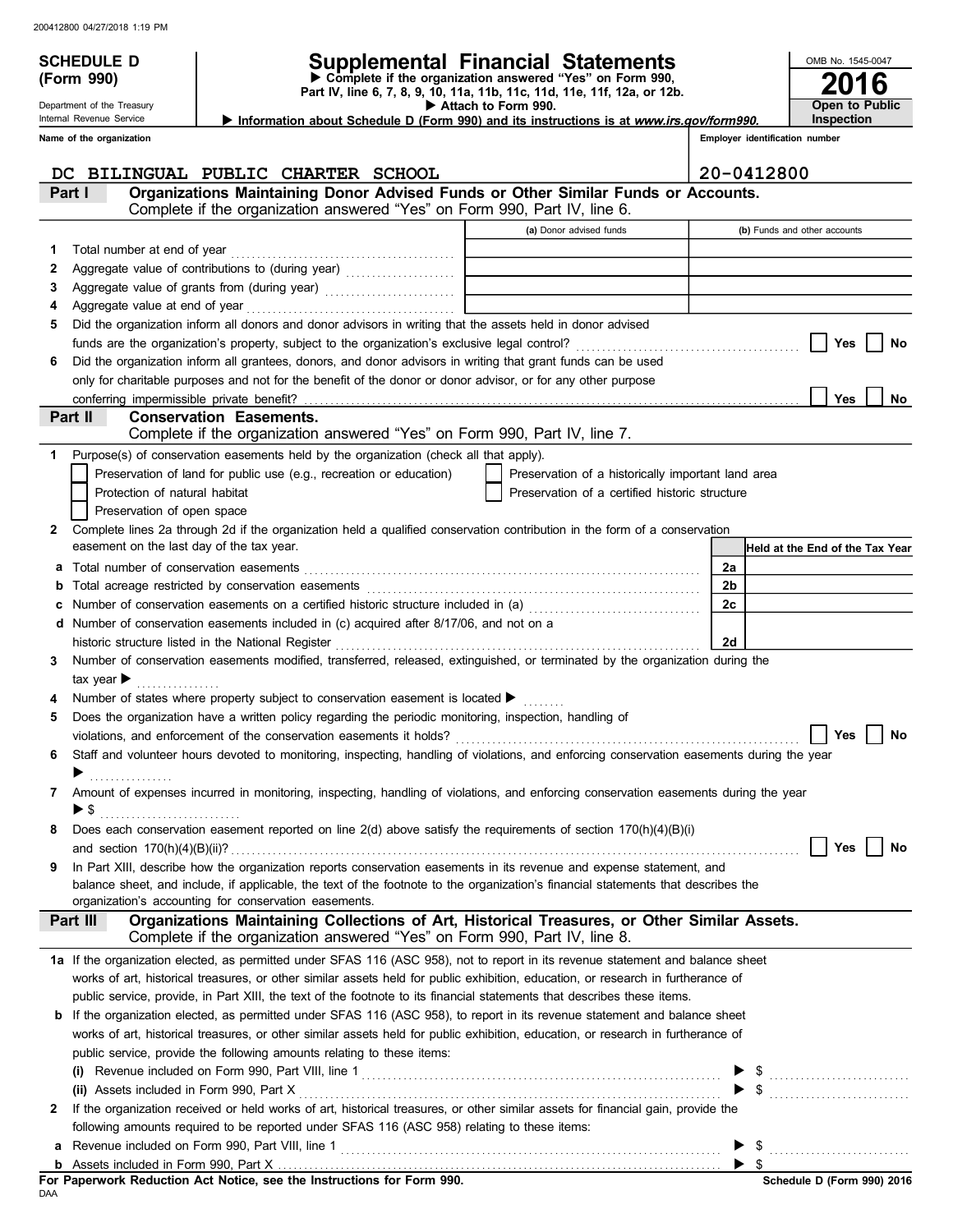|    |                                                                                                                                                      | Schedule D (Form 990) 2016 DC BILINGUAL PUBLIC CHARTER SCHOOL                                                                                                                                                                 |  |     |  |                         |                           |                |                         | 20-0412800 |                 |                      |                     | Page 2  |
|----|------------------------------------------------------------------------------------------------------------------------------------------------------|-------------------------------------------------------------------------------------------------------------------------------------------------------------------------------------------------------------------------------|--|-----|--|-------------------------|---------------------------|----------------|-------------------------|------------|-----------------|----------------------|---------------------|---------|
|    | Part III                                                                                                                                             | Organizations Maintaining Collections of Art, Historical Treasures, or Other Similar Assets (continued)                                                                                                                       |  |     |  |                         |                           |                |                         |            |                 |                      |                     |         |
| 3. |                                                                                                                                                      | Using the organization's acquisition, accession, and other records, check any of the following that are a significant use of its<br>collection items (check all that apply):                                                  |  |     |  |                         |                           |                |                         |            |                 |                      |                     |         |
| a  |                                                                                                                                                      | Public exhibition                                                                                                                                                                                                             |  |     |  | d                       | Loan or exchange programs |                |                         |            |                 |                      |                     |         |
| b  |                                                                                                                                                      | Scholarly research                                                                                                                                                                                                            |  |     |  | е                       |                           |                |                         |            |                 |                      |                     |         |
| c  |                                                                                                                                                      | Preservation for future generations                                                                                                                                                                                           |  |     |  |                         |                           |                |                         |            |                 |                      |                     |         |
|    |                                                                                                                                                      | Provide a description of the organization's collections and explain how they further the organization's exempt purpose in Part                                                                                                |  |     |  |                         |                           |                |                         |            |                 |                      |                     |         |
|    | XIII.                                                                                                                                                |                                                                                                                                                                                                                               |  |     |  |                         |                           |                |                         |            |                 |                      |                     |         |
| 5  |                                                                                                                                                      | During the year, did the organization solicit or receive donations of art, historical treasures, or other similar                                                                                                             |  |     |  |                         |                           |                |                         |            |                 |                      |                     |         |
|    |                                                                                                                                                      |                                                                                                                                                                                                                               |  |     |  |                         |                           |                |                         |            |                 |                      | <b>Yes</b>          | No      |
|    | Part IV                                                                                                                                              |                                                                                                                                                                                                                               |  |     |  |                         |                           |                |                         |            |                 |                      |                     |         |
|    | <b>Escrow and Custodial Arrangements.</b><br>Complete if the organization answered "Yes" on Form 990, Part IV, line 9, or reported an amount on Form |                                                                                                                                                                                                                               |  |     |  |                         |                           |                |                         |            |                 |                      |                     |         |
|    |                                                                                                                                                      | 990, Part X, line 21.                                                                                                                                                                                                         |  |     |  |                         |                           |                |                         |            |                 |                      |                     |         |
|    |                                                                                                                                                      | 1a Is the organization an agent, trustee, custodian or other intermediary for contributions or other assets not                                                                                                               |  |     |  |                         |                           |                |                         |            |                 |                      |                     |         |
|    |                                                                                                                                                      | included on Form 990, Part X?                                                                                                                                                                                                 |  |     |  |                         |                           |                |                         |            |                 |                      | Yes                 | No      |
|    |                                                                                                                                                      | <b>b</b> If "Yes," explain the arrangement in Part XIII and complete the following table:                                                                                                                                     |  |     |  |                         |                           |                |                         |            |                 |                      |                     |         |
|    |                                                                                                                                                      |                                                                                                                                                                                                                               |  |     |  |                         |                           |                |                         |            |                 |                      | Amount              |         |
|    |                                                                                                                                                      |                                                                                                                                                                                                                               |  |     |  |                         |                           |                |                         |            |                 |                      |                     |         |
|    | c Beginning balance                                                                                                                                  |                                                                                                                                                                                                                               |  |     |  |                         |                           |                |                         |            |                 | 1c                   |                     |         |
|    |                                                                                                                                                      |                                                                                                                                                                                                                               |  |     |  |                         |                           |                |                         |            |                 | 1d                   |                     |         |
|    |                                                                                                                                                      | Distributions during the year manufactured and contact the year manufactured was determined and the year manufactured was determined as a set of the set of the set of the set of the set of the set of the set of the set of |  |     |  |                         |                           |                |                         |            |                 | 1e                   |                     |         |
|    |                                                                                                                                                      |                                                                                                                                                                                                                               |  |     |  |                         |                           |                |                         |            |                 | 1f                   |                     |         |
|    |                                                                                                                                                      | 2a Did the organization include an amount on Form 990, Part X, line 21, for escrow or custodial account liability?                                                                                                            |  |     |  |                         |                           |                |                         |            |                 |                      | <b>Yes</b>          | No      |
|    |                                                                                                                                                      |                                                                                                                                                                                                                               |  |     |  |                         |                           |                |                         |            |                 |                      |                     |         |
|    | Part V                                                                                                                                               | <b>Endowment Funds.</b>                                                                                                                                                                                                       |  |     |  |                         |                           |                |                         |            |                 |                      |                     |         |
|    |                                                                                                                                                      | Complete if the organization answered "Yes" on Form 990, Part IV, line 10.                                                                                                                                                    |  |     |  |                         |                           |                |                         |            |                 |                      |                     |         |
|    |                                                                                                                                                      |                                                                                                                                                                                                                               |  |     |  | (a) Current year        |                           | (b) Prior year | (c) Two years back      |            |                 | (d) Three years back | (e) Four years back |         |
|    |                                                                                                                                                      | <b>1a</b> Beginning of year balance                                                                                                                                                                                           |  |     |  |                         |                           |                |                         |            |                 |                      |                     |         |
|    | Contributions                                                                                                                                        |                                                                                                                                                                                                                               |  |     |  |                         |                           |                |                         |            |                 |                      |                     |         |
|    |                                                                                                                                                      | Net investment earnings, gains, and                                                                                                                                                                                           |  |     |  |                         |                           |                |                         |            |                 |                      |                     |         |
|    | losses                                                                                                                                               |                                                                                                                                                                                                                               |  |     |  |                         |                           |                |                         |            |                 |                      |                     |         |
|    |                                                                                                                                                      | Grants or scholarships                                                                                                                                                                                                        |  |     |  |                         |                           |                |                         |            |                 |                      |                     |         |
|    |                                                                                                                                                      | Other expenditures for facilities and                                                                                                                                                                                         |  |     |  |                         |                           |                |                         |            |                 |                      |                     |         |
|    | programs                                                                                                                                             |                                                                                                                                                                                                                               |  |     |  |                         |                           |                |                         |            |                 |                      |                     |         |
|    |                                                                                                                                                      | f Administrative expenses                                                                                                                                                                                                     |  |     |  |                         |                           |                |                         |            |                 |                      |                     |         |
|    |                                                                                                                                                      | End of year balance                                                                                                                                                                                                           |  |     |  |                         |                           |                |                         |            |                 |                      |                     |         |
|    |                                                                                                                                                      | Provide the estimated percentage of the current year end balance (line 1g, column (a)) held as:                                                                                                                               |  |     |  |                         |                           |                |                         |            |                 |                      |                     |         |
|    |                                                                                                                                                      | Board designated or quasi-endowment > %                                                                                                                                                                                       |  |     |  |                         |                           |                |                         |            |                 |                      |                     |         |
|    |                                                                                                                                                      | <b>b</b> Permanent endowment $\blacktriangleright$                                                                                                                                                                            |  | . % |  |                         |                           |                |                         |            |                 |                      |                     |         |
|    |                                                                                                                                                      | Temporarily restricted endowment ▶                                                                                                                                                                                            |  |     |  | %                       |                           |                |                         |            |                 |                      |                     |         |
|    |                                                                                                                                                      | The percentages on lines 2a, 2b, and 2c should equal 100%.                                                                                                                                                                    |  |     |  |                         |                           |                |                         |            |                 |                      |                     |         |
|    |                                                                                                                                                      | 3a Are there endowment funds not in the possession of the organization that are held and administered for the                                                                                                                 |  |     |  |                         |                           |                |                         |            |                 |                      |                     |         |
|    | organization by:                                                                                                                                     |                                                                                                                                                                                                                               |  |     |  |                         |                           |                |                         |            |                 |                      | Yes                 | No      |
|    |                                                                                                                                                      | (i) unrelated organizations entertainment and a set of the contract of the contract or contract or contract or                                                                                                                |  |     |  |                         |                           |                |                         |            |                 |                      | 3a(i)               |         |
|    |                                                                                                                                                      | (ii) related organizations                                                                                                                                                                                                    |  |     |  |                         |                           |                |                         |            |                 |                      | 3a(ii)              |         |
|    |                                                                                                                                                      |                                                                                                                                                                                                                               |  |     |  |                         |                           |                |                         |            |                 |                      | 3 <sub>b</sub>      |         |
|    |                                                                                                                                                      | Describe in Part XIII the intended uses of the organization's endowment funds.                                                                                                                                                |  |     |  |                         |                           |                |                         |            |                 |                      |                     |         |
|    | Part VI                                                                                                                                              | Land, Buildings, and Equipment.                                                                                                                                                                                               |  |     |  |                         |                           |                |                         |            |                 |                      |                     |         |
|    |                                                                                                                                                      | Complete if the organization answered "Yes" on Form 990, Part IV, line 11a. See Form 990, Part X, line 10.                                                                                                                    |  |     |  |                         |                           |                |                         |            |                 |                      |                     |         |
|    |                                                                                                                                                      | Description of property                                                                                                                                                                                                       |  |     |  | (a) Cost or other basis |                           |                | (b) Cost or other basis |            | (c) Accumulated |                      | (d) Book value      |         |
|    |                                                                                                                                                      |                                                                                                                                                                                                                               |  |     |  | (investment)            |                           |                | (other)                 |            | depreciation    |                      |                     |         |
|    | 1a Land                                                                                                                                              |                                                                                                                                                                                                                               |  |     |  |                         |                           |                |                         |            |                 |                      |                     |         |
|    | <b>b</b> Buildings                                                                                                                                   |                                                                                                                                                                                                                               |  |     |  |                         |                           |                |                         |            |                 |                      |                     |         |
|    |                                                                                                                                                      | c Leasehold improvements                                                                                                                                                                                                      |  |     |  |                         |                           |                |                         |            |                 |                      |                     |         |
|    |                                                                                                                                                      |                                                                                                                                                                                                                               |  |     |  |                         |                           |                | 423,008                 |            | 235,784         |                      |                     | 187,224 |
|    | e Other                                                                                                                                              |                                                                                                                                                                                                                               |  |     |  |                         |                           |                | 596,380                 |            |                 | 347                  |                     | 596,033 |
|    |                                                                                                                                                      |                                                                                                                                                                                                                               |  |     |  |                         |                           |                |                         |            |                 | ▶                    |                     | 783,257 |

**Schedule D (Form 990) 2016**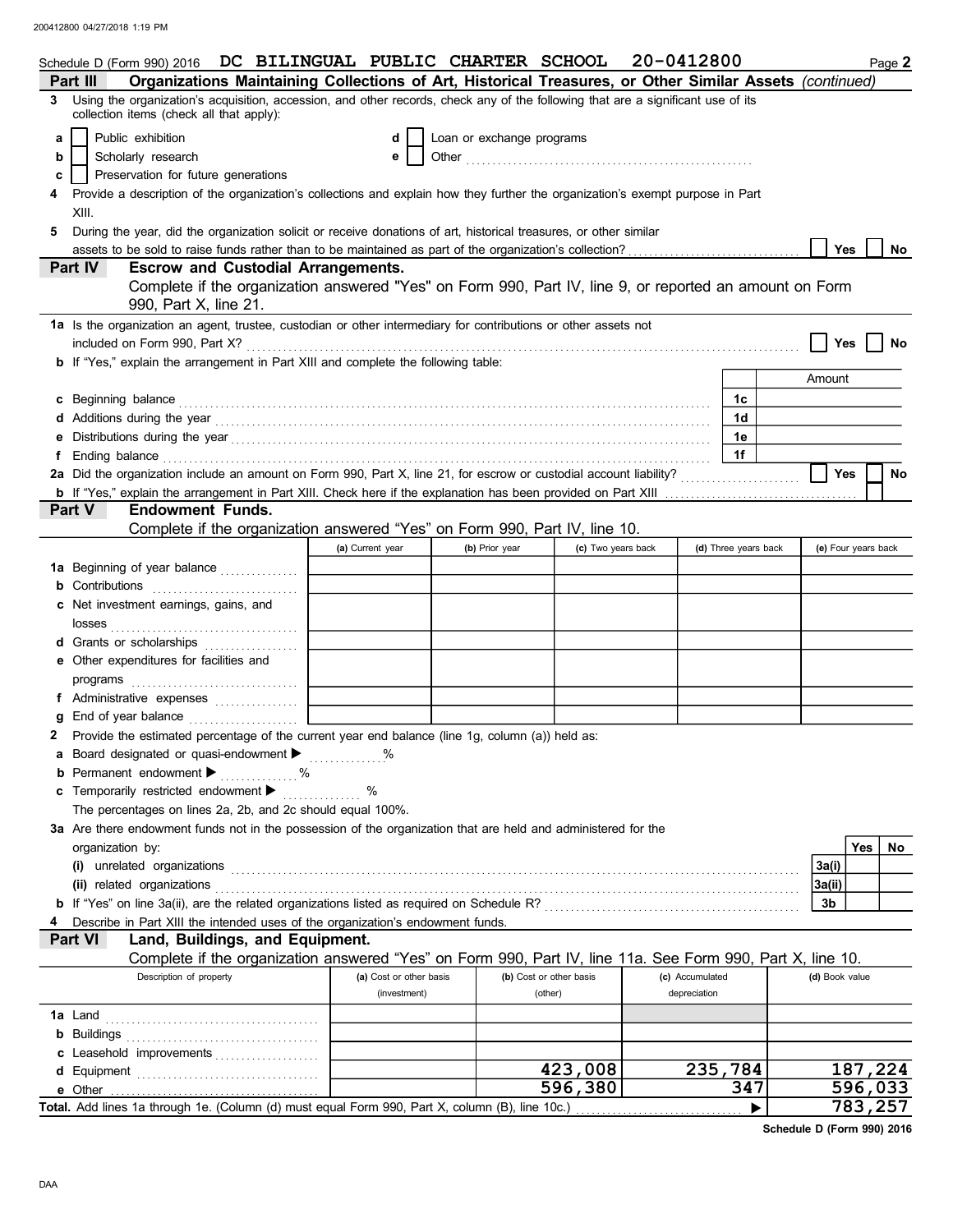|                           | DC BILINGUAL PUBLIC CHARTER SCHOOL<br>Schedule D (Form 990) 2016                                                                   |                | 20-0412800                                                   | Page $3$       |
|---------------------------|------------------------------------------------------------------------------------------------------------------------------------|----------------|--------------------------------------------------------------|----------------|
| <b>Part VII</b>           | <b>Investments-Other Securities.</b>                                                                                               |                |                                                              |                |
|                           | Complete if the organization answered "Yes" on Form 990, Part IV, line 11b. See Form 990, Part X, line 12.                         |                |                                                              |                |
|                           | (a) Description of security or category<br>(including name of security)                                                            | (b) Book value | (c) Method of valuation:<br>Cost or end-of-year market value |                |
| (1) Financial derivatives |                                                                                                                                    |                |                                                              |                |
|                           |                                                                                                                                    |                |                                                              |                |
| $(3)$ Other               |                                                                                                                                    |                |                                                              |                |
| (A)                       |                                                                                                                                    |                |                                                              |                |
| (B)                       |                                                                                                                                    |                |                                                              |                |
| (C)                       |                                                                                                                                    |                |                                                              |                |
| (E)                       | (D)                                                                                                                                |                |                                                              |                |
| (F)                       |                                                                                                                                    |                |                                                              |                |
| (G)                       |                                                                                                                                    |                |                                                              |                |
| (H)                       |                                                                                                                                    |                |                                                              |                |
|                           | Total. (Column (b) must equal Form 990, Part X, col. (B) line 12.) $\blacktriangleright$                                           |                |                                                              |                |
| Part VIII                 | Investments-Program Related.                                                                                                       |                |                                                              |                |
|                           | Complete if the organization answered "Yes" on Form 990, Part IV, line 11c. See Form 990, Part X, line 13.                         |                |                                                              |                |
|                           | (a) Description of investment                                                                                                      | (b) Book value | (c) Method of valuation:<br>Cost or end-of-year market value |                |
| (1)                       |                                                                                                                                    |                |                                                              |                |
| (2)                       |                                                                                                                                    |                |                                                              |                |
| (3)                       |                                                                                                                                    |                |                                                              |                |
| (4)                       |                                                                                                                                    |                |                                                              |                |
| (5)                       |                                                                                                                                    |                |                                                              |                |
| (6)                       |                                                                                                                                    |                |                                                              |                |
| (7)<br>(8)                |                                                                                                                                    |                |                                                              |                |
| (9)                       |                                                                                                                                    |                |                                                              |                |
|                           | Total. (Column (b) must equal Form 990, Part X, col. (B) line 13.) $\blacktriangleright$                                           |                |                                                              |                |
| Part IX                   | <b>Other Assets.</b><br>Complete if the organization answered "Yes" on Form 990, Part IV, line 11d. See Form 990, Part X, line 15. |                |                                                              |                |
|                           | (a) Description                                                                                                                    |                |                                                              | (b) Book value |
| (1)                       |                                                                                                                                    |                |                                                              |                |
| (2)                       |                                                                                                                                    |                |                                                              |                |
| (3)                       |                                                                                                                                    |                |                                                              |                |
| (4)                       |                                                                                                                                    |                |                                                              |                |
| (5)                       |                                                                                                                                    |                |                                                              |                |
| (6)                       |                                                                                                                                    |                |                                                              |                |
| (7)                       |                                                                                                                                    |                |                                                              |                |
| (8)                       |                                                                                                                                    |                |                                                              |                |
| (9)                       |                                                                                                                                    |                | ▶                                                            |                |
| Part X                    | Total. (Column (b) must equal Form 990, Part X, col. (B) line 15.)<br>Other Liabilities.                                           |                |                                                              |                |
|                           | Complete if the organization answered "Yes" on Form 990, Part IV, line 11e or 11f. See Form 990, Part X,<br>line 25.               |                |                                                              |                |
| 1.                        | (a) Description of liability                                                                                                       | (b) Book value |                                                              |                |
| (1)                       | Federal income taxes                                                                                                               |                |                                                              |                |
| (2)                       | REFUNDABLE GRANT ADVANCE                                                                                                           | 75,801         |                                                              |                |
| (3)                       | CAPITAL LEASE PAYABLE                                                                                                              | 60,102         |                                                              |                |
| (4)                       |                                                                                                                                    |                |                                                              |                |
| (5)                       |                                                                                                                                    |                |                                                              |                |
| (6)                       |                                                                                                                                    |                |                                                              |                |
| (7)                       |                                                                                                                                    |                |                                                              |                |
| (8)                       |                                                                                                                                    |                |                                                              |                |
| (9)                       |                                                                                                                                    |                |                                                              |                |
|                           | Total. (Column (b) must equal Form 990, Part X, col. (B) line 25.) $\blacktriangleright$                                           | 135,903        |                                                              |                |

Liability for uncertain tax positions. In Part XIII, provide the text of the footnote to the organization's financial statements that reports the **2.** organization's liability for uncertain tax positions under FIN 48 (ASC 740). Check here if the text of the footnote has been provided in Part XIII

**X**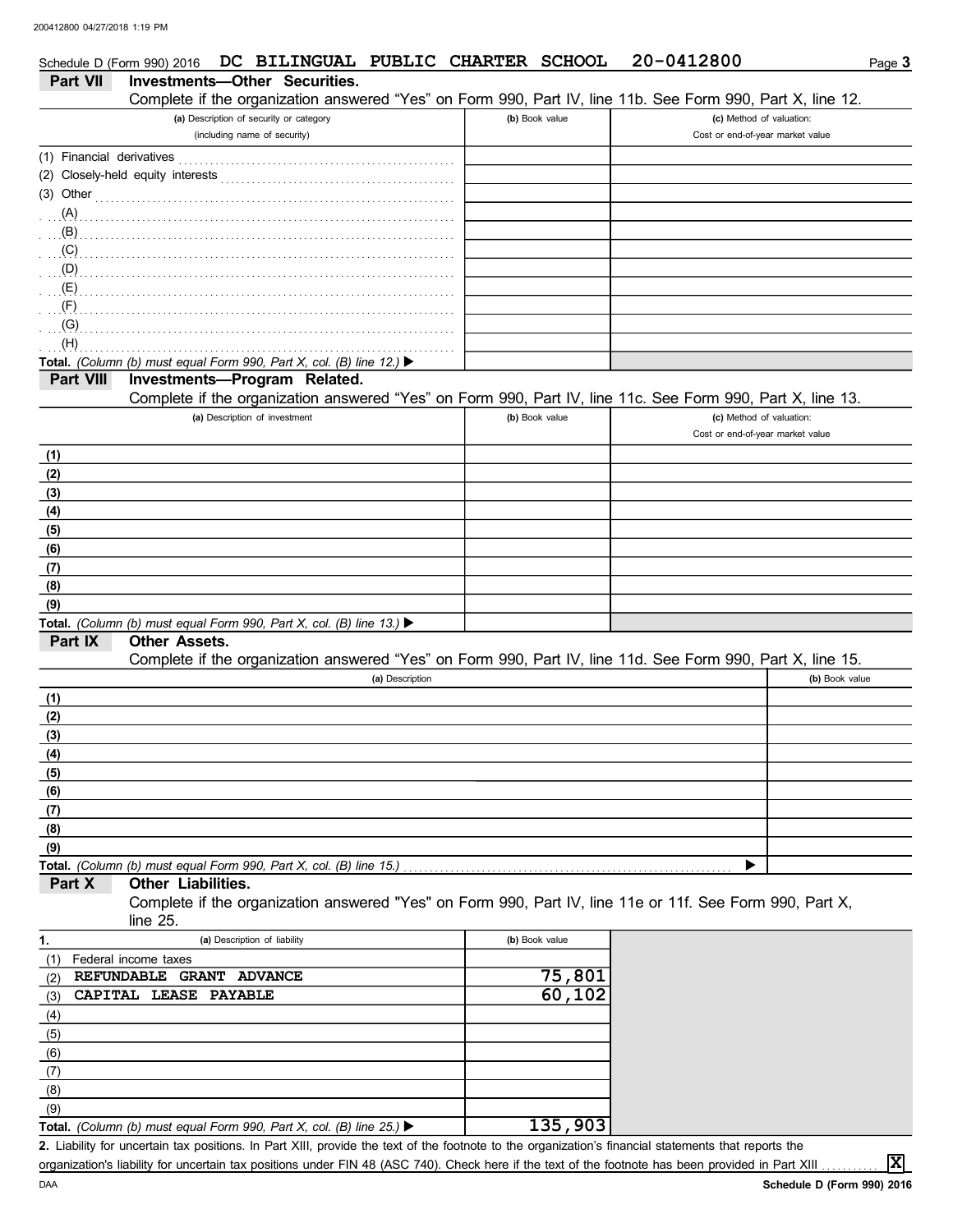|   | Schedule D (Form 990) 2016 DC BILINGUAL PUBLIC CHARTER SCHOOL                                                                                                                                                                  |                | 20-0412800 |              | Page 4    |
|---|--------------------------------------------------------------------------------------------------------------------------------------------------------------------------------------------------------------------------------|----------------|------------|--------------|-----------|
|   | Reconciliation of Revenue per Audited Financial Statements With Revenue per Return.<br>Part XI                                                                                                                                 |                |            |              |           |
|   | Complete if the organization answered "Yes" on Form 990, Part IV, line 12a.                                                                                                                                                    |                |            |              |           |
| 1 | Total revenue, gains, and other support per audited financial statements [11] [11] Total revenue, gains, and other support per audited financial statements                                                                    |                |            | $\mathbf{1}$ | 8,886,398 |
| 2 | Amounts included on line 1 but not on Form 990, Part VIII, line 12:                                                                                                                                                            |                |            |              |           |
|   |                                                                                                                                                                                                                                | 2a             |            |              |           |
| b |                                                                                                                                                                                                                                | 2 <sub>b</sub> | 8,325      |              |           |
| c |                                                                                                                                                                                                                                | 2c             |            |              |           |
| d |                                                                                                                                                                                                                                | 2d             |            |              |           |
| е | Add lines 2a through 2d [11] All and the contract of the contract of the contract of the contract of the contract of the contract of the contract of the contract of the contract of the contract of the contract of the contr |                |            | 2е           | 8,325     |
| 3 |                                                                                                                                                                                                                                |                |            | 3            | 8,878,073 |
| 4 | Amounts included on Form 990, Part VIII, line 12, but not on line 1:                                                                                                                                                           |                |            |              |           |
| a | Investment expenses not included on Form 990, Part VIII, line 7b [100] [100] [100] [100] [100] [100] [100] [100] [100] [100] [100] [100] [100] [100] [100] [100] [100] [100] [100] [100] [100] [100] [100] [100] [100] [100] [ | 4a             |            |              |           |
| b |                                                                                                                                                                                                                                | 4 <sub>b</sub> |            |              |           |
|   | Add lines 4a and 4b                                                                                                                                                                                                            |                |            | 4c           |           |
|   |                                                                                                                                                                                                                                |                |            |              | 8,878,073 |
|   | Reconciliation of Expenses per Audited Financial Statements With Expenses per Return.<br>Part XII                                                                                                                              |                |            |              |           |
|   | Complete if the organization answered "Yes" on Form 990, Part IV, line 12a.                                                                                                                                                    |                |            |              |           |
| 1 | Total expenses and losses per audited financial statements                                                                                                                                                                     |                |            | $\mathbf{1}$ | 8,445,207 |
| 2 | Amounts included on line 1 but not on Form 990, Part IX, line 25:                                                                                                                                                              |                |            |              |           |
| a |                                                                                                                                                                                                                                | 2a             | 8,325      |              |           |
| b | Prior year adjustments communications and the contract of the contract of the contract of the contract of the contract of the contract of the contract of the contract of the contract of the contract of the contract of the  | 2 <sub>b</sub> |            |              |           |
|   |                                                                                                                                                                                                                                | 2c             |            |              |           |
|   |                                                                                                                                                                                                                                | 2d             |            |              |           |
| е | Add lines 2a through 2d [11] Additional Contract of Additional Contract of Additional Contract of Additional Contract of Additional Contract of Additional Contract of Additional Contract of Additional Contract of Additiona |                |            | 2е           | 8,325     |
| 3 | Subtract line 2e from line 1                                                                                                                                                                                                   |                |            | 3            | 8,436,882 |
| 4 | Amounts included on Form 990, Part IX, line 25, but not on line 1:                                                                                                                                                             |                |            |              |           |
| а |                                                                                                                                                                                                                                | 4a             |            |              |           |
|   |                                                                                                                                                                                                                                | 4b             |            |              |           |
|   | Add lines 4a and 4b                                                                                                                                                                                                            |                |            | 4c           |           |
|   |                                                                                                                                                                                                                                |                |            | 5            | 8,436,882 |

**Part XIII Supplemental Information.**

Provide the descriptions required for Part II, lines 3, 5, and 9; Part III, lines 1a and 4; Part IV, lines 1b and 2b; Part V, line 4; Part X, line 2; Part XI, lines 2d and 4b; and Part XII, lines 2d and 4b. Also complete this part to provide any additional information.

PART X - FIN 48 FOOTNOTE

ACCOUNTING PRINCIPLES GENERALLY ACCEPTED IN THE UNITED STATES OF AMERICA PROVIDE CONSISTENT GUIDANCE FOR THE ACCOUNTING FOR UNCERTAINTY IN INCOME TAXES RECOGNIZED IN THE CHARTER SCHOOL'S FINANCIAL STATEMENTS AND PRESCRIBE A THRESHOLD OF "MORE LIKELY THAN NOT" FOR RECOGNITION OF TAX POSITIONS TAKEN OR EXPECTED TO BE TAKEN IN A TAX RETURN. THE DC BILINGUAL PUBLIC CHARTER SCHOOL PERFORMED AN EVALUATION OF UNCERTAIN TAX POSITIONS FOR THE EFFECT ON ITS TAX-EXEMPT STATUS. AS OF JUNE 30, 2017, THE STATUTE OF YEAR ENDED JUNE 30, 2017, AND DETERMINED THAT THERE WERE NO MATTERS THAT WOULD REQUIRE RECOGNITION IN THE FINANCIAL STATEMENTS OR THAT MAY HAVE ANY LIMITATIONS FOR TAX YEARS 2013 THROUGH 2015 REMAINS OPEN WITH THE U.S. FEDERAL JURISDICTION OR THE DISTRICT AND VARIOUS STATES AND LOCAL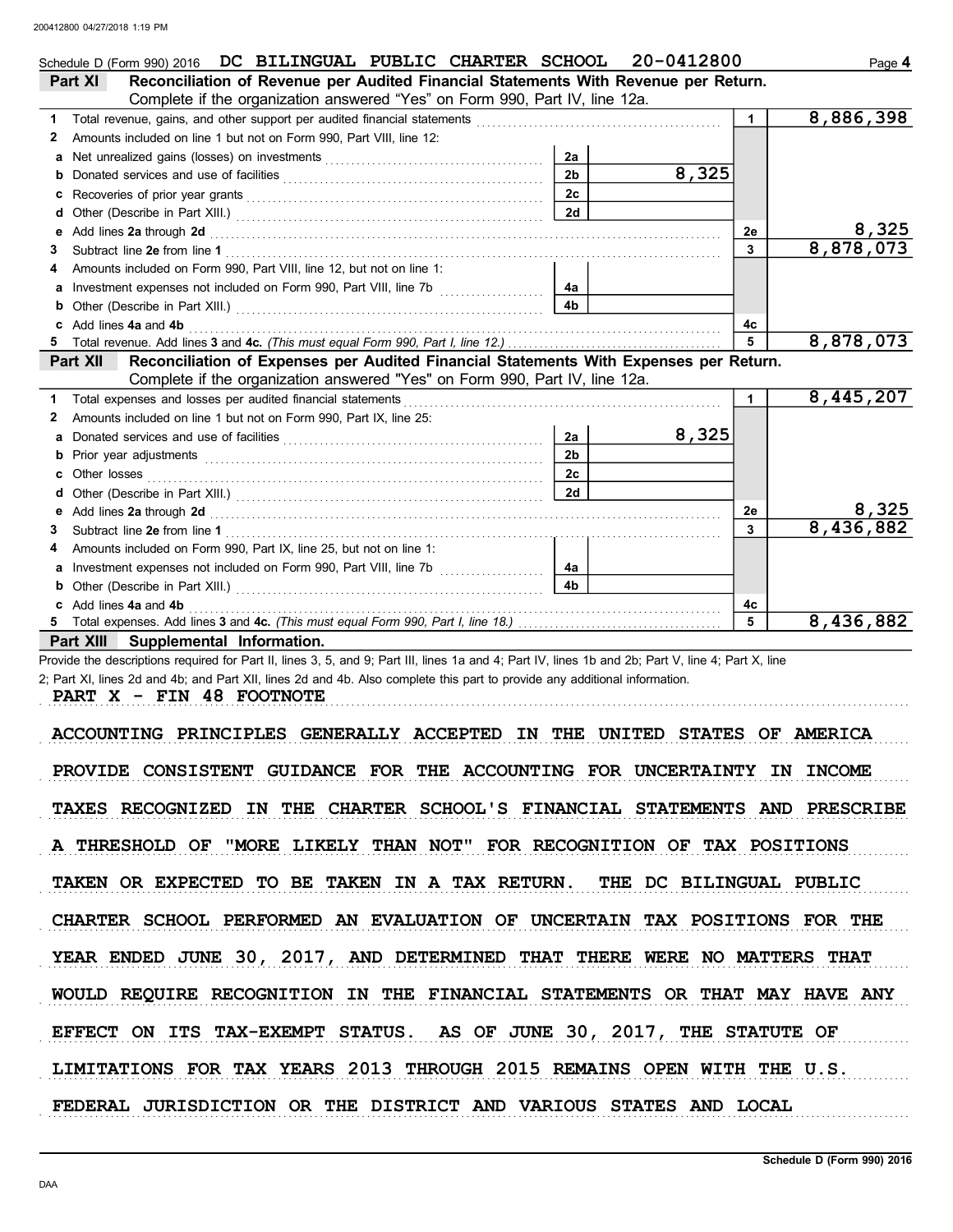| Schedule D (Form 990) 2016 DC BILINGUAL PUBLIC CHARTER SCHOOL 20-0412800<br>Part XIII<br>Supplemental Information (continued) | Page 5 |
|-------------------------------------------------------------------------------------------------------------------------------|--------|
| JURISDICTIONS IN WHICH THE CHARTER SCHOOL FILES TAX RETURNS. IT IS THE                                                        |        |
| CHARTER SCHOOL'S POLICY TO RECOGNIZE INTEREST AND/OR PENALTIES RELATED TO                                                     |        |
| UNCERTAIN TAX POSITIONS, IF ANY, IN INCOME TAX EXPENSE. AS OF JUNE 30,                                                        |        |
| 2017, THE CHARTER SCHOOL HAD NO ACCRUALS FOR INTEREST AND/OR PENALTIES.                                                       |        |
|                                                                                                                               |        |
|                                                                                                                               |        |
|                                                                                                                               |        |
|                                                                                                                               |        |
|                                                                                                                               |        |
|                                                                                                                               |        |
|                                                                                                                               |        |
|                                                                                                                               |        |
|                                                                                                                               |        |
|                                                                                                                               |        |
|                                                                                                                               |        |
|                                                                                                                               |        |
|                                                                                                                               |        |
|                                                                                                                               |        |
|                                                                                                                               |        |
|                                                                                                                               |        |
|                                                                                                                               |        |
|                                                                                                                               |        |
|                                                                                                                               |        |
|                                                                                                                               |        |
|                                                                                                                               |        |
|                                                                                                                               |        |
|                                                                                                                               |        |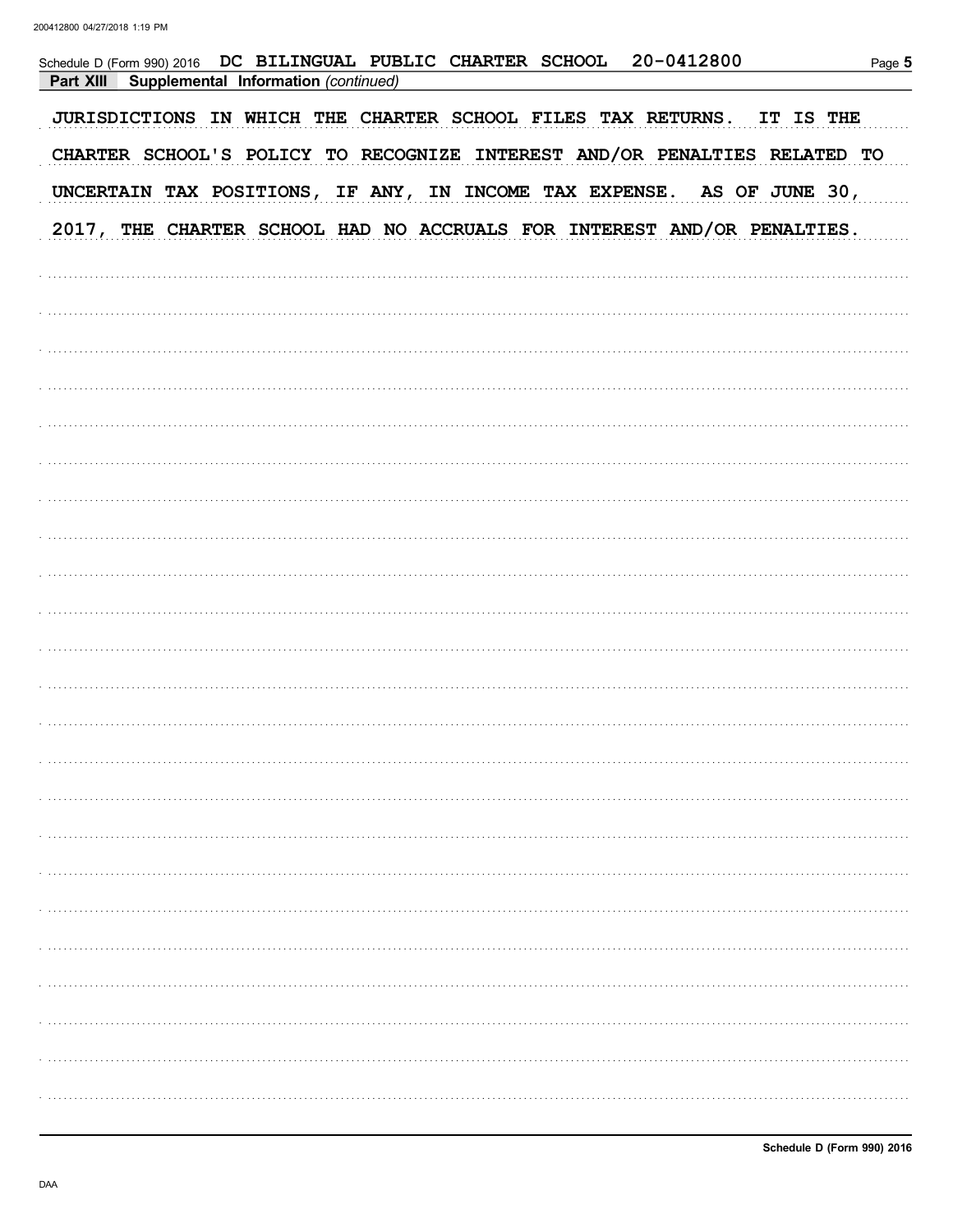|              | <b>SCHEDULE E</b><br>(Form 990 or 990-EZ)<br>Department of the Treasury<br>Internal Revenue Service | <b>Schools</b><br>Complete if the organization answered "Yes" on Form 990,<br>Part IV, line 13, or Form 990-EZ, Part VI, line 48.<br>Attach to Form 990 or Form 990-EZ.<br>Information about Schedule E (Form 990 or 990-EZ) and its instructions is at www.irs.gov/form990.                                                                 | OMB No. 1545-0047<br><b>Open to Public</b><br><b>Inspection</b> |                 |           |
|--------------|-----------------------------------------------------------------------------------------------------|----------------------------------------------------------------------------------------------------------------------------------------------------------------------------------------------------------------------------------------------------------------------------------------------------------------------------------------------|-----------------------------------------------------------------|-----------------|-----------|
|              | Name of the organization                                                                            | Employer identification number<br>DC BILINGUAL PUBLIC CHARTER SCHOOL<br>20-0412800                                                                                                                                                                                                                                                           |                                                                 |                 |           |
|              | Part I                                                                                              |                                                                                                                                                                                                                                                                                                                                              |                                                                 |                 |           |
| 1            |                                                                                                     | Does the organization have a racially nondiscriminatory policy toward students by statement in its charter,<br>bylaws, other governing instrument, or in a resolution of its governing body?                                                                                                                                                 | 1                                                               | <b>YES</b><br>X | <b>NO</b> |
| $\mathbf{2}$ | programs, and scholarships?                                                                         | Does the organization include a statement of its racially nondiscriminatory policy toward students in all its<br>brochures, catalogues, and other written communications with the public dealing with student admissions,                                                                                                                    | $\overline{2}$                                                  | X               |           |
| 3            |                                                                                                     | Has the organization publicized its racially nondiscriminatory policy through newspaper or broadcast media<br>during the period of solicitation for students, or during the registration period if it has no solicitation program,<br>in a way that makes the policy known to all parts of the general community it serves? If "Yes," please |                                                                 |                 |           |
|              | <b>BROCHURE.</b>                                                                                    | describe. If "No," please explain. If you need more space, use Part II<br>THE SCHOOL IS A PUBLIC CHARTER SCHOOL AND IS OPERATING UNDER A<br>CONTRACT WITH THE DC GOVERNMENT.<br>REVENUE PROCEDURE 75-50 DOES<br>NOT APPLY TO CHARTER SCHOOLS. THE NON-DISCRIMINATORY POLICY IS<br>EXPLICITLY STATED IN THE REGISTRATION APPLICATION AND OUR  | 3                                                               | X               |           |
| 4            |                                                                                                     | Does the organization maintain the following?                                                                                                                                                                                                                                                                                                |                                                                 |                 |           |
| а<br>b       | nondiscriminatory basis?                                                                            | Records documenting that scholarships and other financial assistance are awarded on a racially                                                                                                                                                                                                                                               | 4a<br>4b                                                        | X<br>X          |           |
|              |                                                                                                     | Copies of all catalogues, brochures, announcements, and other written communications to the public dealing<br>with student admissions, programs, and scholarships?                                                                                                                                                                           | 4с                                                              | X               |           |
| d            |                                                                                                     |                                                                                                                                                                                                                                                                                                                                              | 4d                                                              | X               |           |
|              |                                                                                                     | If you answered "No" to any of the above, please explain. If you need more space, use Part II.                                                                                                                                                                                                                                               |                                                                 |                 |           |
|              |                                                                                                     |                                                                                                                                                                                                                                                                                                                                              |                                                                 |                 |           |
| 5            |                                                                                                     | Does the organization discriminate by race in any way with respect to:                                                                                                                                                                                                                                                                       |                                                                 |                 |           |
| a            |                                                                                                     |                                                                                                                                                                                                                                                                                                                                              | 5a                                                              |                 | X.        |
|              |                                                                                                     |                                                                                                                                                                                                                                                                                                                                              | 5b                                                              |                 | X.        |
|              |                                                                                                     |                                                                                                                                                                                                                                                                                                                                              | 5C                                                              |                 | A         |
|              |                                                                                                     |                                                                                                                                                                                                                                                                                                                                              | 5d                                                              |                 | X.        |
|              |                                                                                                     |                                                                                                                                                                                                                                                                                                                                              | 5е                                                              |                 | X.        |
| f            | Use of facilities?                                                                                  |                                                                                                                                                                                                                                                                                                                                              | 5f                                                              |                 | X.        |
| g            | Athletic programs?                                                                                  |                                                                                                                                                                                                                                                                                                                                              | 5g                                                              |                 | X.        |
| h.           | Other extracurricular activities?                                                                   | If you answered "Yes" to any of the above, please explain. If you need more space, use Part II.                                                                                                                                                                                                                                              | 5h                                                              |                 | X         |
|              |                                                                                                     |                                                                                                                                                                                                                                                                                                                                              |                                                                 |                 |           |
| 6a           |                                                                                                     |                                                                                                                                                                                                                                                                                                                                              | 6a                                                              | X               |           |
| b            |                                                                                                     |                                                                                                                                                                                                                                                                                                                                              | 6b                                                              |                 | X         |
| 7            |                                                                                                     | If you answered "Yes" on either line 6a or line 6b, explain on Part II.<br>Does the organization certify that it has complied with the applicable requirements of sections 4.01 through                                                                                                                                                      |                                                                 |                 |           |
|              |                                                                                                     | 4.05 of Rev. Proc. 75-50, 1975-2 C.B. 587, covering racial nondiscrimination? If "No," explain on Part II                                                                                                                                                                                                                                    | $\overline{7}$                                                  | X               |           |

**For Paperwork Reduction Act Notice, see the Instructions for Form 990 or Form 990-EZ.**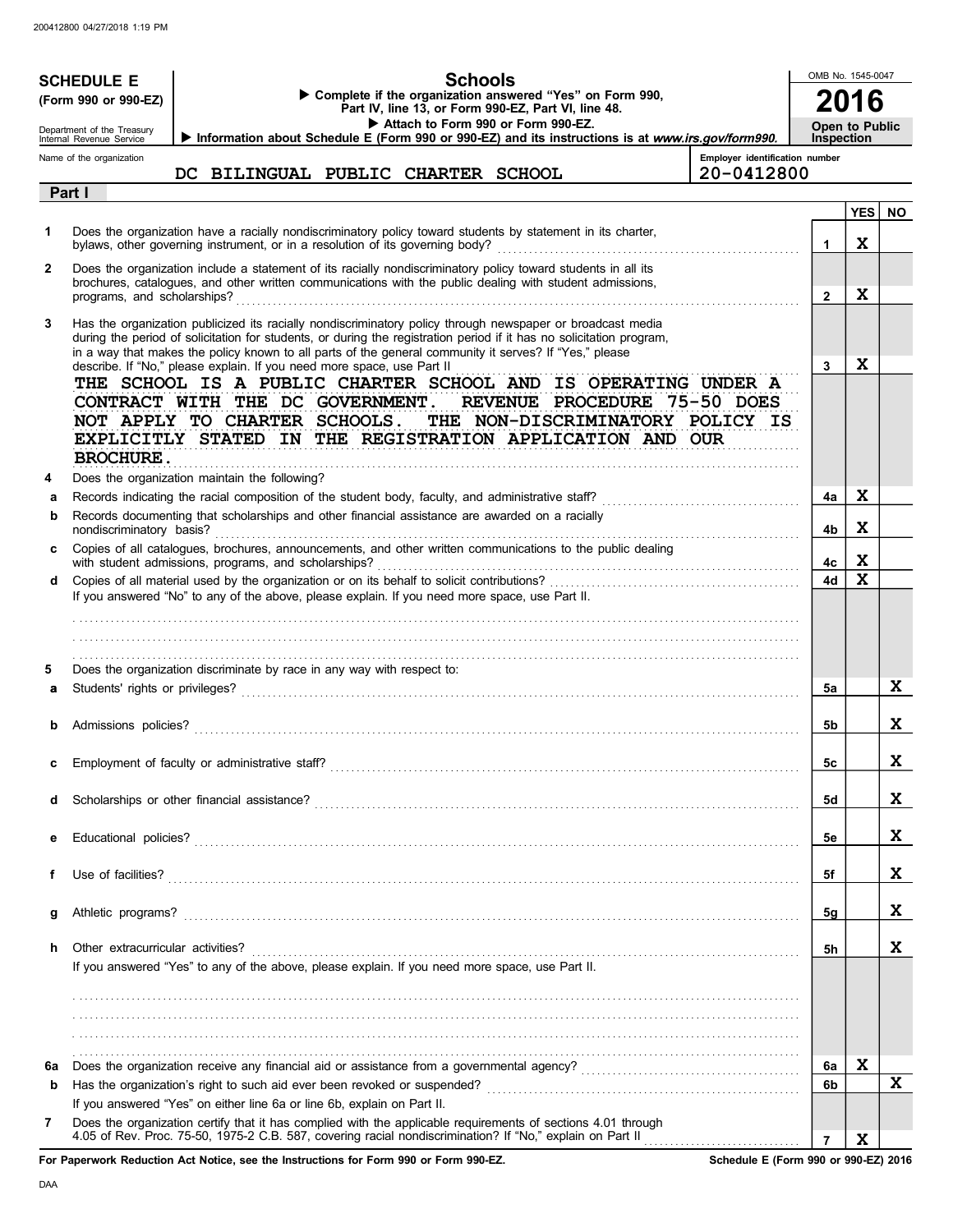| Schedule E (Form 990 or 990-EZ) 2016<br>DC BILINGUAL PUBLIC CHARTER SCHOOL<br>20-0412800<br>Page 2<br>Part II<br>Supplemental Information. Provide the explanations required by Part I, lines 3, 4d, 5h, 6b, and 7, as<br>applicable. Also provide any other additional information (see instructions). |
|---------------------------------------------------------------------------------------------------------------------------------------------------------------------------------------------------------------------------------------------------------------------------------------------------------|
| SCH E - FINANCIAL AID OR GOVERNMENT ASSISTANCE EXPLANATION                                                                                                                                                                                                                                              |
| THE CHARTER SCHOOL RECEIVES PUBLIC FUNDS FROM THE DC GOVERNMENT BASED ON                                                                                                                                                                                                                                |
| THE NUMBER OF STUDENTS THEY ENROLL ACCORDING TO THE UNIFORM PER STUDENT                                                                                                                                                                                                                                 |
| FUNDING FORMULA DEVELOPED BY THE MAYOR AND CITY COUNCIL. THIS PER PUPIL                                                                                                                                                                                                                                 |
| ALLOCATION IS SUPPLEMENTED WITH EXTRA FUNDS FOR STUDENTS WITH SPECIAL                                                                                                                                                                                                                                   |
| NEEDS.                                                                                                                                                                                                                                                                                                  |
|                                                                                                                                                                                                                                                                                                         |
|                                                                                                                                                                                                                                                                                                         |
|                                                                                                                                                                                                                                                                                                         |
|                                                                                                                                                                                                                                                                                                         |
|                                                                                                                                                                                                                                                                                                         |
|                                                                                                                                                                                                                                                                                                         |
|                                                                                                                                                                                                                                                                                                         |
|                                                                                                                                                                                                                                                                                                         |
|                                                                                                                                                                                                                                                                                                         |
|                                                                                                                                                                                                                                                                                                         |
|                                                                                                                                                                                                                                                                                                         |
|                                                                                                                                                                                                                                                                                                         |
|                                                                                                                                                                                                                                                                                                         |
|                                                                                                                                                                                                                                                                                                         |
|                                                                                                                                                                                                                                                                                                         |
|                                                                                                                                                                                                                                                                                                         |
|                                                                                                                                                                                                                                                                                                         |
|                                                                                                                                                                                                                                                                                                         |
|                                                                                                                                                                                                                                                                                                         |
|                                                                                                                                                                                                                                                                                                         |
|                                                                                                                                                                                                                                                                                                         |
|                                                                                                                                                                                                                                                                                                         |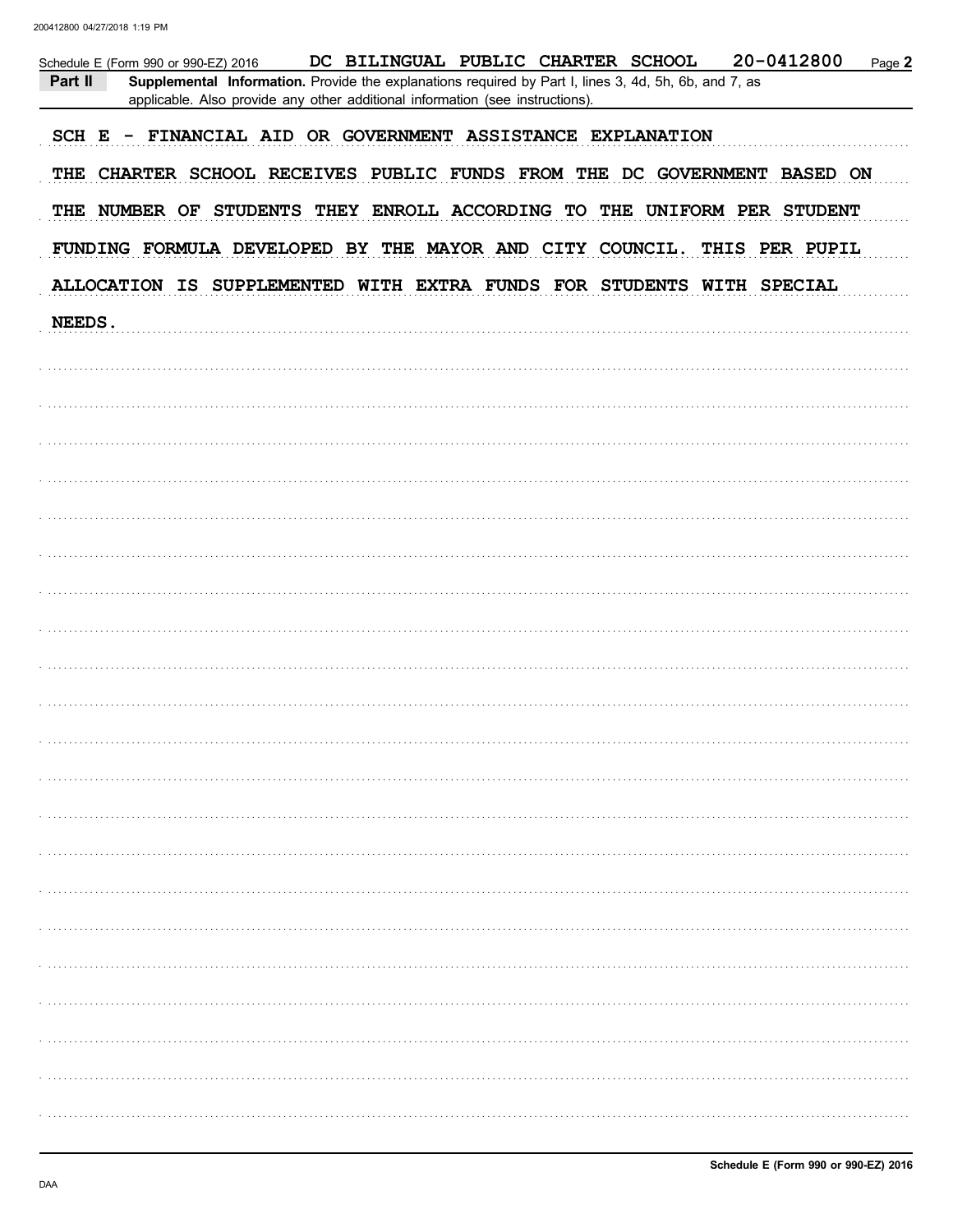| <b>SCHEDULE G</b>                                      | Supplemental Information Regarding Fundraising or Gaming Activities                                                                                                                                                                      |                                                                  |                |                                |                                                                                                   |                                              | OMB No. 1545-0047                       |
|--------------------------------------------------------|------------------------------------------------------------------------------------------------------------------------------------------------------------------------------------------------------------------------------------------|------------------------------------------------------------------|----------------|--------------------------------|---------------------------------------------------------------------------------------------------|----------------------------------------------|-----------------------------------------|
| (Form 990 or 990-EZ)                                   |                                                                                                                                                                                                                                          | organization entered more than \$15,000 on Form 990-EZ, line 6a. |                |                                | Complete if the organization answered "Yes" on Form 990, Part IV, line 17, 18, or 19, or if the   |                                              |                                         |
| Department of the Treasury<br>Internal Revenue Service |                                                                                                                                                                                                                                          | Attach to Form 990 or Form 990-EZ.                               |                |                                | Information about Schedule G (Form 990 or 990-EZ) and its instructions is at www.irs.gov/form990. |                                              | Open to Public<br>Inspection            |
| Name of the organization                               | DC BILINGUAL PUBLIC CHARTER SCHOOL                                                                                                                                                                                                       |                                                                  |                |                                |                                                                                                   | Employer identification number<br>20-0412800 |                                         |
| Part I                                                 | Fundraising Activities. Complete if the organization answered "Yes" on Form 990, Part IV, line 17.                                                                                                                                       |                                                                  |                |                                |                                                                                                   |                                              |                                         |
| 1                                                      | Form 990-EZ filers are not required to complete this part.<br>Indicate whether the organization raised funds through any of the following activities. Check all that apply.                                                              |                                                                  |                |                                |                                                                                                   |                                              |                                         |
|                                                        |                                                                                                                                                                                                                                          |                                                                  |                |                                |                                                                                                   |                                              |                                         |
| Mail solicitations<br>a                                |                                                                                                                                                                                                                                          | e                                                                |                |                                | Solicitation of non-government grants                                                             |                                              |                                         |
| Internet and email solicitations<br>b                  |                                                                                                                                                                                                                                          | f                                                                |                |                                | Solicitation of government grants                                                                 |                                              |                                         |
| Phone solicitations<br>с                               |                                                                                                                                                                                                                                          | Special fundraising events<br>g                                  |                |                                |                                                                                                   |                                              |                                         |
| In-person solicitations<br>d                           |                                                                                                                                                                                                                                          |                                                                  |                |                                |                                                                                                   |                                              |                                         |
|                                                        | 2a Did the organization have a written or oral agreement with any individual (including officers, directors, trustees,<br>or key employees listed in Form 990, Part VII) or entity in connection with professional fundraising services? |                                                                  |                |                                |                                                                                                   |                                              | Yes<br><b>No</b>                        |
|                                                        | b If "Yes," list the 10 highest paid individuals or entities (fundraisers) pursuant to agreements under which the fundraiser is to be<br>compensated at least \$5,000 by the organization.                                               |                                                                  |                |                                |                                                                                                   |                                              |                                         |
|                                                        | (i) Name and address of individual                                                                                                                                                                                                       |                                                                  |                | (iii) Did fund-<br>raiser have | (iv) Gross receipts                                                                               | (v) Amount paid to<br>(or retained by)       | (vi) Amount paid to<br>(or retained by) |
|                                                        | or entity (fundraiser)                                                                                                                                                                                                                   | (ii) Activity                                                    |                | custody or<br>control of       | from activity                                                                                     | fundraiser listed in                         | organization                            |
|                                                        |                                                                                                                                                                                                                                          |                                                                  | contributions? |                                |                                                                                                   | col. (i)                                     |                                         |
| 1                                                      |                                                                                                                                                                                                                                          |                                                                  |                | Yes   No                       |                                                                                                   |                                              |                                         |
|                                                        |                                                                                                                                                                                                                                          |                                                                  |                |                                |                                                                                                   |                                              |                                         |
| $\mathbf{2}$                                           |                                                                                                                                                                                                                                          |                                                                  |                |                                |                                                                                                   |                                              |                                         |
|                                                        |                                                                                                                                                                                                                                          |                                                                  |                |                                |                                                                                                   |                                              |                                         |
| 3                                                      |                                                                                                                                                                                                                                          |                                                                  |                |                                |                                                                                                   |                                              |                                         |
|                                                        |                                                                                                                                                                                                                                          |                                                                  |                |                                |                                                                                                   |                                              |                                         |
| 4                                                      |                                                                                                                                                                                                                                          |                                                                  |                |                                |                                                                                                   |                                              |                                         |
|                                                        |                                                                                                                                                                                                                                          |                                                                  |                |                                |                                                                                                   |                                              |                                         |
| 5                                                      |                                                                                                                                                                                                                                          |                                                                  |                |                                |                                                                                                   |                                              |                                         |
|                                                        |                                                                                                                                                                                                                                          |                                                                  |                |                                |                                                                                                   |                                              |                                         |
|                                                        |                                                                                                                                                                                                                                          |                                                                  |                |                                |                                                                                                   |                                              |                                         |
| 7                                                      |                                                                                                                                                                                                                                          |                                                                  |                |                                |                                                                                                   |                                              |                                         |
|                                                        |                                                                                                                                                                                                                                          |                                                                  |                |                                |                                                                                                   |                                              |                                         |
| 8                                                      |                                                                                                                                                                                                                                          |                                                                  |                |                                |                                                                                                   |                                              |                                         |
|                                                        |                                                                                                                                                                                                                                          |                                                                  |                |                                |                                                                                                   |                                              |                                         |
| 9                                                      |                                                                                                                                                                                                                                          |                                                                  |                |                                |                                                                                                   |                                              |                                         |
|                                                        |                                                                                                                                                                                                                                          |                                                                  |                |                                |                                                                                                   |                                              |                                         |
| 10                                                     |                                                                                                                                                                                                                                          |                                                                  |                |                                |                                                                                                   |                                              |                                         |
|                                                        |                                                                                                                                                                                                                                          |                                                                  |                |                                |                                                                                                   |                                              |                                         |
| Total                                                  |                                                                                                                                                                                                                                          |                                                                  |                |                                |                                                                                                   |                                              |                                         |
| 3<br>registration or licensing.                        | List all states in which the organization is registered or licensed to solicit contributions or has been notified it is exempt from                                                                                                      |                                                                  |                |                                |                                                                                                   |                                              |                                         |
|                                                        |                                                                                                                                                                                                                                          |                                                                  |                |                                |                                                                                                   |                                              |                                         |
|                                                        |                                                                                                                                                                                                                                          |                                                                  |                |                                |                                                                                                   |                                              |                                         |
|                                                        |                                                                                                                                                                                                                                          |                                                                  |                |                                |                                                                                                   |                                              |                                         |
|                                                        |                                                                                                                                                                                                                                          |                                                                  |                |                                |                                                                                                   |                                              |                                         |
|                                                        |                                                                                                                                                                                                                                          |                                                                  |                |                                |                                                                                                   |                                              |                                         |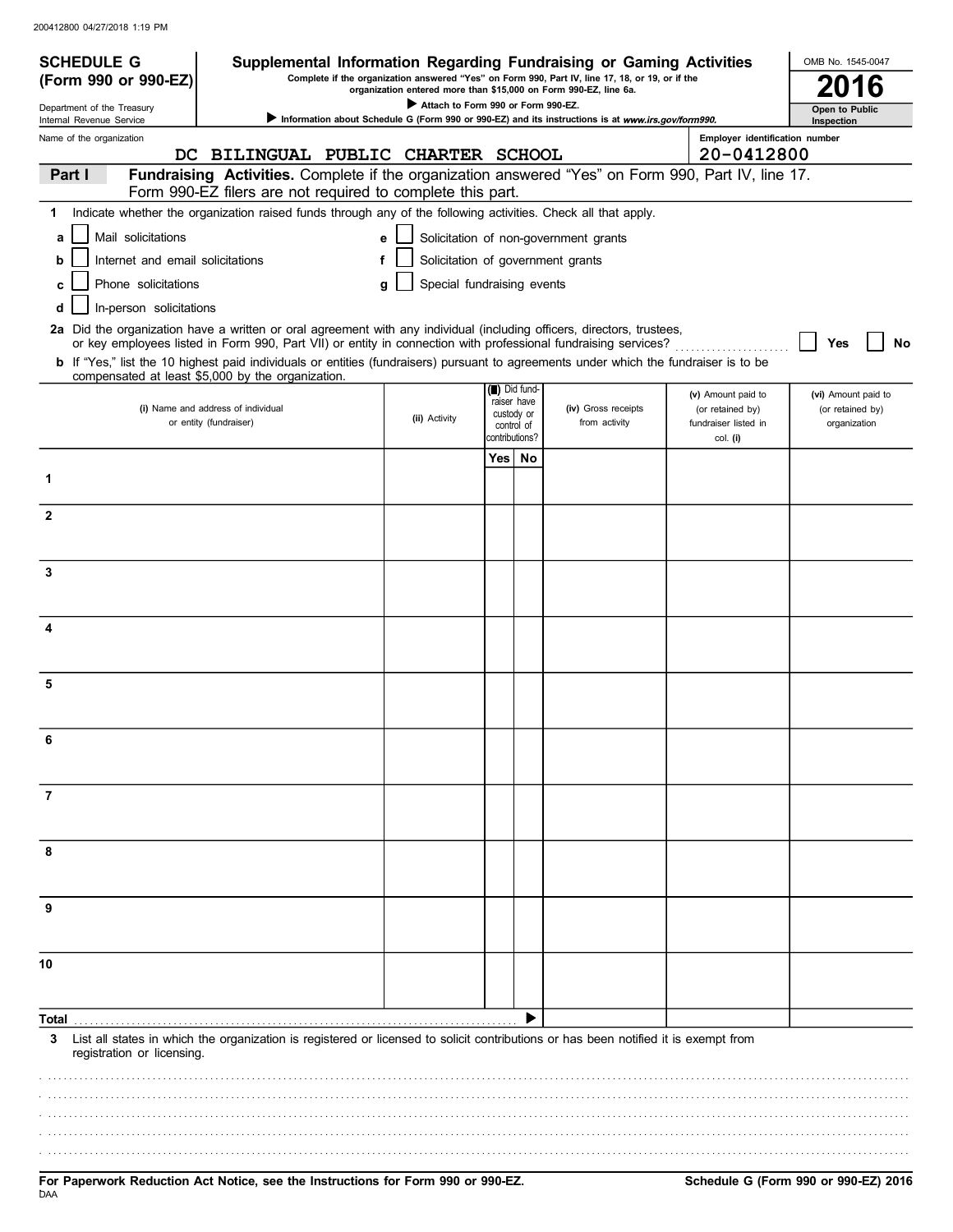|         | Schedule G (Form 990 or 990-EZ) 2016                                                                                   |  |  | DC BILINGUAL PUBLIC CHARTER SCHOOL 20-0412800 | Page 2 |
|---------|------------------------------------------------------------------------------------------------------------------------|--|--|-----------------------------------------------|--------|
| Part II | <b>Fundraising Events.</b> Complete if the organization answered "Yes" on Form 990, Part IV, line 18, or reported more |  |  |                                               |        |
|         | than \$15,000 of fundraising event contributions and gross income on Form 990-EZ, lines 1 and 6b. List events with     |  |  |                                               |        |
|         | gross receipts greater than \$5,000.                                                                                   |  |  |                                               |        |

|                 |          |                              | (a) Event #1                                                                                                                                                     | (b) Event $#2$                                                                                            | (c) Other events |                                           |
|-----------------|----------|------------------------------|------------------------------------------------------------------------------------------------------------------------------------------------------------------|-----------------------------------------------------------------------------------------------------------|------------------|-------------------------------------------|
|                 |          |                              | <b>AUCTION</b>                                                                                                                                                   |                                                                                                           | <b>NONE</b>      | (d) Total events<br>(add col. (a) through |
|                 |          |                              | (event type)                                                                                                                                                     | (event type)                                                                                              | (total number)   | col. (c)                                  |
| Revenue         |          |                              |                                                                                                                                                                  |                                                                                                           |                  |                                           |
|                 |          | 1 Gross receipts             | 42,008                                                                                                                                                           |                                                                                                           |                  | 42,008                                    |
|                 |          | 2 Less: Contributions        | 28,817                                                                                                                                                           |                                                                                                           |                  | 28,817                                    |
|                 |          | 3 Gross income (line 1 minus | 13,191                                                                                                                                                           |                                                                                                           |                  | 13,191                                    |
|                 |          | line 2)                      |                                                                                                                                                                  |                                                                                                           |                  |                                           |
|                 |          | 4 Cash prizes                |                                                                                                                                                                  |                                                                                                           |                  |                                           |
|                 |          | 5 Noncash prizes             |                                                                                                                                                                  |                                                                                                           |                  |                                           |
|                 |          |                              |                                                                                                                                                                  |                                                                                                           |                  |                                           |
|                 |          | 6 Rent/facility costs        |                                                                                                                                                                  |                                                                                                           |                  |                                           |
| Direct Expenses |          | 7 Food and beverages         |                                                                                                                                                                  |                                                                                                           |                  |                                           |
|                 |          |                              |                                                                                                                                                                  |                                                                                                           |                  |                                           |
|                 |          | 8 Entertainment              |                                                                                                                                                                  |                                                                                                           |                  |                                           |
|                 |          | 9 Other direct expenses      | 16,239                                                                                                                                                           |                                                                                                           |                  | 16,239                                    |
|                 |          |                              | 10 Direct expense summary. Add lines 4 through 9 in column (d)                                                                                                   |                                                                                                           |                  |                                           |
|                 |          |                              |                                                                                                                                                                  |                                                                                                           |                  | $\frac{16,239}{-3,048}$                   |
|                 | Part III |                              |                                                                                                                                                                  | Gaming. Complete if the organization answered "Yes" on Form 990, Part IV, line 19, or reported more       |                  |                                           |
|                 |          |                              | than \$15,000 on Form 990-EZ, line 6a.                                                                                                                           | (b) Pull tabs/instant                                                                                     |                  | (d) Total gaming (add                     |
| Revenue         |          |                              | (a) Bingo                                                                                                                                                        | bingo/progressive bingo                                                                                   | (c) Other gaming | col. (a) through col. (c))                |
|                 |          |                              |                                                                                                                                                                  |                                                                                                           |                  |                                           |
|                 |          | 1 Gross revenue              |                                                                                                                                                                  |                                                                                                           |                  |                                           |
|                 |          | 2 Cash prizes                |                                                                                                                                                                  |                                                                                                           |                  |                                           |
|                 |          | 3 Noncash prizes             |                                                                                                                                                                  |                                                                                                           |                  |                                           |
| Direct Expenses |          |                              |                                                                                                                                                                  |                                                                                                           |                  |                                           |
|                 |          | 4 Rent/facility costs        |                                                                                                                                                                  |                                                                                                           |                  |                                           |
|                 |          | 5 Other direct expenses      |                                                                                                                                                                  |                                                                                                           |                  |                                           |
|                 |          |                              | %<br>Yes                                                                                                                                                         | $\%$<br>Yes                                                                                               | Yes<br>%         |                                           |
|                 |          | 6 Volunteer labor            | No                                                                                                                                                               | No                                                                                                        | No               |                                           |
|                 |          |                              | 7 Direct expense summary. Add lines 2 through 5 in column (d)                                                                                                    |                                                                                                           |                  |                                           |
|                 |          |                              |                                                                                                                                                                  |                                                                                                           |                  |                                           |
|                 |          |                              |                                                                                                                                                                  |                                                                                                           |                  |                                           |
| 9               |          |                              | Enter the state(s) in which the organization conducts gaming activities:<br>a Is the organization licensed to conduct gaming activities in each of these states? |                                                                                                           |                  | Yes<br>No                                 |
|                 |          | b If "No," explain:          |                                                                                                                                                                  |                                                                                                           |                  |                                           |
|                 |          |                              |                                                                                                                                                                  |                                                                                                           |                  |                                           |
|                 |          |                              |                                                                                                                                                                  | 10a Were any of the organization's gaming licenses revoked, suspended, or terminated during the tax year? |                  | Yes<br>No                                 |
|                 |          | <b>b</b> If "Yes," explain:  |                                                                                                                                                                  |                                                                                                           |                  |                                           |
|                 |          |                              |                                                                                                                                                                  |                                                                                                           |                  |                                           |
|                 |          |                              |                                                                                                                                                                  |                                                                                                           |                  |                                           |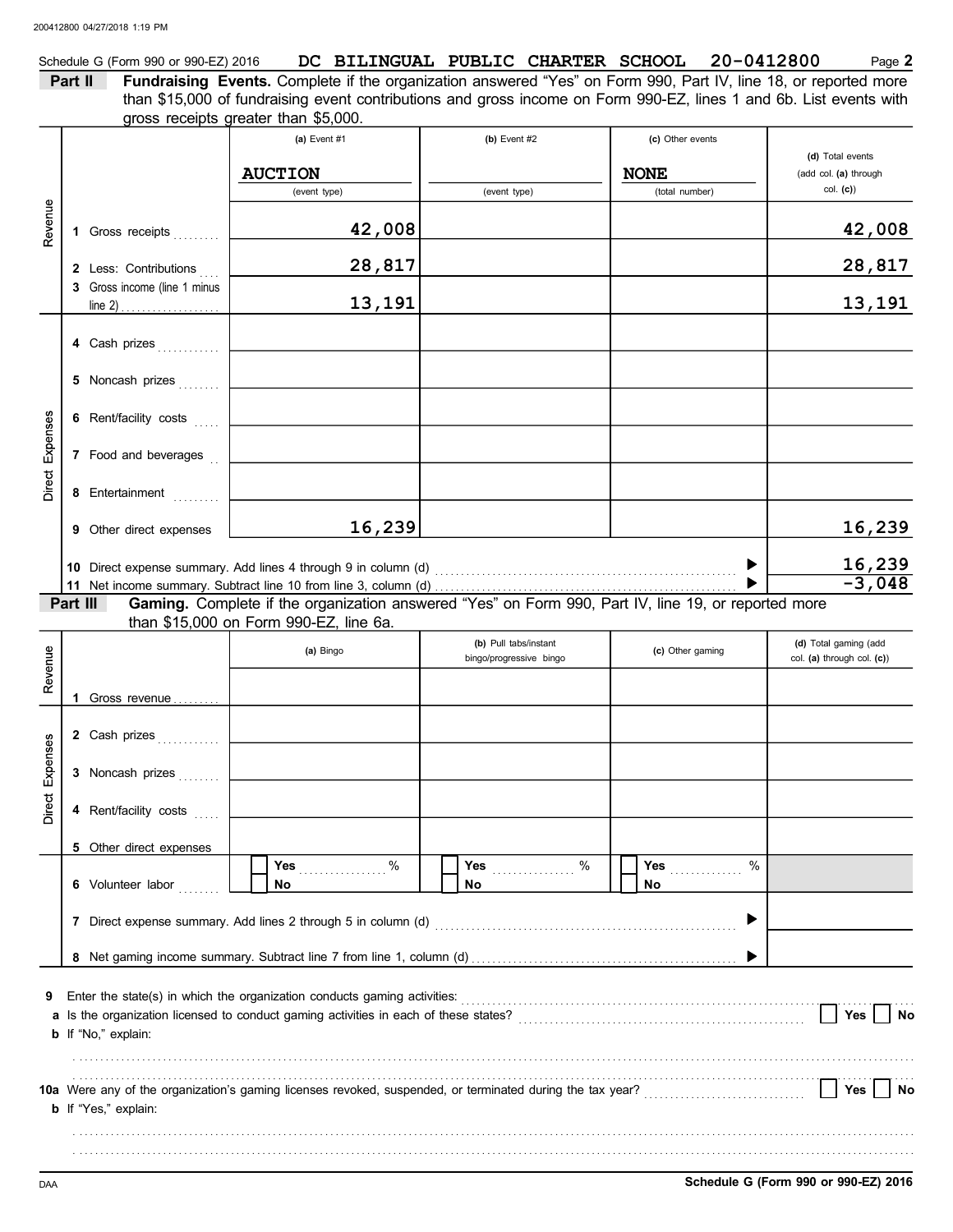|     | DC BILINGUAL PUBLIC CHARTER SCHOOL 20-0412800<br>Schedule G (Form 990 or 990-EZ) 2016                                                                                                                                                                                                                                                                                                                                              |                 |     | Page 3 |
|-----|------------------------------------------------------------------------------------------------------------------------------------------------------------------------------------------------------------------------------------------------------------------------------------------------------------------------------------------------------------------------------------------------------------------------------------|-----------------|-----|--------|
| 11  |                                                                                                                                                                                                                                                                                                                                                                                                                                    |                 | Yes | No     |
| 12  | Is the organization a grantor, beneficiary or trustee of a trust, or a member of a partnership or other entity                                                                                                                                                                                                                                                                                                                     |                 |     |        |
|     |                                                                                                                                                                                                                                                                                                                                                                                                                                    |                 | Yes | No     |
| 13  | Indicate the percentage of gaming activity conducted in:                                                                                                                                                                                                                                                                                                                                                                           |                 |     |        |
| a   | The organization's facility [11] The organization's facility [12] The organization's facility [12] The organization's facility [12] The organization's facility [12] The organization's facility [12] The organization of the                                                                                                                                                                                                      | 13a             |     | %      |
| b   | An outside facility <b>contract and the facility contract and the facility contract and the facility contract and the facility contract and the facility contract and the facility contract and the facility contr</b><br>Enter the name and address of the person who prepares the organization's gaming/special events books and                                                                                                 | 13 <sub>b</sub> |     | $\%$   |
| 14  | records:                                                                                                                                                                                                                                                                                                                                                                                                                           |                 |     |        |
|     |                                                                                                                                                                                                                                                                                                                                                                                                                                    |                 |     |        |
|     | Address > contract and the contract of the contract of the contract of the contract of the contract of the contract of the contract of the contract of the contract of the contract of the contract of the contract of the con                                                                                                                                                                                                     |                 |     |        |
| 15a | Does the organization have a contract with a third party from whom the organization receives gaming<br>revenue?                                                                                                                                                                                                                                                                                                                    |                 | Yes | No     |
| b   |                                                                                                                                                                                                                                                                                                                                                                                                                                    |                 |     |        |
|     |                                                                                                                                                                                                                                                                                                                                                                                                                                    |                 |     |        |
| c   | If "Yes," enter name and address of the third party:                                                                                                                                                                                                                                                                                                                                                                               |                 |     |        |
|     |                                                                                                                                                                                                                                                                                                                                                                                                                                    |                 |     |        |
|     | Name $\blacktriangleright$ (1) and $\blacktriangleright$ (1) and $\blacktriangleright$ (1) and $\blacktriangleright$ (1) and $\blacktriangleright$ (1) and $\blacktriangleright$ (1) and $\blacktriangleright$ (1) and $\blacktriangleright$ (1) and $\blacktriangleright$ (1) and $\blacktriangleright$ (1) and $\blacktriangleright$ (1) and $\blacktriangleright$ (1) and $\blacktriangleright$ (1) and $\blacktriangleright$ ( |                 |     |        |
|     |                                                                                                                                                                                                                                                                                                                                                                                                                                    |                 |     |        |
|     | Address > contract and the contract of the contract of the contract of the contract of the contract of the contract of the contract of the contract of the contract of the contract of the contract of the contract of the con                                                                                                                                                                                                     |                 |     |        |
| 16  | Gaming manager information:                                                                                                                                                                                                                                                                                                                                                                                                        |                 |     |        |
|     |                                                                                                                                                                                                                                                                                                                                                                                                                                    |                 |     |        |
|     |                                                                                                                                                                                                                                                                                                                                                                                                                                    |                 |     |        |
|     |                                                                                                                                                                                                                                                                                                                                                                                                                                    |                 |     |        |
|     |                                                                                                                                                                                                                                                                                                                                                                                                                                    |                 |     |        |
|     | Director/officer<br>Employee<br>Independent contractor                                                                                                                                                                                                                                                                                                                                                                             |                 |     |        |
|     |                                                                                                                                                                                                                                                                                                                                                                                                                                    |                 |     |        |
| 17  | Mandatory distributions:                                                                                                                                                                                                                                                                                                                                                                                                           |                 |     |        |
| a   | Is the organization required under state law to make charitable distributions from the gaming proceeds to                                                                                                                                                                                                                                                                                                                          |                 |     |        |
|     | retain the state gaming license?<br>Enter the amount of distributions required under state law to be distributed to other exempt organizations or                                                                                                                                                                                                                                                                                  |                 | Yes | No     |
| b   | spent in the organization's own exempt activities during the tax year $\triangleright$ \$                                                                                                                                                                                                                                                                                                                                          |                 |     |        |
|     | Supplemental Information. Provide the explanations required by Part I, line 2b, columns (iii) and (v); and<br>Part IV                                                                                                                                                                                                                                                                                                              |                 |     |        |
|     | Part III, lines 9, 9b, 10b, 15b, 15c, 16, and 17b, as applicable. Also provide any additional information.                                                                                                                                                                                                                                                                                                                         |                 |     |        |
|     | See instructions                                                                                                                                                                                                                                                                                                                                                                                                                   |                 |     |        |
|     |                                                                                                                                                                                                                                                                                                                                                                                                                                    |                 |     |        |
|     |                                                                                                                                                                                                                                                                                                                                                                                                                                    |                 |     |        |
|     |                                                                                                                                                                                                                                                                                                                                                                                                                                    |                 |     |        |
|     |                                                                                                                                                                                                                                                                                                                                                                                                                                    |                 |     |        |
|     |                                                                                                                                                                                                                                                                                                                                                                                                                                    |                 |     |        |
|     |                                                                                                                                                                                                                                                                                                                                                                                                                                    |                 |     |        |
|     |                                                                                                                                                                                                                                                                                                                                                                                                                                    |                 |     |        |
|     |                                                                                                                                                                                                                                                                                                                                                                                                                                    |                 |     |        |
|     |                                                                                                                                                                                                                                                                                                                                                                                                                                    |                 |     |        |
|     |                                                                                                                                                                                                                                                                                                                                                                                                                                    |                 |     |        |
|     |                                                                                                                                                                                                                                                                                                                                                                                                                                    |                 |     |        |
|     |                                                                                                                                                                                                                                                                                                                                                                                                                                    |                 |     |        |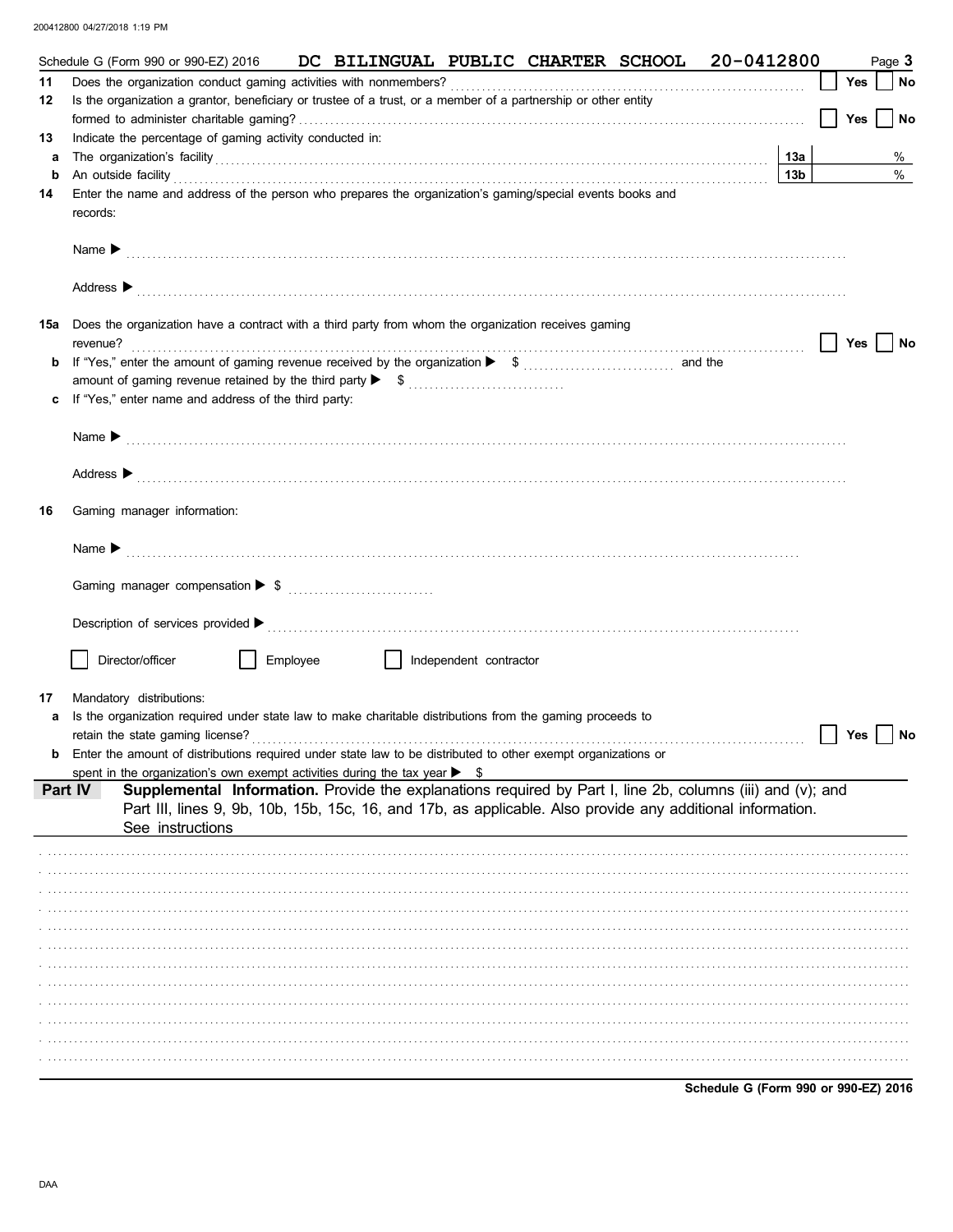| <b>SCHEDULE O</b>                                                       | Supplemental Information to Form 990 or 990-EZ                                                                                         |                                | OMB No. 1545-0047 |  |  |  |  |
|-------------------------------------------------------------------------|----------------------------------------------------------------------------------------------------------------------------------------|--------------------------------|-------------------|--|--|--|--|
| (Form 990 or 990-EZ)                                                    | Complete to provide information for responses to specific questions on<br>Form 990 or 990-EZ or to provide any additional information. |                                |                   |  |  |  |  |
| Department of the Treasury<br>Internal Revenue Service                  | Attach to Form 990 or 990-EZ.<br>Information about Schedule O (Form 990 or 990-EZ) and its instructions is at www.irs.gov/form990.     |                                |                   |  |  |  |  |
| Name of the organization                                                |                                                                                                                                        | Employer identification number | Inspection        |  |  |  |  |
|                                                                         | <b>BILINGUAL PUBLIC</b><br>CHARTER SCHOOL<br>DC.                                                                                       | 20-0412800                     |                   |  |  |  |  |
| <b>FORM 990</b>                                                         | ORGANIZATION'S MISSION                                                                                                                 |                                |                   |  |  |  |  |
| <b>MISSION</b><br>THE                                                   | <b>SCHOOL</b><br>IS<br><b>EXPAND</b><br>OF<br>THE<br><b>CHARTER</b><br>TO.                                                             | EDUCATIONAL OPPORTUNITIES      |                   |  |  |  |  |
| <b>CHOICES</b><br><b>AND</b>                                            | IMPLEMENTING A DUAL LANGUAGE<br>PROGRAM THAT<br>BY                                                                                     | WILL ENABLE                    |                   |  |  |  |  |
| <b>STUDENTS</b><br>TO.                                                  | HIGH ACADEMIC<br><b>EXPECTATIONS</b><br><b>AND</b><br><b>MEET</b><br><b>DEVELOP</b>                                                    | <b>CRITICAL</b>                | <b>THINKING,</b>  |  |  |  |  |
| PROBLEM SOLVING                                                         | SKILLS AND A JOY OF<br>LEARNING FOR CHILDREN FROM PRE-                                                                                 |                                |                   |  |  |  |  |
| <b>KINDERGARTEN</b>                                                     | <b>TO</b><br><b>GRADE FIVE.</b>                                                                                                        |                                |                   |  |  |  |  |
|                                                                         |                                                                                                                                        |                                |                   |  |  |  |  |
| FORM 990, PART VI,                                                      | LINE 11B<br>- ORGANIZATION'S PROCESS                                                                                                   | <b>TO REVIEW</b>               | <b>FORM 990</b>   |  |  |  |  |
| THE<br><b>RETURN</b>                                                    | <b>OUTSIDE ACCOUNTANTS AND</b><br>IS.<br><b>PREPARED</b><br>BY.<br>THE<br><b>REVIEWED</b><br>BY.<br><b>SENIOR</b>                      |                                |                   |  |  |  |  |
| <b>MANAGEMENT.</b>                                                      | 990<br><b>REVIEWS</b><br>THE<br><b>DRAFT</b><br>AND<br><b>REPORTS</b><br>TO THE<br>THE<br><b>FINANCE</b><br><b>COMMITTEE</b>           |                                |                   |  |  |  |  |
| <b>BOARD.</b>                                                           | A COPY OF FORM 990<br><b>IS</b><br><b>PROVIDED</b><br>TO EACH BOARD MEMBER BEFORE                                                      |                                | IT.<br>IS         |  |  |  |  |
| FILED.                                                                  |                                                                                                                                        |                                |                   |  |  |  |  |
|                                                                         |                                                                                                                                        |                                |                   |  |  |  |  |
| FORM 990,                                                               | 12 <sup>C</sup><br><b>ENFORCEMENT</b><br>OF<br><b>CONFLICTS POLICY</b><br><b>PART VI,</b><br>LINE<br>-                                 |                                |                   |  |  |  |  |
|                                                                         | THE FINANCE COMMITTEE IS RESPONSIBLE FOR MAKING ALL DECISIONS CONCERNING                                                               |                                |                   |  |  |  |  |
|                                                                         | RESOLUTIONS OF CONFLICTS INVOLVING DIRECTORS, THE PRESIDENT & CEO, AND                                                                 |                                |                   |  |  |  |  |
|                                                                         | OTHER MEMBERS OF SENIOR MANAGEMENT.                                                                                                    |                                |                   |  |  |  |  |
|                                                                         | THE DIRECTORS ARE RESPONSIBLE FOR MAKING ALL DECISIONS OF CONFLICTS                                                                    |                                |                   |  |  |  |  |
|                                                                         | INVOLVING EMPLOYEES BELOW THE SENIOR MANAGEMENT LEVEL, SUBJECT TO THE                                                                  |                                |                   |  |  |  |  |
| APPROVAL OF THE FINANCE COMMITTEE.                                      |                                                                                                                                        |                                |                   |  |  |  |  |
| AN EMPLOYEE OR BOARD MEMBER MAY APPEAL THE DECISION THAT A CONFLICT (OR |                                                                                                                                        |                                |                   |  |  |  |  |
| APPEARANCE OF CONFLICT) EXIST AS FOLLOWS:                               |                                                                                                                                        |                                |                   |  |  |  |  |
|                                                                         | -AN APPEAL MUST BE DIRECTED TO THE CHAIR OF THE BOARD OF DIRECTORS                                                                     |                                |                   |  |  |  |  |
| -APPEALS MUST BE MADE WITHIN 30 DAYS OF THE INITIAL DETERMINATION       |                                                                                                                                        |                                |                   |  |  |  |  |
|                                                                         | -RESOLUTION OF THE APPEAL IS MADE BY VOTE OF THE FULL BOARD OF DIRECTORS                                                               |                                |                   |  |  |  |  |